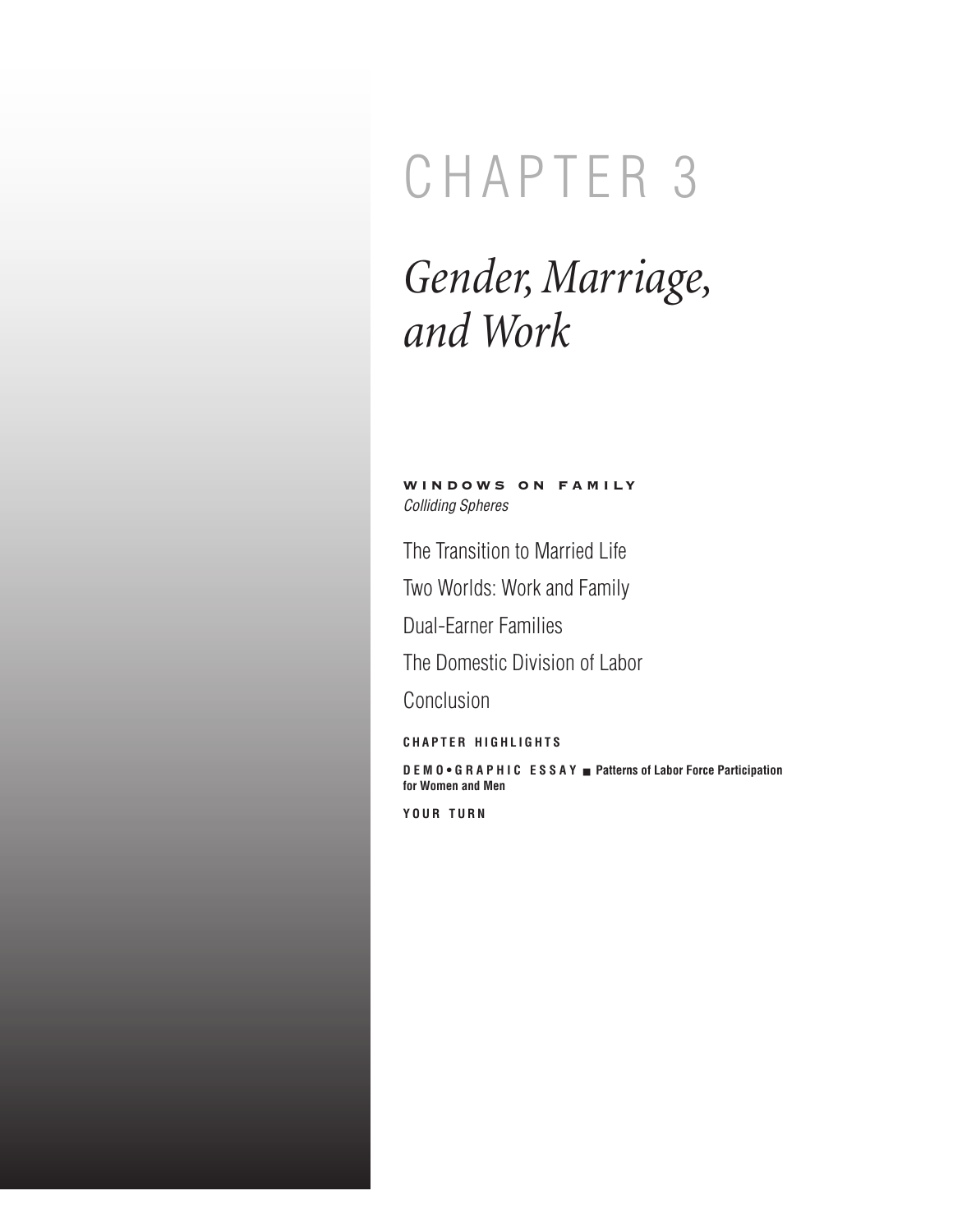*F*orty-one years ago a 14-year-old Albanian woman named Sema Brahimi decided to become a man. Sema's father had recently died, leaving a widow, four daughters, and an infant son to survive on their own. In Albania's heavily male-dominated society, such a task would have been hard enough. But in the isolated, mountainous, rural area in which the family lived, it was inconceivable that they could run a household without a man in charge. So Sema, the eldest daughter, decided to take the job (Demick, 1996).

She cut her hair short, put on men's clothes, and went to work in the fields. She changed her name from Sema to Selman (the masculine equivalent). Her mother and siblings began to use male pronouns when they referred to her. Gradually Selman assumed responsibility for tending the family's crops and making the regular 3-hour trips by mule to the nearest city to sell them. Later on, as the head of the household, Selman took responsibility for selecting a wife for her brother and wore a suit and tie to his wedding, taking the role of father of the groom.

Looking back on the decision, Selman, now 55, has no regrets:

**202** P A R T I I ■ Sociological Dimensions of Family Life

I've lived my whole life as a man. I've got the habits of a man. . . . If anyone has a problem with it, I've got my gun to deal with them.... Until I was 18 to 20, I had proposals of marriage. My brother was old enough to work, and my mother said that I should follow the fate of my sisters and get married. But once something is decided, you can't undo it, and I already thought of myself as a man. . . . I've had to work very hard to earn bread for the family and to be honest and correct in my relations with others. But, no, I have never regretted the decision. I've not had a bad life as a man. (Demick, 1996, p. C8)

Interestingly, nobody *does* have a problem with it. Selman has long been accepted by men in the village as a man among equals. Under local law, women have few legal protections. They can be beaten or chained if they disobey their husbands and have no property or inheritance rights whatsoever. The only path to self-determination is to assume the life of a man. In fact, even in a country like Albania, where the expectations of men and women are sharply delineated, such a practice is actually part of an age-old tradition. The folklore of northern Albania is filled with stories of women who took an oath never to marry so they could fill voids left by a shortage of males. As "men" they often became fierce warriors and village leaders.

All over the world, gender plays a crucial role in the organization of family life. All societies have clear conceptions about what men and women are obligated to do or what they're entitled to, particularly when it comes to meeting the financial needs of the family. Gender and economics are tightly intertwined. In her male-dominated society, the only way Selman could support her mother and siblings and acquire some degree of authority in her community was to "become" a man. With no older brothers and a widowed mother, such an extreme step was the only viable solution.

In American society, earning capacity and professional credibility have always been linked in some way to gender. In the past, women had few opportunities to enter prestigious occupations, own property, or be financially independent. Today much has changed, and the traditional barriers to financial stability are no longer as impenetrable as they once were.

Yet despite advances, American women still lag behind men economically and politically and continue to encounter frustrating cultural barriers and closed doors. While not "becoming" men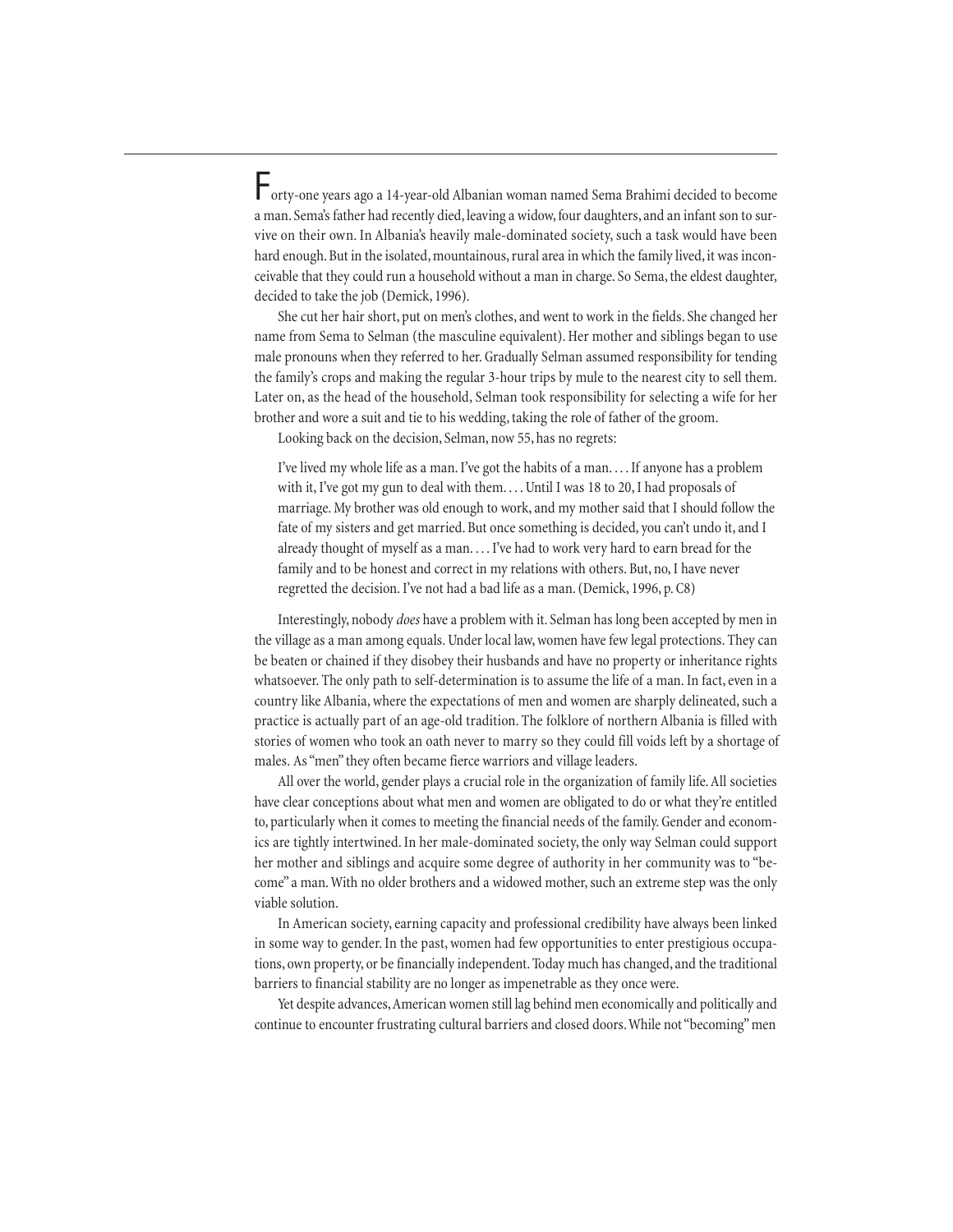in the literal sense that Selman did, women have nonetheless attained economic stability and social power only by drifting away from their traditional family roles and entering historically male realms of occupational life. In the 1996 film *The Associate*, Whoopi Goldberg plays a bright Wall Street stock analyst whose insightful ideas are repeatedly trivialized because she's a woman. So she quits her job in disgust, opens her own firm, and creates a fictitious, invisible male partner to whom she gives credit for all her best ideas. Her business thrives, and "he" soon becomes one of the best-known, most successful advisers on Wall Street. The message of the film is clear and not all that different from that conveyed by the experience of the young Sema Brahimi halfway across the world: It's easier to achieve economic power as a man than as a woman.

In this chapter we will examine the intersection of gender, work, and family. We will pay particular attention to how marriage and family life are influenced by the different work experiences and expectations of men and women both inside and outside the home.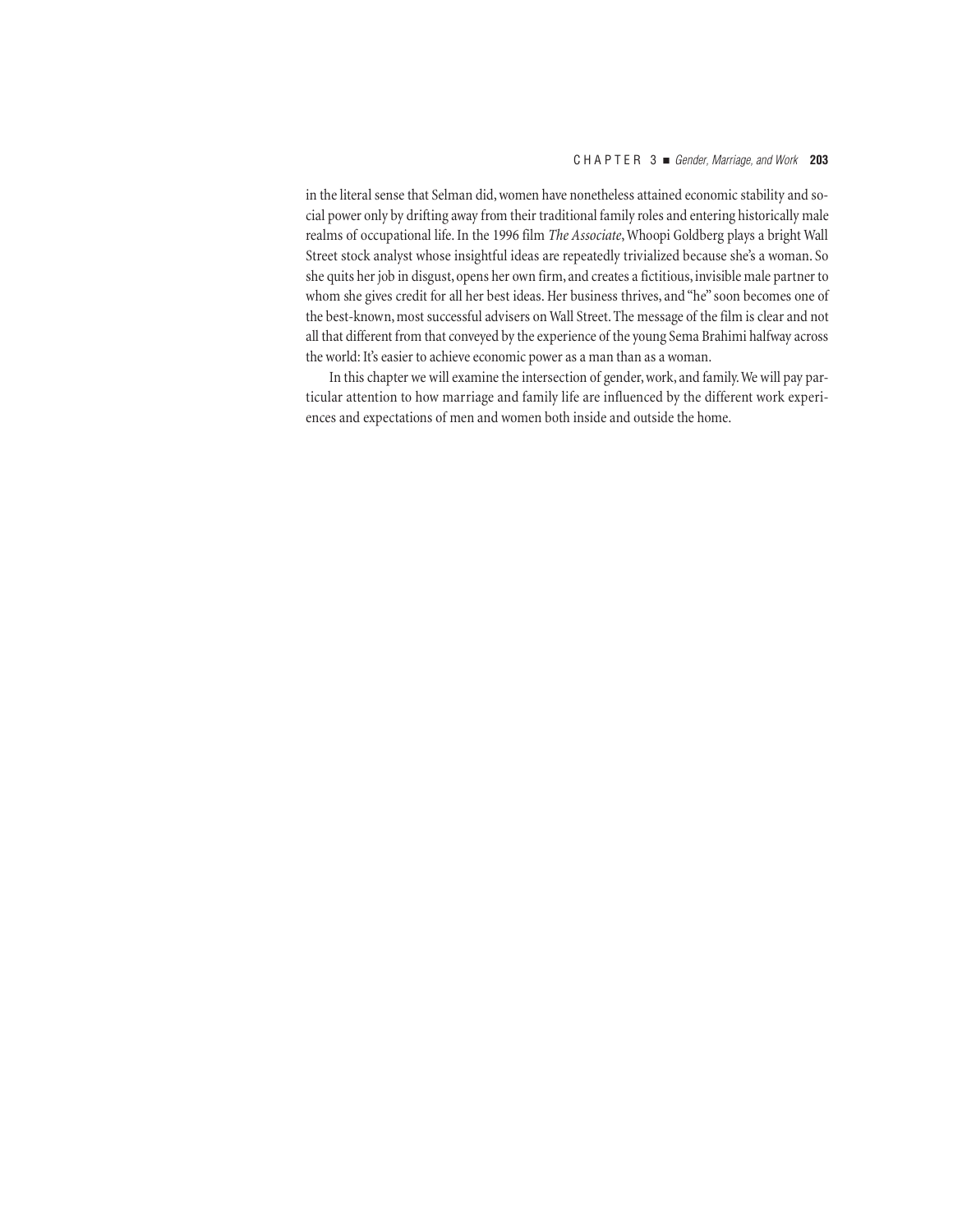# WINDOWS ON FAMILY

# **Colliding Spheres**

**"Women's world"**

**"A women's place is in the home" "Private, family life"**



Traditionally, women's place has been in the domestic sphere, an area of life removed, for the most part, from the stress and scrutiny of the "dog-eat-dog" world of the larger society. The public sphere has traditionally been male domain, with men doing most of the social planning and policy making.



This dichotomy has been breaking down over the past 25 years. As inflation hit in the mid-1970s, many women who once stayed home to raise children used their traditional skills of cooking and sewing to make money.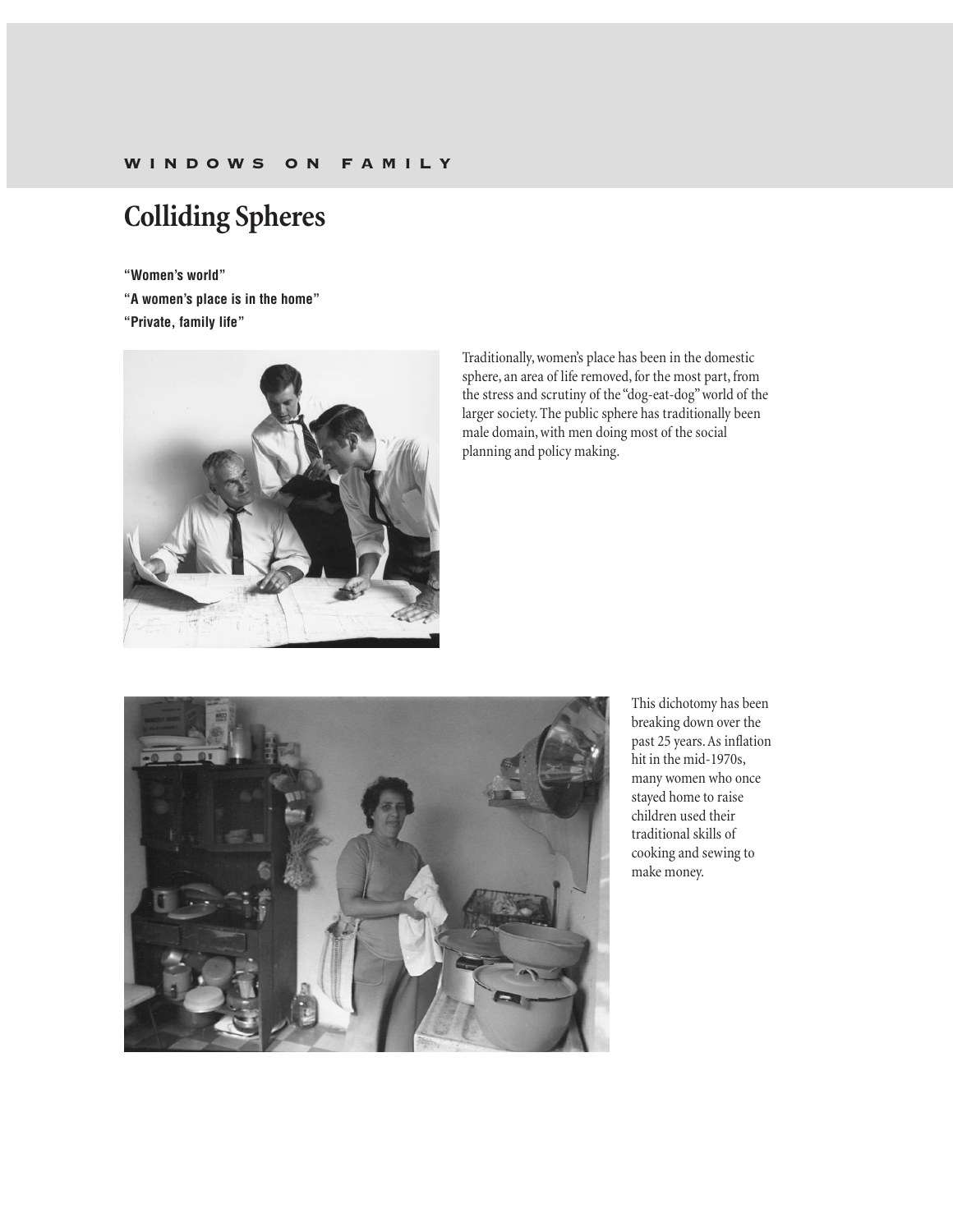

Some of the jobs women occupy reflect traditional assumptions about "women's work." But whether they're cooking in the kitchen or serving doughnuts for minimum wage, women who work outside the home are trying to gain a measure of economic security. In doing so, they have helped redefine men's and women's adult roles.



This phenomenon has created serious workplace issues and some problems in the traditional family structure. As women have earned their spot beside men in the workplace, they feel entitled to a redistribution of household duties. Studies show, however, that in families with working wives, women still do more housework than men do.

On the surface, work seems like something separate from family life. But as technology and machinery advance, we are witnessing not only an erasure of occupational gender distinctions, but a blurring of traditional boundaries between family and work.

More and more people are finding their emotional and social needs met not by family members, but by colleagues and work mates.

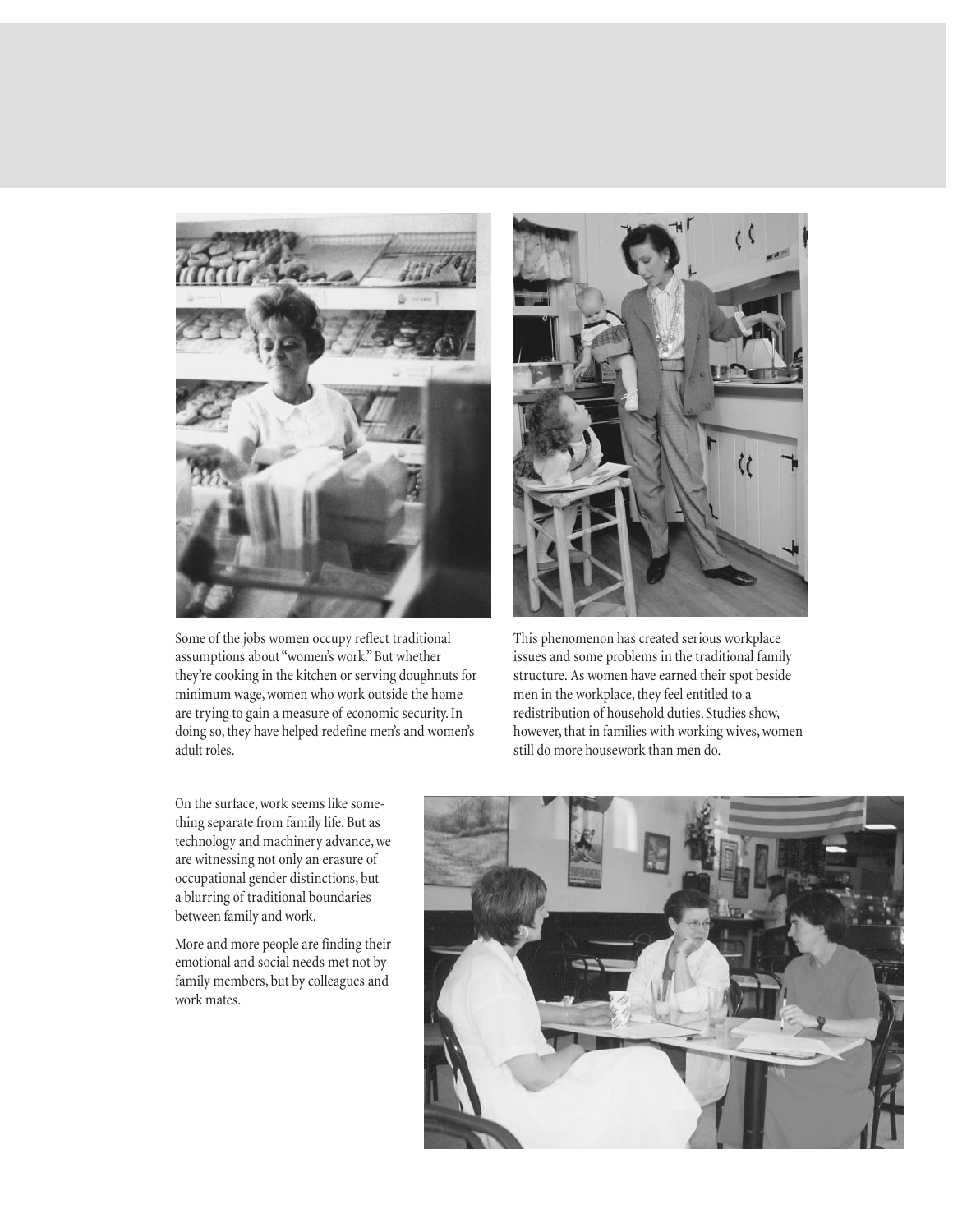

Traditional ideas about family have changed, too. Although men are more likely to cook family meals than they were in the past, many families are finding that the notion of a family dinner hour is fast becoming a nostalgic memory.





Although family relationships continue to be important, more and more people are engaging in everyday activities by themselves. Many dine alone. Even fixing a meal at home may be a solitary activity as other family members are doing their own thing.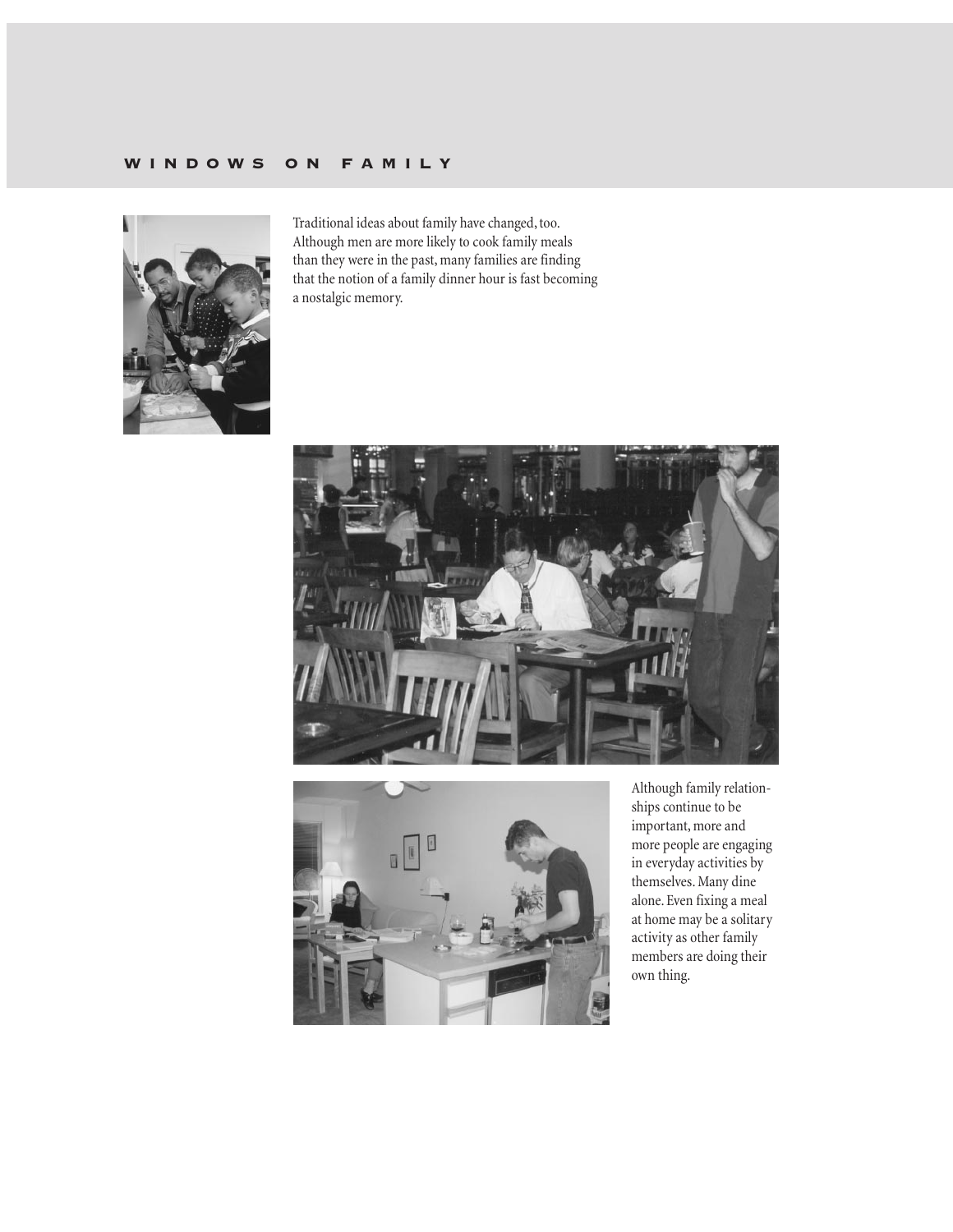Ironically, when men are able to engage in family life, they often do so at work. Here we see a man playing with his kids at the corporate day care center in his office building.





For many women, the idea of bringing office work home is becoming increasingly popular. The term *home office* has rapidly become part of our everyday vocabulary.

**So what is family life as distinct from work life? Will this be a relevant question in the twenty-first century? What do you think your work and family arrangements will look like?**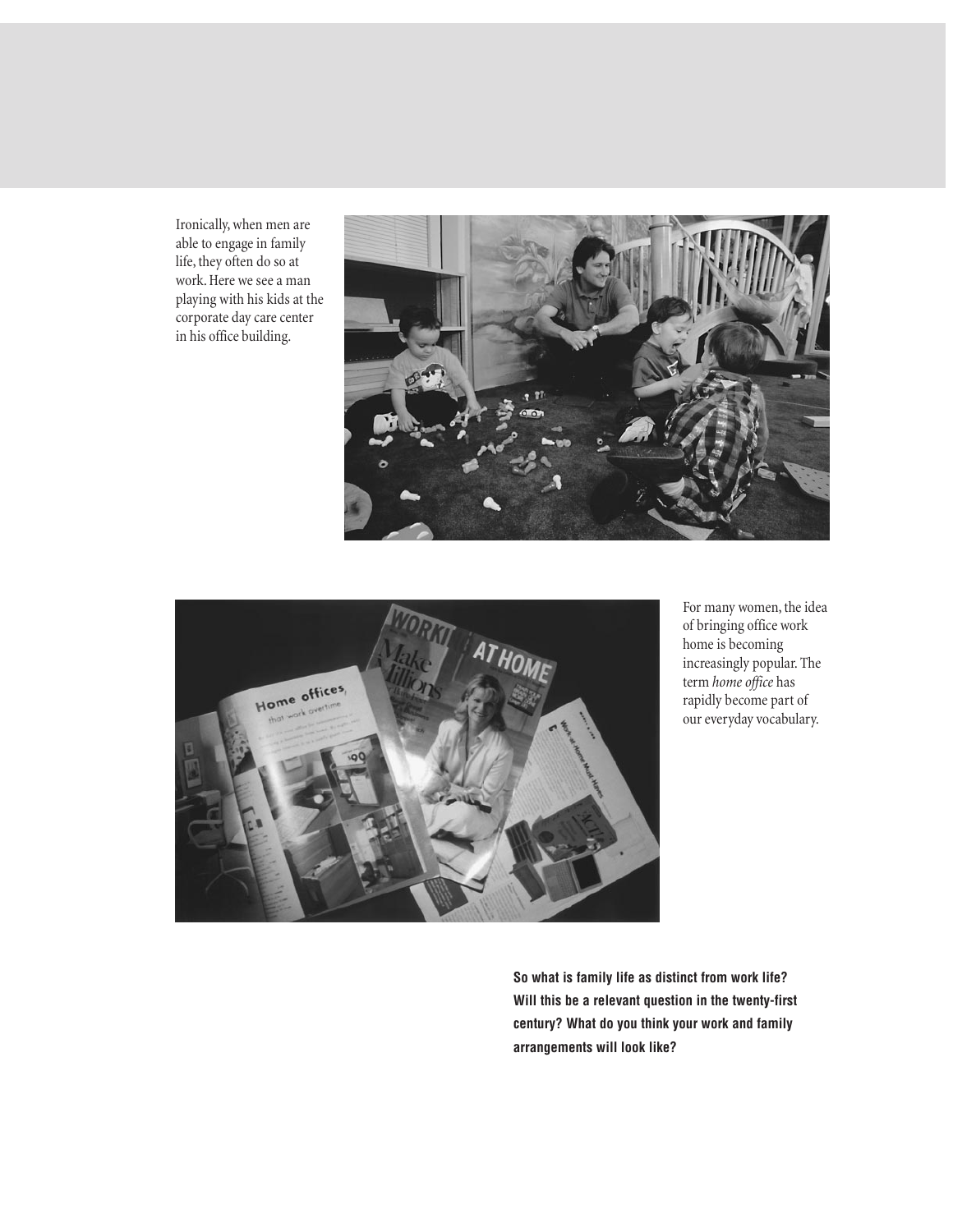## **The Transition to Married Life**

Most adults experience the change from being single to being "coupled." Such a transition requires some major adjustments, such as learning to live with someone else in the same house, pooling financial resources, changing insurance coverage, and so forth. It also requires a dramatic shift in identity. Becoming a spouse is more complicated and time-consuming than signing the appropriate papers and saying "I do" during a wedding ceremony. Spouses must learn to act and think like married people in a way that conforms to cultural expectations. ▲ The husband and the wife are now a social unit in others' eyes; they must think of themselves as a couple and organize their activities accordingly (Berger & Kellner, 1964).

Because marriage is an *institutionalized* form of intimacy, we can anticipate what it will be like long before we actually marry. We come equipped with information from our parents' marriage, the marriages of people we know, and the images of marriage we see in the media. But the unique qualities and expectations both partners bring with them means that each marriage will be experienced differently. Spouses must create a new identity for themselves as a *couple* and, through interaction with one another, reinforce this identity (Berger & Kellner, 1964).

▲ Issue 3 provides a more detailed analysis of the role of privacy in family life.

▲ Chapter 2 examines the process by which relationships are developed and maintained.

> Eventually couples create a consistent pattern of interaction—a set of habits, rules, and shared reality. They develop a sort of **private culture**—their own unique way of dealing with the demands of everyday married life (Blumstein & Kollock, 1988). ▲ The private culture includes things as mundane as a weekly dinner schedule or a Sunday morning ritual of breakfast and newspaper reading in bed, or as serious as the distribution of power and the handling of household finances. Some rituals and habits disappear as the composition of the family changes (for instance, with the arrival of children); others persist and are passed on to future generations. But one of the key elements of the private marital culture—and the one that is the focus of this chapter—concerns decisions about how work and family obligations are balanced.

# **Two Worlds: Work and Family**

▲ For more on historical changes in family structure, see Issue 2.

Up until the mid-nineteenth century, the nation's economy was primarily agricultural.  $\blacktriangle$ People's lives centered around the farm, where husbands and wives were partners not only in making a home but in making a living (Vanek, 1980). The word *housework*—distinct from work done in other places—was not even part of the language. Men and women performed different tasks, to be sure. But they worked together. Although the relationship between husbands and wives on the farm was never entirely equal—wives did most if not all of the housekeeping, child care, and care of the sick, in addition to producing many of the family's basic necessities (Bernard, 1981)—complete male dominance was offset by women's indispensable contributions to the household economy (Vanek, 1980).

With the advent of industrialization, though, things began to change. New forms of technology and the promise of new financial opportunities and a good living drew people away from the farms and into cities and factories where they could earn wages for their work. Many of the first factory workers were actually women. But as factory work came to be seen less as a peripheral activity and more as the primary feature of the new economy, men took control of this new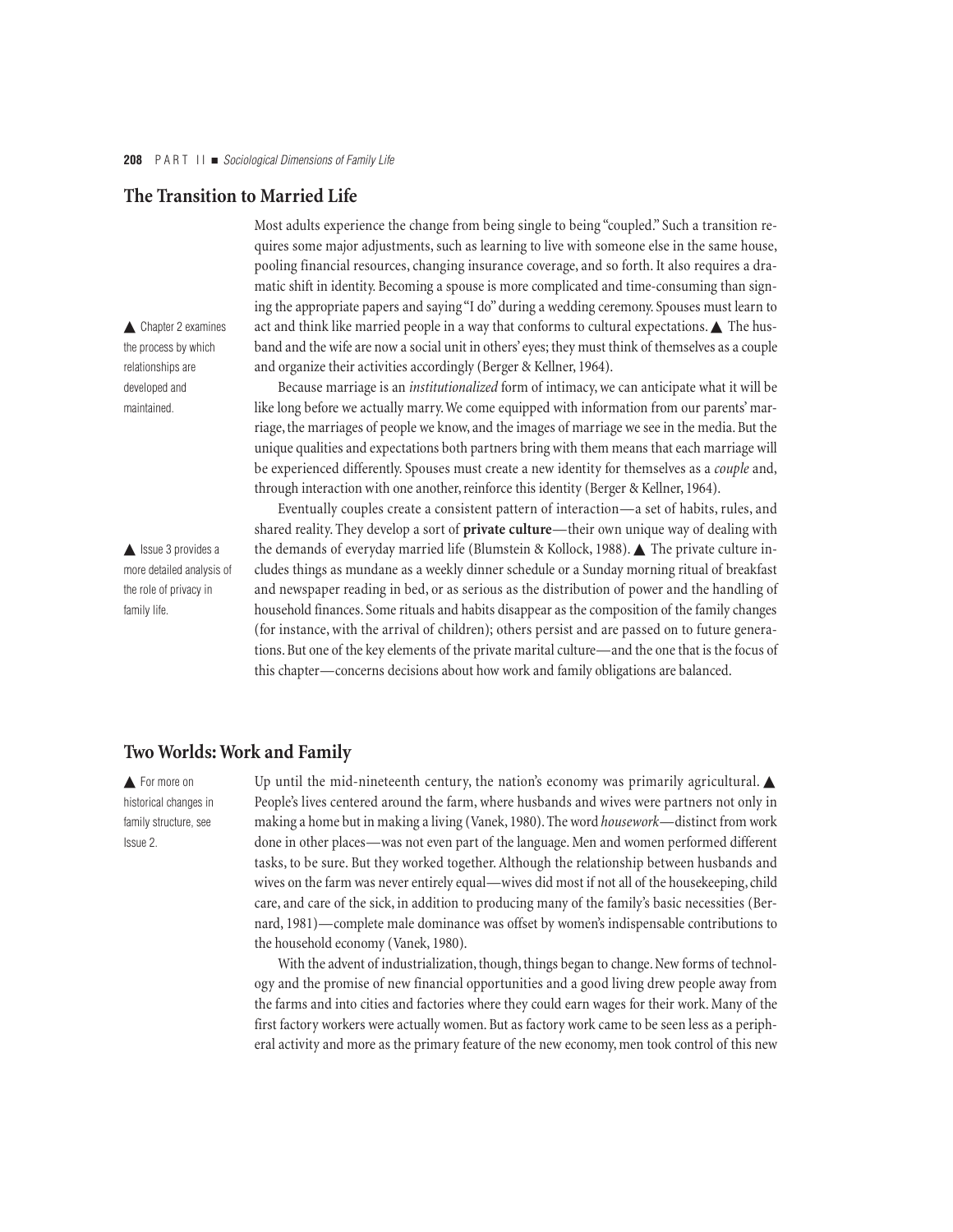source of income, power, and prestige (Haas, 1995). For the first time in American history, the family economy was based outside the household, and the majority of families depended on wage labor for their financial support.

Industrialization relieved men of much of their domestic labor duties. And women no longer found themselves involved in the day-to-day supervision of the family's business as they had once been. Instead, they were consigned to the only domestic responsibilities that remained: the care and nurturing of children and the maintenance of the household. Since this work was unpaid and since visible goods were no longer being produced at home, women quickly found their work devalued in the emerging industrial economy (Hareven, 1992).

These historical changes reveal that the common notion of men as "good providers" did not always exist. It's been estimated that in hunting and gathering societies thousands of years ago, men provided only about a fifth of human subsistence (Boulding, 1976). In colonial times, women were viewed as performing a providing role in families. They ran inns and taverns, managed shops and stores, and sometimes even worked in the fields (Bernard, 1981). The good provider as a specialized male role emerged around the 1830s with the rise of the market-based industrial economy and "officially" ended in 1980 when the U.S. Census declared that a male was not automatically assumed to be the head of the household (Bernard, 1981).

# The Ideology of Separate Spheres

In the first decades of industrialization, the divergence between men's and women's labor resulted in the ideology of **separate spheres**. Women's place was in the home (the "private" sphere); men's was in the work world outside the home (the "public" sphere).  $\blacktriangle$  This ideal fostered the belief that men and women were *naturally* predisposed to different pursuits. Women were assumed to be inherently nurturing, demure, and sacrificial—a perfect fit for their restricted domestic roles. Women's "natural" weakness and frailty made them ill suited to the dogeat-dog life of the competitive labor force and justified their limited job opportunities. The ideal image of men, on the other hand, was that of the rugged individual whose virtue came from selfreliance, power, and mastery of his job and family. Men were thought to be *naturally* strict, aggressive, calculating, rational, and bold—a perfect fit for the demands of the marketplace.

What's ironic about the power of the ideology of separate spheres is that the reality of American family life has never quite fit this image. Even in the late nineteenth century, well after the advent of industrialization, men weren't the only ones who left their homes each day to work in factories. Many children worked long hours to help support their families. At the turn of the century, for example, 120,000 children—some as young as 11—worked in Pennsylvania coal mines and factories; and children made up close to one-quarter of all workers in southern textile mills (Coontz, 1992).

Many women, too, entered the industrial labor force. By 1900, one-fifth of American women worked outside the home (Staggenborg, 1998). But the experiences of working women varied along class and race lines. For middle- and upper-class white women, few professions other than teaching and nursing were available to them, and these jobs paid poorly. Most entered and exited the labor force in response to family demands or took up volunteer work to fill up their free time.

 $\blacktriangle$  The implications this ideology has for power relations in contemporary marriages is discussed in Issue 5.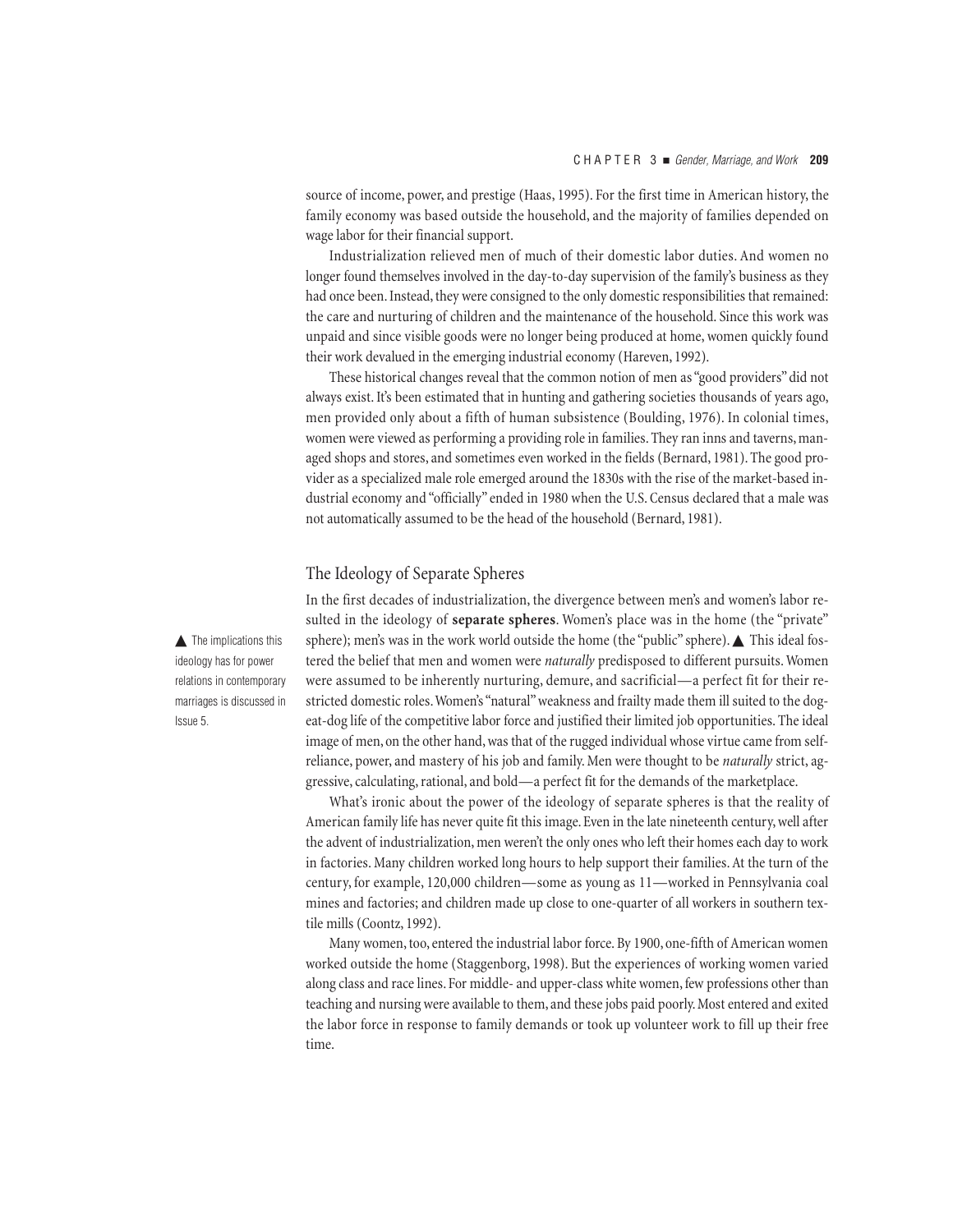In contrast, poor women worked mostly in unskilled jobs in clothing factories, canning plants, or other industries where working conditions were often dangerous and exploitive. Female factory workers often faced exhausting paces and serious health risks, sometimes for 14 hours a day. Some were even forced to pay "rental fees" for the machines and equipment they used on the job (Staggenborg, 1998).

The conditions for women of color were especially bad. Black domestic servants, for instance, were often forced to leave their own families and live in their employer's home, where they were expected to work around the clock. But most had little choice. Throughout history, black women have rarely had the luxury of being stay-at-home spouses and parents. In 1880, 73 percent of black single women and 35 percent of black married women reported paid jobs. Only 23 percent of white single women and 7 percent of white married women reported being in the paid labor force at that time (cited in Kessler-Harris, 1982).

Immigrant women, especially from southern and eastern Europe, rarely worked outside the home and would therefore seem to support the ideal of separate spheres. However, they contributed significantly to the family income by taking in boarders, sewing, making paper flowers and cigars, or taking on a variety of other money-earning tasks that could be done in the home. Italian men routinely employed their wives and sisters as helpers, though they weren't officially considered employees.

But despite these discrepancies, the ideology of separate spheres became a powerful force. Its imagery was used to justify restrictions on women's involvements in economic and political activity and men's lack of involvement in family and community. The majority of women were excluded from full participation in the emerging industrial economy. Those who did work outside the home were paid significantly less than men and were confined to "female" jobs (Cowan, 1987).

At the same time, the unpaid work that most women did in the home was accorded little social value. This devaluation was the result of the difference in power between the public and private spheres (Sidel, 1990). As long as men controlled the public sphere, they could wield greater economic and political power within society and translate that power into authority at home. ▲

The belief in separate spheres for men and women was the basis for creating a very popular national holiday: Mother's Day. Most of us, when we think of Mother's Day, think of a day for celebrating each mother's devotion to her own family. However, a look at history reveals quite a different story.

The original proposal for a day for mothers occurred in 1858. Mothers' (plural) Day was to be a day to celebrate women's roles as community organizers and activists. These were women who acted on behalf of the entire generation of children, not just their own (Coontz, 1992). Later versions also stressed that Mothers' Day ought to be a vehicle for organized social and political action by all mothers.

But the eventual adoption of Mother's (singular) Day by Congress in 1914 represented a reversal of everything nineteenth-century mothers' days stood for. Politicians now made speeches linking Mother's Day to domestic life. They repudiated mothers' roles outside the household. Merchants hung testimonials to their own mothers in their stores, hoping to entice others to buy things for their mothers. What was once an occasion for activism and controversial causes in the

▲ For more on the economic basis of family power, see Issue 5.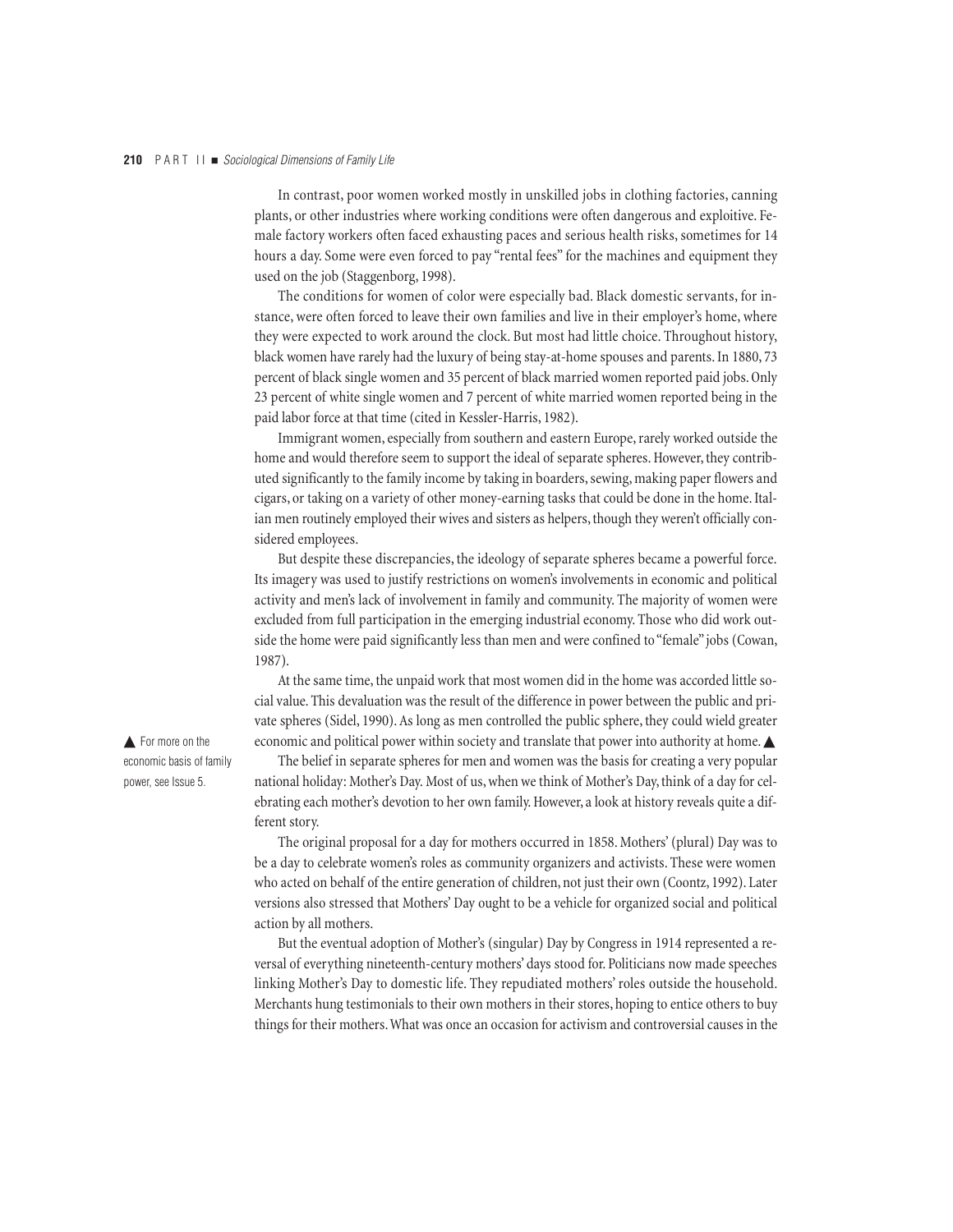community was reduced to an occasion for sales pitches and marketing, all cloaked in the image of mother as a domestic servant to her family.

The doctrine of separate spheres has been weakened from time to time by larger historical, political, and economic necessities. During World War II, for example, the government initiated a massive public relations program designed to lure women out of the homes and into factories where they would take up the productive work of men who had gone off to fight in the war.  $\blacktriangle$ Government motivational films depicted child care centers as nurturing environments where children would flourish while their mothers worked. Between 1940 and 1945 the female labor force increased by over 50 percent. Three-fourths of these new workers were married, and a majority had children (Coontz, 1992).

After the war ended, however, the message was very different. Women were encouraged to return to their "natural" domestic roles, and child care centers were depicted as horrible, dangerous places. Working mothers were labeled as selfish and irresponsible. Women were laid off in droves, despite the fact that the overwhelming majority wanted to continue working. Practically overnight, the political atmosphere had changed and with it the perception of women's appropriate place in the family and in the economy.

The years right after the war represented the heyday of the separate spheres ideology. Media messages heavily emphasized women's obligations to take their rightful position on the domestic front. Few women entered college during this era, and of those who did, two out of three dropped out before graduating. Most women left because they feared that a college education would hurt their marriage chances (Mintz & Kellogg, 1988).

But since the 1950s, the boundary separating men's and women's spheres has steadily eroded. Prior to 1960, about a third of female high school graduates enrolled in college (compared to over 50 percent of male graduates). By 1994, the percentage of women going on to college was 63 percent, slightly higher than for males (61 percent) (Bianchi & Spain, 1996). In 1950 a little over 30 percent of adult women were in the paid labor force; today, almost 75 percent of women between 25 and 34 work in the paid labor force (Haas, 1995). At the same time, men's labor force participation has declined from about 87 percent in 1950 to a little over 70 percent today. About 46 percent of all people in the paid labor force today are women, compared to a little under 32 percent in 1950. Furthermore, 60 percent of American mothers with children under 6 are employed (Ahlburg & De Vita, 1992; Reskin & Padavic, 1994; U.S. Bureau of the Census, 1995). (The Demo•Graphic Essay, "Patterns of Labor Force Participation for Women and Men," at the end of this chapter, explores this trend further.)

Yet despite these trends, Americans still tend to perceive domestic work as women's sphere and outside employment as men's sphere:

Few Americans admit that job discrimination against women is acceptable, yet most feel uncomfortable when confronted with a female mechanic or a CEO in a dress. . . . When it comes to marriage and family life, Americans are even more ambivalent about women's roles, wanting them to be generous self-sacrificing mothers even if they are also expected to be dedicated professionals. Although women are encouraged to go to college and pursue their careers as never before, they are still held accountable for what was once called

▲ This historical trend is also discussed in Issue␣ 2.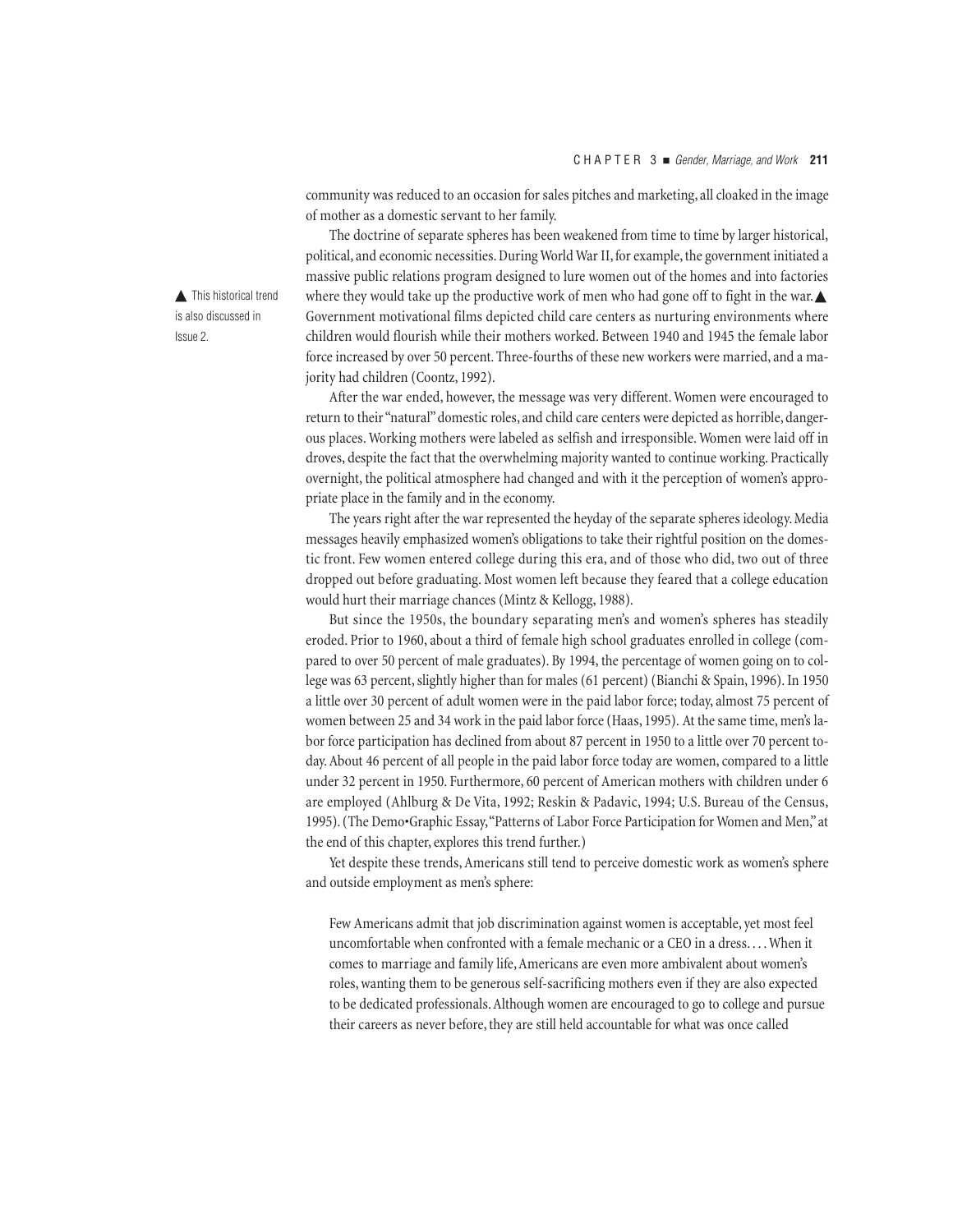"women's work." If their houses are a mess, or if their children are unkempt, women . . . are still subject to blame. . . . Although eight out of ten Americans believe it is OK for women to work, half still think that men should be the real breadwinners. Americans want fathers to be more involved with their children, but most feel uncomfortable if a man takes time off work "just" to be with his kids. (Coltrane, 1996b, p. 26)

▲ Issue 8 explores the impact of working wives and mothers on the institution of family.

Indeed, in some corners of American society, calls can still be heard for a return to the traditional male breadwinner–female homemaker division of labor. ▲ A statement of beliefs issued at the 1998 national convention of Southern Baptists included a declaration that a woman should "submit herself graciously to the servant leadership of her husband," while a husband should "provide for, protect and lead his family" (quoted in Niebuhr, 1998, p. 1). She has the Godgiven responsibility to respect her husband and serve as his helper. A women's organization called "Heritage Keepers"—an offshoot of the large men's organization "Promise Keepers" teaches women how to "let go of the reins" of family control. Their credo is "Submission is a place of honor" ("The Promise Keepettes," 1997, p. 15).

But how likely is it that vast numbers of American women will willingly withdraw from paid employment and happily return to the domestic sphere? A growing number of women are now the primary source of financial support in their families. And it's not just the money. A recent national poll found that only about a third of working women said they'd prefer to stay home, even if money were no object, because of the respect, esteem, and friendship networks their jobs provide (cited in Coontz, 1997). Furthermore, women are just as likely as men to feel successful in their work lives as well as their family lives (see Exhibit 3.1).



*Source of data:* National Opinion Research Center, University of Chicago, *General Social Survey, 1996.*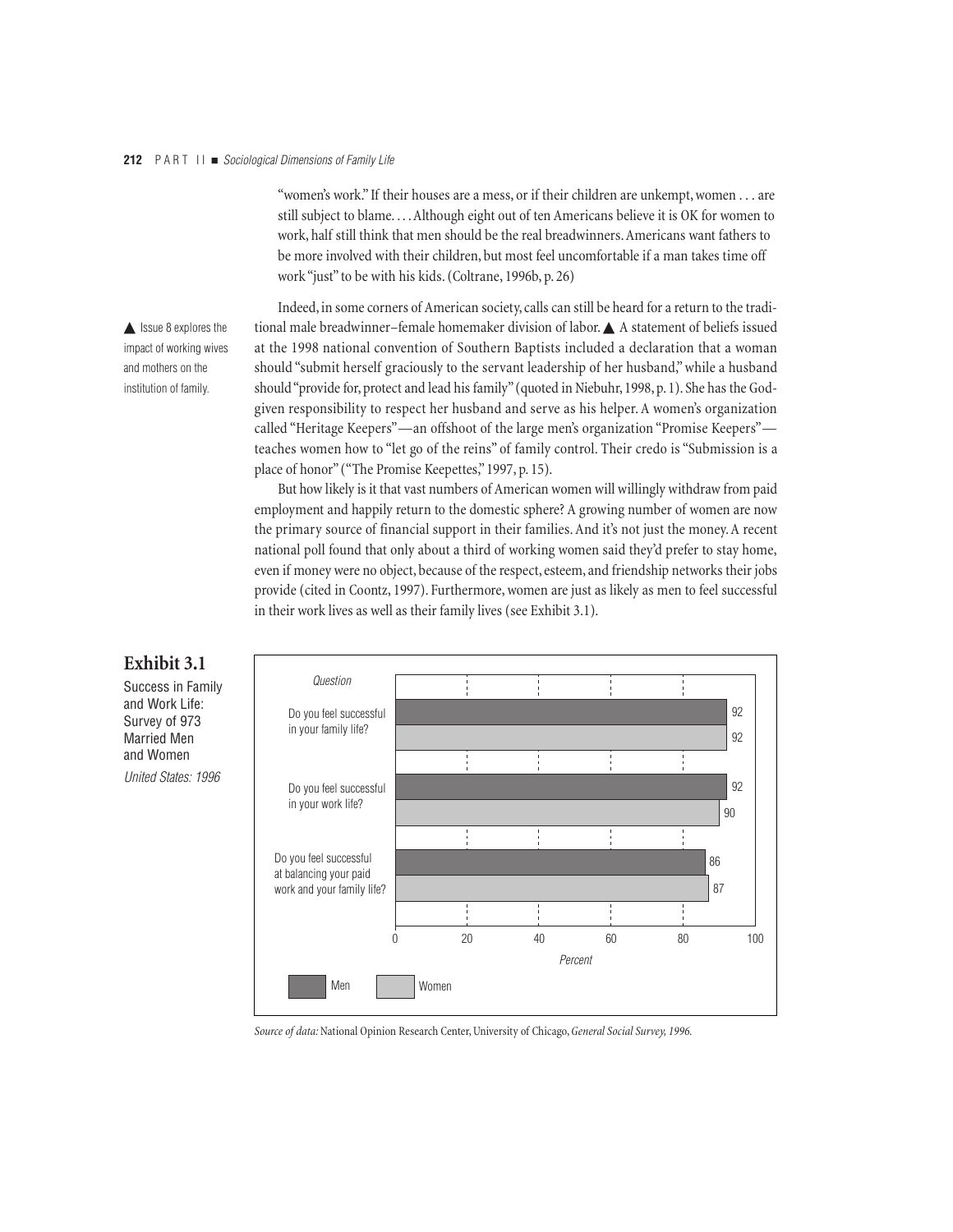# Gender Ideology in the Workplace

Although women and men are now both in the workplace, traditional gender ideologies still affect their experiences there. **Gender ideologies** refer to the ways people identify themselves regarding the work, marital, and family roles that are traditionally linked to gender (Greenstein, 1996a). ▲ Gender ideology is what distinguishes the man who believes that breadwinning is "men's work" and housework is "women's work" from the man who believes that "being male" means sharing breadwinning and cooperating with household chores. Employers as well as the public at large still believe women and men are naturally inclined to do certain jobs in the paid labor force (Reskin & Hartmann, 1986).

To measure the power of beliefs about gender-appropriate work, sociologist Richard Levinson (1975) had male and female undergraduate sociology students make job inquiries in response to 256 classified advertisements. The jobs were categorized as "male" (security guard, truck driver, car sales, etc.) or "female" (receptionist, hostess, cosmetic sales, etc.). Working in male-female pairs, one partner made a telephone inquiry about a "sex-inappropriate" job—for example, the male would ask about a receptionist position, and the female would ask about a truck driver job. About 30 minutes later, the "sex-appropriate" partner called about the same job: The woman called about the receptionist job, the man about the truck driver opening. The students were instructed to be polite and to use identical words in their inquiries.

Levinson found clear-cut discrimination in 35 percent of the cases. The sex-inappropriate caller might be told that the person doing the hiring was out of town or that the position had already been filled. However, when the sex-appropriate caller phoned a half-hour later, he or she might be told that the position was still open or was even encouraged to come in for an interview. Ambiguous discrimination was found in another 27 percent of the cases. This type of discrimination ranged from expressions of surprise to subtle attempts on the part of employers to discourage the sex-inappropriate caller from applying for the job. A more recent replication of this study found that these forms of sex discrimination, while not as common as they were in Levinson's study, still exist (Winston, 1988).

The standard assumptions that drive the typical workplace usually disadvantage women. Think for a moment about what you have to do to be considered a good worker by your boss. Obviously you have to show competence and a deep, serious commitment to the company. Evidence of such commitment might include working extra hours, traveling to faraway business meetings or professional conferences, attending training programs, working unpopular shifts, entertaining out-of-town clients on weekends, and so on. Such activities are possible only if your household setup allows you the time to place your job above other considerations, such as family. Because women, especially mothers, still tend to have the lion's share of responsibility at home, they have more difficulty making time for these activities and therefore are less able to "prove" to their bosses that they are good, committed employees.

Assumptions about what constitutes an "ideal" worker can run deep. Imagine for a moment that you're a boss who's just been told that your most valuable employee, Chris, is engaged to be married. How will you respond?

If Chris is a man, chances are his impending marriage will be seen as a "stabilizing" influence. His carefree days of bachelorhood will soon give way to the serious responsibilities of

▲ Issue 5 looks at the role of gender ideology in shaping power relations between husbands and wives.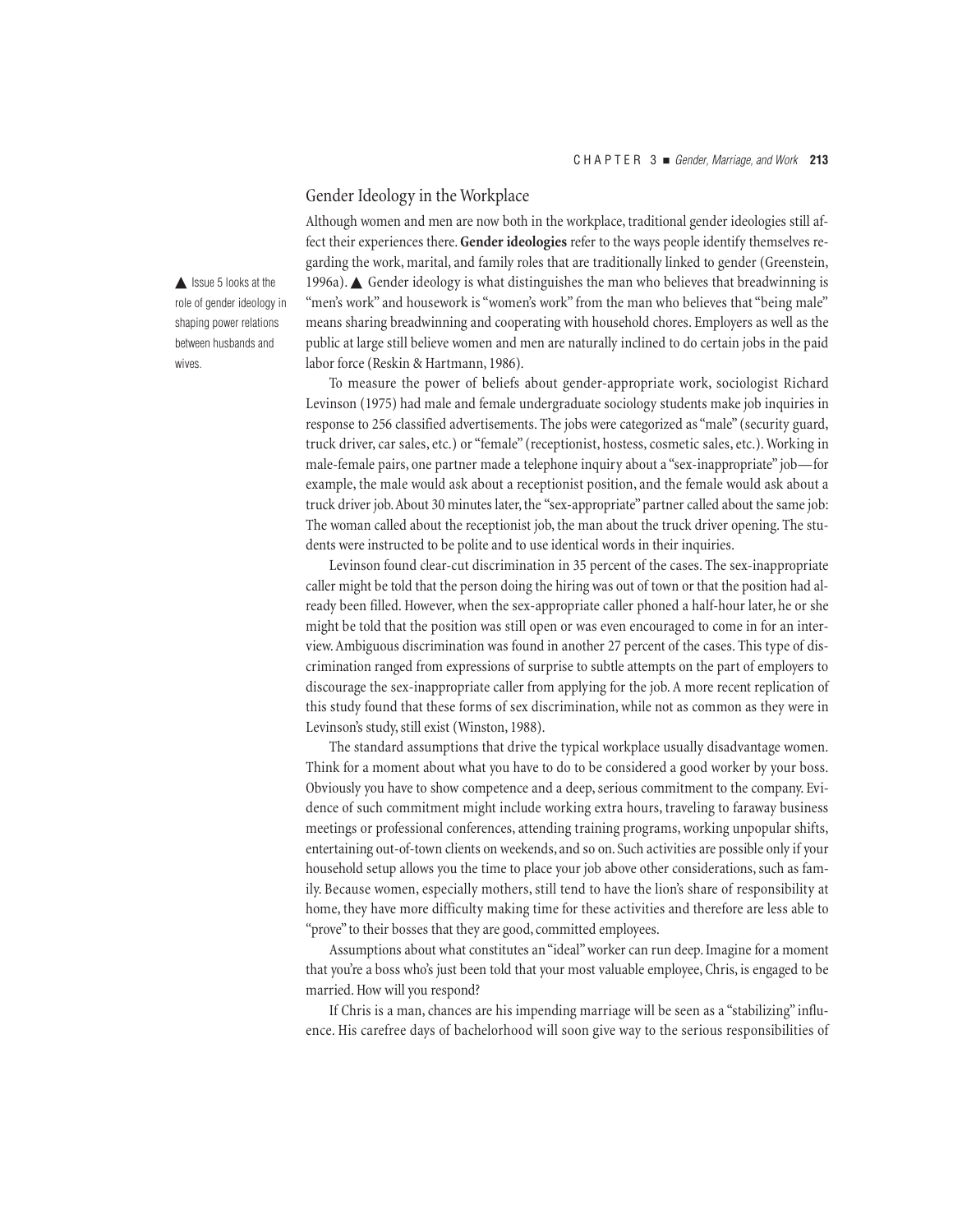family life. Job security will now be extremely important to him, perhaps making him a more committed and dependable worker. He might even need a raise, since fatherhood is probably looming not far down the road. You'd be unlikely to think that these new family responsibilities will somehow prevent Chris from devoting himself entirely to his job. On the contrary, it's likely that they'll motivate him to work even harder so he can support his family.

Now suppose Chris is a woman. How might your response to the nuptial news change? Chances are that the impending marriage will now be seen as a potential impediment to career mobility. You might begin to question whether she'll be able to remain fully committed to the job. Will she move if her husband finds a good job somewhere else? Perhaps you begin to wonder how long it will be before Chris becomes pregnant and seeks maternity leave or quits altogether. Rather than making her a more dependable worker, marriage may actually make her less dependable, less stable, and less invested in the company.

In the real-life workplace, these gender-based expectations can play a decisive role in hiring and promotion decisions (Reskin & Hartmann, 1986). In addition, research consistently shows that mothers earn lower wages than women without children. This "wage penalty" doesn't disappear even when different levels of work experience are taken into consideration (Waldfogel, 1997). Not surprisingly, about 90 percent of male executives but only 35 percent of female executives have children by the time they turn 40 (cited in Schwartz, 1989). Notice, however, that these differences are not the result of outright sexism and overt discrimination but a more subtle consequence of a pervasive ideology that underlies our beliefs about gender, family, and the workplace.

*The "Mommy Track"* In recent years, many companies have attempted to accommodate larger numbers of women on their payrolls by developing alternative work arrangements, such as part-time positions, reduced workloads, temporary positions, flextime, irregular shifts, or jobs that can be performed from home. These innovations—sometimes referred to collectively as the **mommy track**—have provided many employed women with less demanding career paths that enable them to continue meeting their family obligations. The mommy track represents an important institutional recognition that many female workers take their domestic responsibilities very seriously. Not surprisingly, more than two-thirds of temporary and part-time workers in this country are women ("Ten facts about women workers," 1997).

However, these "irregular" jobs are not without problems. For one thing, they tend to be more insecure than "regular" ones. Because their jobs are the most expendable, these workers are the first ones pushed out of employment during hard times. They also tend to be paid less and lack the benefits that typically accompany full-time, regular employment.

Moreover, women in "mommy track" positions are often regarded as less committed to the profession and therefore are excluded from opportunities that might lead to monetary rewards and promotions (Barker, 1993). Career advancement can be permanently slowed by the belief that mothers' commitment to their children interferes with workplace efficiency (Schwartz, 1989). For instance, female lawyers in part-time positions are often given the lowest-status projects to work on, which are not only less interesting but also lead to a professional dead end. Clearly, the lawyer most likely to have a bright future in the profession is the one who can be to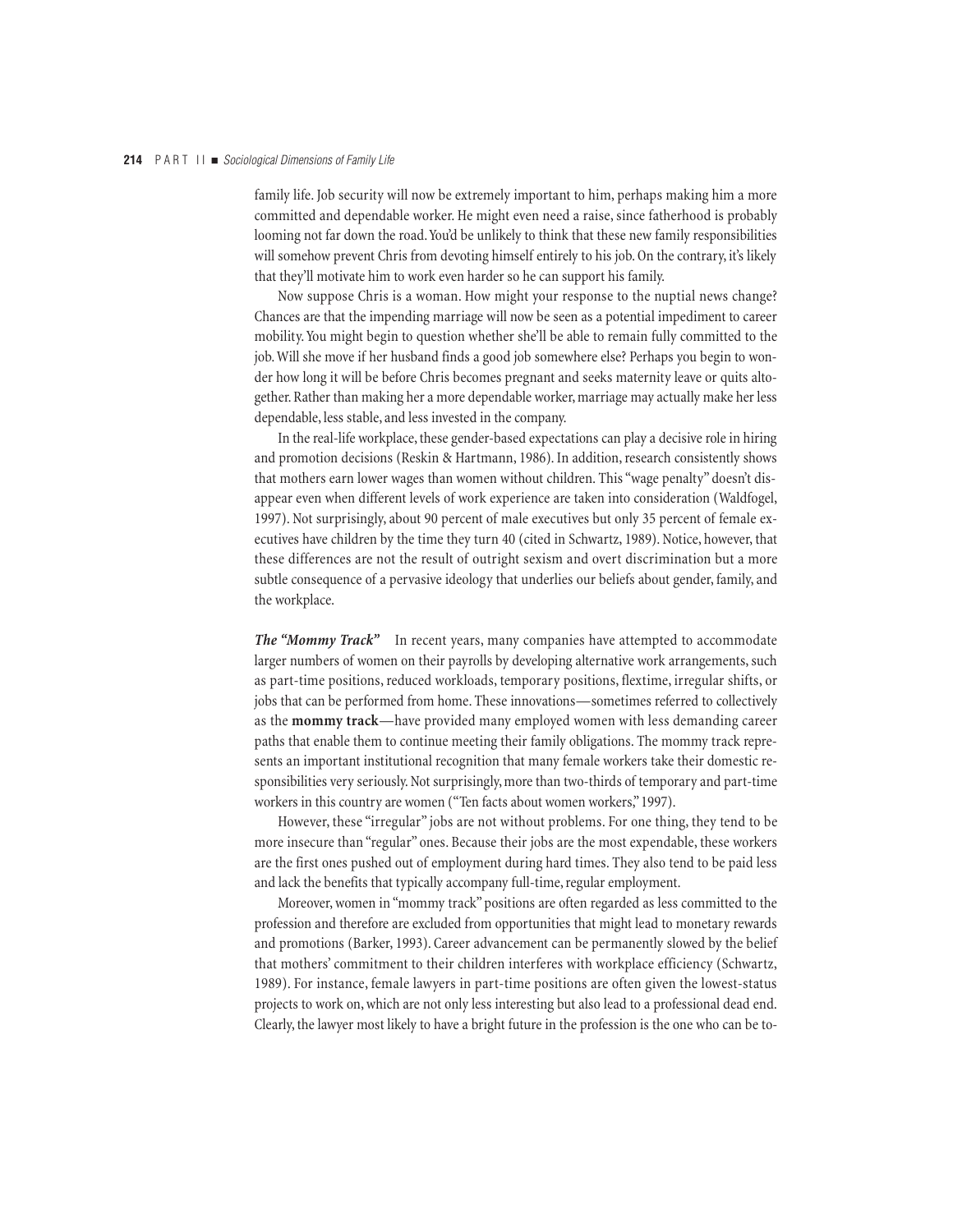tally committed to the firm and who has no family at home or a family with a spouse at home to care for it ("Why law firms," 1996).

**The Wage Gap** In the United States women have made remarkable progress in overcoming traditional obstacles to employment. Over the past several decades, women have increased their representation dramatically in male-dominated fields like engineering, medicine, law, and administration (Reskin & Hartmann, 1986). The representation of women in skilled trades has increased by over 80 percent (Sidel, 1986). One-third of all U.S. businesses, employing over 13 million people, are owned by women (U.S. Bureau of the Census, 1996).

Although these figures are encouraging, women still face disadvantages when it comes to wages, promotions, and authority (Reskin & Padavic, 1994). In particular, women still face a **wage gap**: Their earning power—and thus their ability to financially support their families lags behind men's. In 1995 the average income for all men working full-time year-round was \$31,496 per year. All women working full-time year-round earned an average salary of \$22,497 per year (U.S. Bureau of the Census, 1997a). To put it another way, for every dollar a man earns, a woman earns approximately 71 cents. The differences are even more pronounced for African-American and Hispanic women, who earn 65 and 55 cents, respectively, for every dollar a man earns. In addition, 61 percent of employed women have little or no ability to advance in their jobs, 40 percent of those over 55 have no pension plan, and 34 percent have no health insurance ("Working women's woes," 1994).

These figures are clearly an improvement over past wage differences. In 1973, for instance, all women earned only 56.6 cents for every dollar a man earned. Advances in work experience and job-related skills have enabled some women—particularly middle- and upper-class women—to improve their income levels relative to men's. However, some sociologists argue that the wage gap has narrowed somewhat not because women's earning power has improved but because men's has worsened (Bernhardt, Morris, & Handcock, 1995). Also, the discrepancy between men's pay and women's pay has proved remarkably resilient over the years, despite the 1963 Equal Pay Act, which guaranteed equal pay for equal work, and Title VII of the 1964 Civil Rights Act, which banned job discrimination on the basis of sex (as well as race, religion, and national origin).

I should point out that the wage gap is not an exclusively American phenomenon. To varying degrees in every country around the world, men earn more than women. In the developing countries of Latin America, Africa, and Asia, women commonly earn 25 percent or less of what men earn (Tiano, 1987). In some countries, however, such as France, Sweden, Australia, and Denmark, the wage gap is narrower than it is here, with women earning 80 to 90 percent of what men earn (Reskin & Padavic, 1994).

Why does the American wage gap continue to exist? Some economists and policy makers argue that the wage gap is an institutional by-product of men's generally higher levels of work experience, training, and education. The U.S. Bureau of the Census, however, reports that gender differences in education, labor force experience, and seniority—factors that might justify discrepancies in salary—account for less than 15 percent of the wage gap between men and women (cited in National Committee on Pay Equity, 1995). For instance, the average income of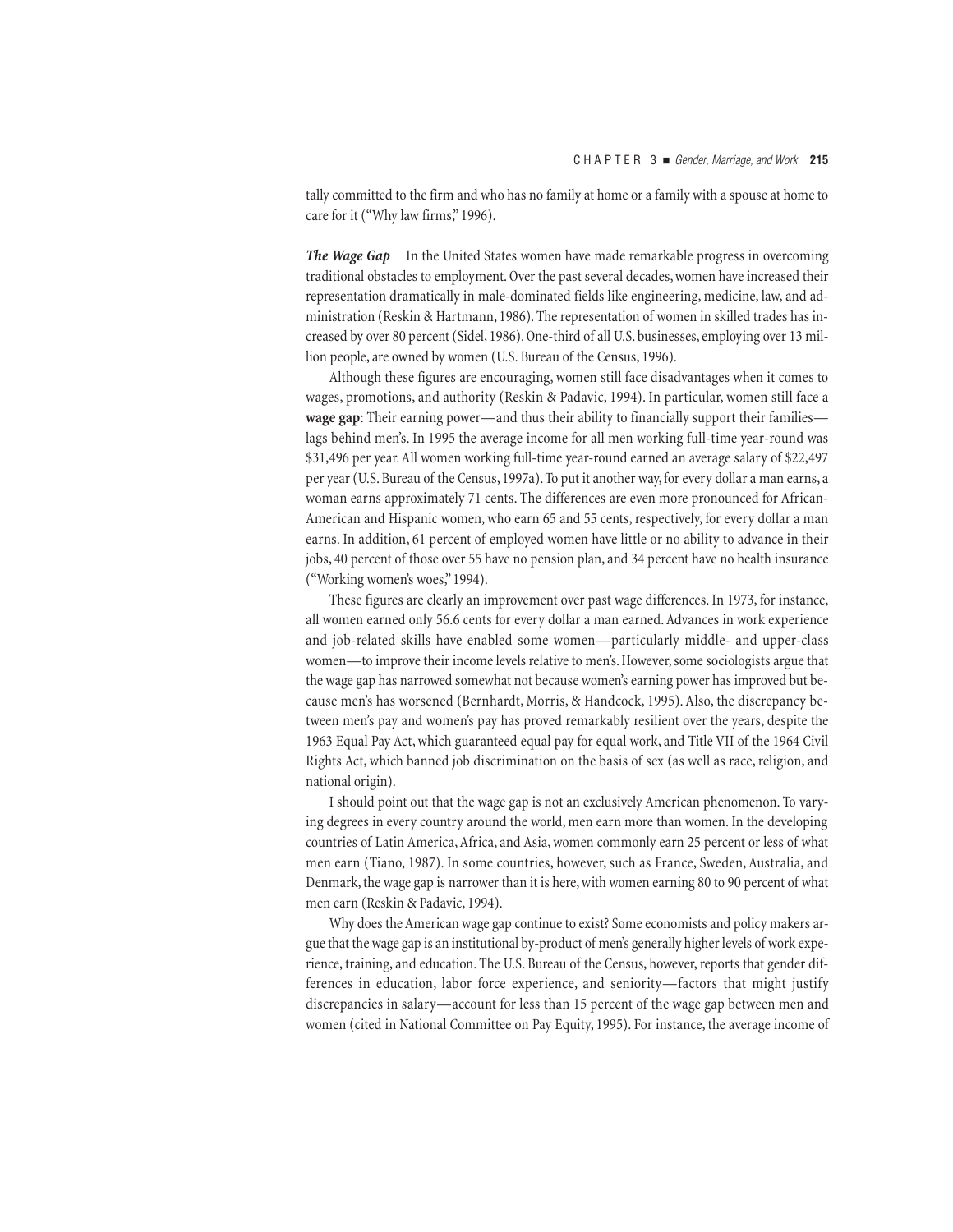full-time female workers is significantly lower than men's with the same level of educational training. In fact, women with a bachelor's degree can expect to earn about the same as men with only a high school diploma (median annual income of \$26,841 for college-educated women compared to \$26,333 for high school–educated men) (U.S. Bureau of the Census, 1997a). Hence, the continuing gap seems to have little to do with men's and women's different abilities or credentials.

A more likely reason for the wage gap is the types of jobs women typically have. The majority of employed women work in jobs, such as nursing, social work, and teaching, that are extensions of their traditional family roles. These jobs not only lack social prestige, they are usually on the low end of the pay scale. For the five "most female" job positions (that is, those more than 96 percent female) of secretary, receptionist, licensed practical nurse, private household worker, and child care worker, the average weekly salary is \$219. By contrast, the average weekly salary for the five "most male" job positions (those less than 3 percent female) of airplane pilot, construction worker, truck driver, firefighter, and miner is \$506 (adapted from Barrett, 1987).

# **Dual-Earner Families**

Despite the wage gap, women remain committed to the idea of participating in the workforce. One obvious reason is that the financial strains of modern living—shrinking incomes, increasing cost of housing, and so on—have made it virtually impossible for most couples today to survive on one income. In 1990, 54 percent of families with at least one child under the age of 6 had two working parents. That figure is up from 32 percent in 1976. Of those families with children between the ages of 6 and 10, 68 percent consist of an employed mother and father (U.S. Bureau of the Census, 1991). The dual-earner family is now the single most common American family type. Even so, controlling for inflation, median incomes for American families have risen quite slowly over the past several decades—from \$32,229 in 1970 to \$34,076 in 1995 (both figures in 1995 dollars) (U.S. Bureau of the Census, 1997a). ▲ Some types of families have been more successful than others, however. Hispanic families have seen their median income drop substantially between 1970 and 1995. Families with children have seen only a 2.4 percent increase in income, and the incomes of a subset of these families, single mothers, have not changed at all since the mid-1970s. At the same time, childless families have enjoyed a 19.6 percent increase in income (Peterson, 1994).

▲ Issue 7 takes a closer look at the role that economics plays in family life.

> The image of the traditional family, in which Mom stays home to raise the kids, simply cannot work for most people given the economic realities of modern society. Nevertheless, social institutions, for the most part, are still built around the outdated belief that only one partner (typically the father) in a couple should be working. Historically, such beliefs have created serious burdens for working parents. Consider the case of a 32-year-old Minnesota woman. She was fired from her job as an accounting clerk at a computer company because she had to stay home from work frequently to care for her sick baby, who had a series of illnesses including pneumonia, influenza, and pinkeye. The company stated that she missed almost half the work time from January to May of 1990. The state commissioner of jobs and training said she was not eligible for unemployment benefits because she had "voluntarily" put family interests ahead of her employer's interests, which amounted to misconduct (Lewin, 1991). However, her husband was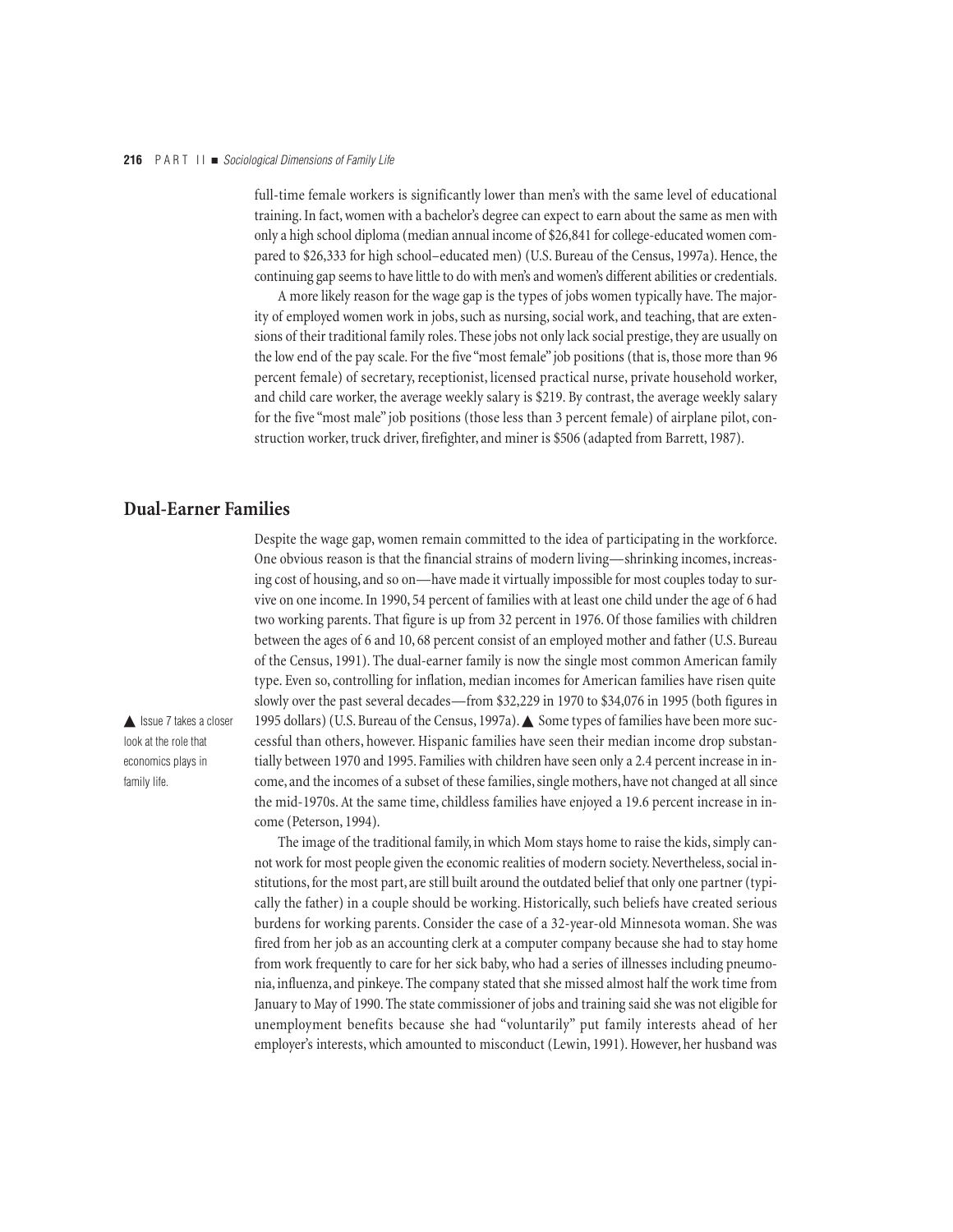unable to care for the child, and all her nearby relatives worked. In addition, she said, most day care providers do not accept sick children, and bringing somebody into the home to care for the child was far too expensive. Eventually an appeals court overturned the denial of benefits, ruling that her absenteeism was beyond her control and therefore did not amount to misconduct.

Many couples find they must make career trade-offs to try to balance their work and family lives. A survey of more than 6,000 employees of a major chemical company found that, at the managerial and professional level, 47 percent of women and 41 percent of men had told their supervisors they would not be available for relocation; 32 percent of the women and 19 percent of the men told their bosses they wouldn't take a job that required extensive traveling; and 7 percent of women and 11 percent of men turned down a promotion. Among those in manufacturing jobs, 45 percent of women and 39 percent of men refused to work overtime, and 12 percent of women and 15 percent of men had turned down a promotion (cited in Lewin, 1995b).

Some experts feel that the single most important step our society could take to help dualearner families would be to help them deal with child care demands. ▲ As recently as 1990, only 52 percent of the nation's largest companies had some form of maternity leave guaranteeing that an employee can use 6 weeks of vacation or sick time and not lose her job (Aldous & Dumon, 1990). However, in 1993 President Clinton signed into law the Family and Medical Leave Act, which guarantees some workers up to 12 weeks of unpaid sick leave per year for the birth or adoption of a child or to care for a sick child, parent, or spouse.

This law represents a noteworthy shift in the government's recognition of the needs of dualearner families, but it has some important qualifications that seriously limit its applicability to a significant proportion of the working population:

- The law covers only workers who have been employed continuously for at least 1 year and who work at least 25 hours a week. As a result, temporary contract or part-time workers who, as we've seen, are predominantly female—are not eligible.
- The law is of no value to parents who can't afford to take unpaid leave.
- The law exempts companies with fewer than fifty workers; hence, only about 40 percent of the full-time workforce is covered.
- The law allows an employer to deny leave to any employee who is in the highest paid 10 percent of its workforce if allowing that person to take the leave would create "substantial and grievous injury" to the business operations.

Between 1994 and 1995, less than 4 percent of employees in companies covered by this law actually took leave from their jobs ("Impact of the family," 1997).

While this law represents an improvement over past conditions, the United States still lags behind other countries. According to a recent United Nations survey of 152 countries, the United States is one of only 6—along with Australia, New Zealand, Lesotho, Swaziland, and Papua New Guinea—that does not have a national policy requiring paid maternity leave (cited in Olson, 1998). By comparison, consider the policies of other industrialized nations:

Both Germany and Japan guarantee a minimum of 3 months of *paid* family leave to all employees regardless of the size of their employer. Additional unpaid leave is available if it is needed (Shanker, 1990).

▲ Issue 8 and Chapter 5 examine the state of child care in American society.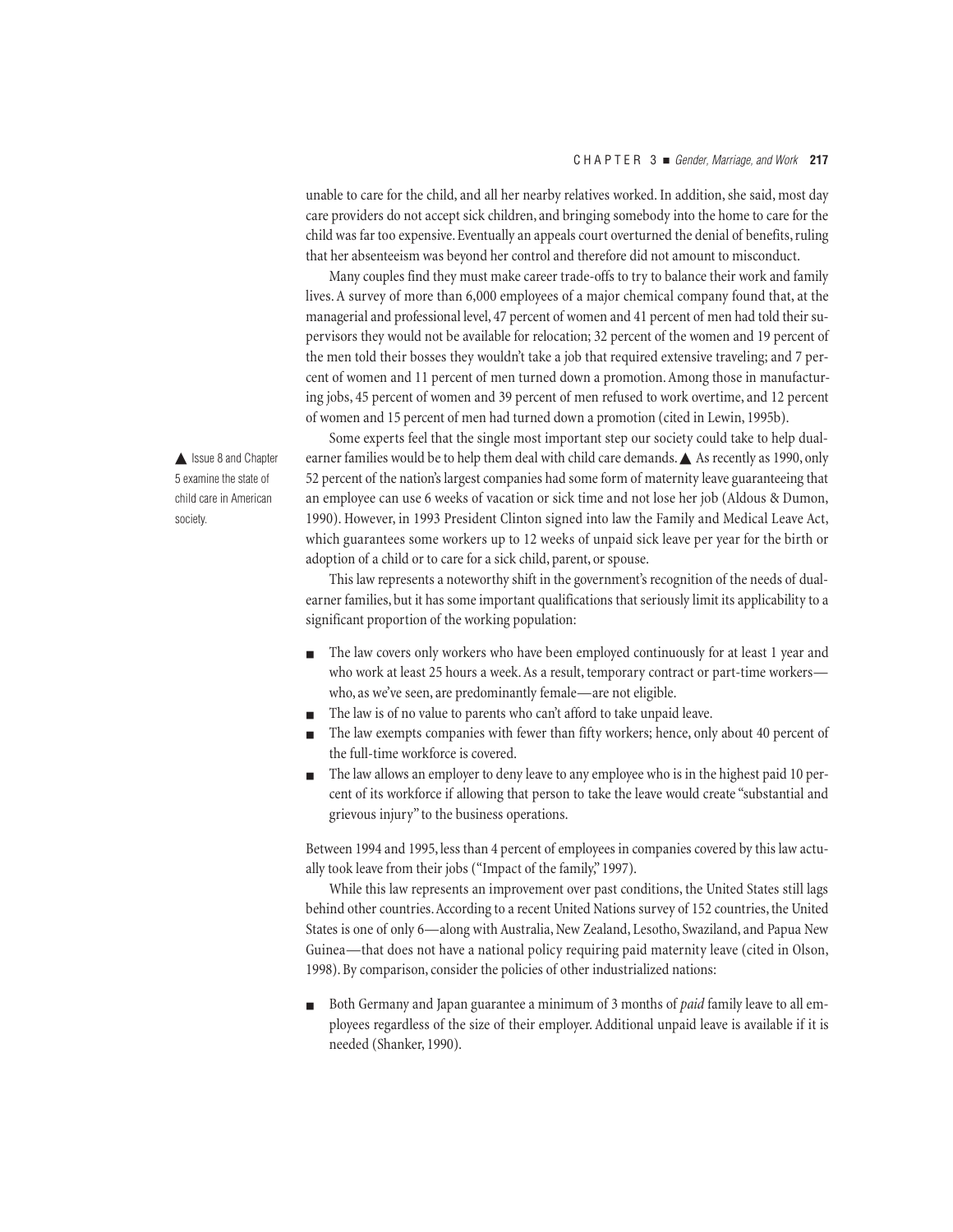- In Canada, mothers can take up to 41 weeks off and be paid 60 percent of their salary for 15 of those weeks (Reskin & Padavic, 1994).
- In Sweden, pregnant women are given 8 weeks of full paid leave *before* the baby is born, and either parent can remain at home for up to 9 months after the child is born while drawing 90 percent of his or her salary (Kamerman, 1985; Sidel, 1986). Swedish parents can take 60 days off a year with 80 percent pay to care for sick children or to visit children at day care or school. Both fathers and mothers also have the right to reduce the workday to 6 hours or the workweek to 4 days in order to care for children (Haas, 1995).

#### The Disappearing Boundary Between "Home" and "Work"

Many American families, especially those with young children, still struggle with lack of support from employers, government, and businesses. They face difficulty trying to fit in all the tasks that used to be performed by housewives, trying to find dependable day care, having to call in sick themselves in order to care for a sick child, having to use vacation time as maternity leave, and so on. But each year the number of employers who offer "family friendly" work policies grows. In some large companies you can now choose to work part-time, share a job with another worker, work some of your hours at home, or work on a flexible schedule.

Given the rhetoric about the importance of spending time with family, you'd expect workers to be rushing to take advantage of these opportunities. But relatively few employees appear to use them. A recent study of 188 companies found that, when available, less than 5 percent of employees made use of part-time shifts and less than 3 percent chose to work some hours at home. A Bureau of Labor Statistics survey asked a national sample of workers if they would prefer a shorter workweek, a longer workweek, or their present schedule. About 62 percent preferred their present schedule; 28 percent wanted to work *longer* hours; less than 10 percent wanted to work a shorter schedule (cited in Hochschild, 1997b).

In other words, while many working parents say they want to spend more time with their families and less time at work, relatively few are taking advantage of opportunities to reduce their work time. To explain why, sociologist Arlie Russell Hochschild (1997b) interviewed 130 employees at a large public relations company she called "Amerco" over a period of 3 years. At Amerco, only 53 of 21,000 employees—all of them women—chose to switch to a part-time schedule in response to the arrival of a new baby. Less than 1 percent of the employees share a job or work at home, even though the company permits it.

From the information she gathered, Hochschild dismissed some widely held explanations for why people would forgo family-friendly policies:

- They can't afford to work shorter hours. If this were true, you'd expect workers at the lowest end of the pay scale to be the most reluctant to voluntarily cut their hours. But at Amerco, the highest-paid employees were actually the least interested in using these opportunities.
- *They are afraid that working part-time or asking for time off would make them vulnerable to layoffs.* Hardly any of the workers Hochschild interviewed worked longer hours because they were afraid of being laid off. Indeed, she found that most layoffs had nothing to do with work schedules.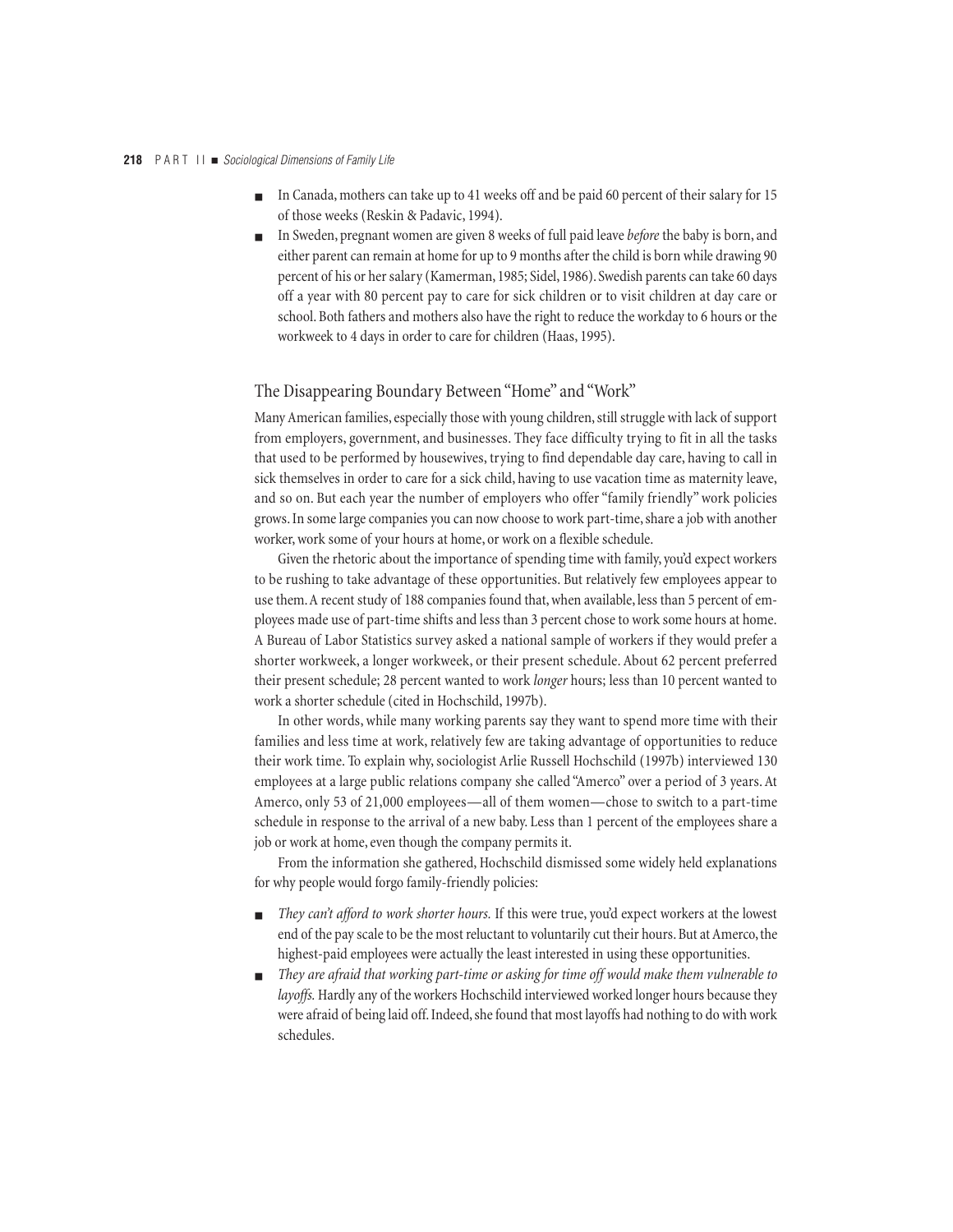■ *They don't know such policies exist*. The vast majority of employees were fully aware of the options available to them. In fact, many of them were quite proud to work for a company that had such an enlightened approach.

So why were these workers so unwilling to change their work lives to spend more time with their families? Hochschild believes the explanation can be found in the meanings people attach to their jobs and their families. ▲ For many Americans, work has become a form of "home," and home has become "work." Home has traditionally been defined as a soothing place where people should feel secure, relaxed, and comforted. Work, on the other hand, has traditionally been defined as a harried and insecure place where people often feel dehumanized ("just a cog in a machine") and where their worth is judged not by who they are but by how much they produce. But things have changed.

New management techniques have transformed many workplaces into more appreciative, personal sorts of places. Ironically, according to observers, the increased presence of women in the workplace has led to a greater emphasis on cooperation and support.

At the same time, the home has become a frenzied place where efficiency is the overriding concern. When both partners have busy work schedules, their opportunities to spend time with one another or with children are reduced, making it particularly difficult to sustain emotionally gratifying family relationships (Kingston & Nock, 1987). Technological innovations like cellular phones, beepers, faxes, and electronic mail intrude even further into family life, making many workers accessible 24 hours a day. In the interests of getting things done, children are often subjected to factory-style "speedups," hurried from one place to the next. Dinner must take 10 minutes or there won't be enough time to get the kids to soccer or violin lessons. Like business meetings, each family event must be planned in advance and entered in the time schedule. People are forced to cram all their emotional needs into the 30 or 45 minutes they spend with each other before bed.

Because people aren't getting what they want and need at home, things there are messy. Children become sullen, spouses become resentful. To make things even more stressful, in addition to the traditional needs of children and spouses, there are now the needs of elderly parents as well as the blending and reblending of stepparents, stepchildren, ex-spouses, and former in-laws. ▲

And so for many people work has become a sort of refuge. Some of the workers Hochschild interviewed told her that they come to work early and stay late just to get away from the house. At work they can relax, have a cup of coffee, and share jokes and stories with friends without the hectic anxiety that characterizes modern home life. They use terms like *fun, carefree,* and *emotionally supportive* to describe their work. Not surprisingly, they are perfectly willing to flee a world of unrelenting demands, unresolved quarrels, and unwashed laundry for a world of relative harmony, companionship, and understanding. Work has become their main source of pleasure and personal satisfaction.

The tendency to see home as work and work as home is, of course, not something that characterizes everyone or even most people. And Hochschild's study looked at only one company. But the tension between work and home is a growing reality that must be faced. Increasing numbers of female workers are discovering what men have known all along: that work can be an escape from the pressures of home.

▲ Chapter 7 examines the unique demands of stepfamilies; Chapter 8 describes the dilemmas associated with adult children caring for their elderly parents.

▲ Symbolic interactionism, described in Chapter 1, emphasizes the role of subjective meaning in everyday family life.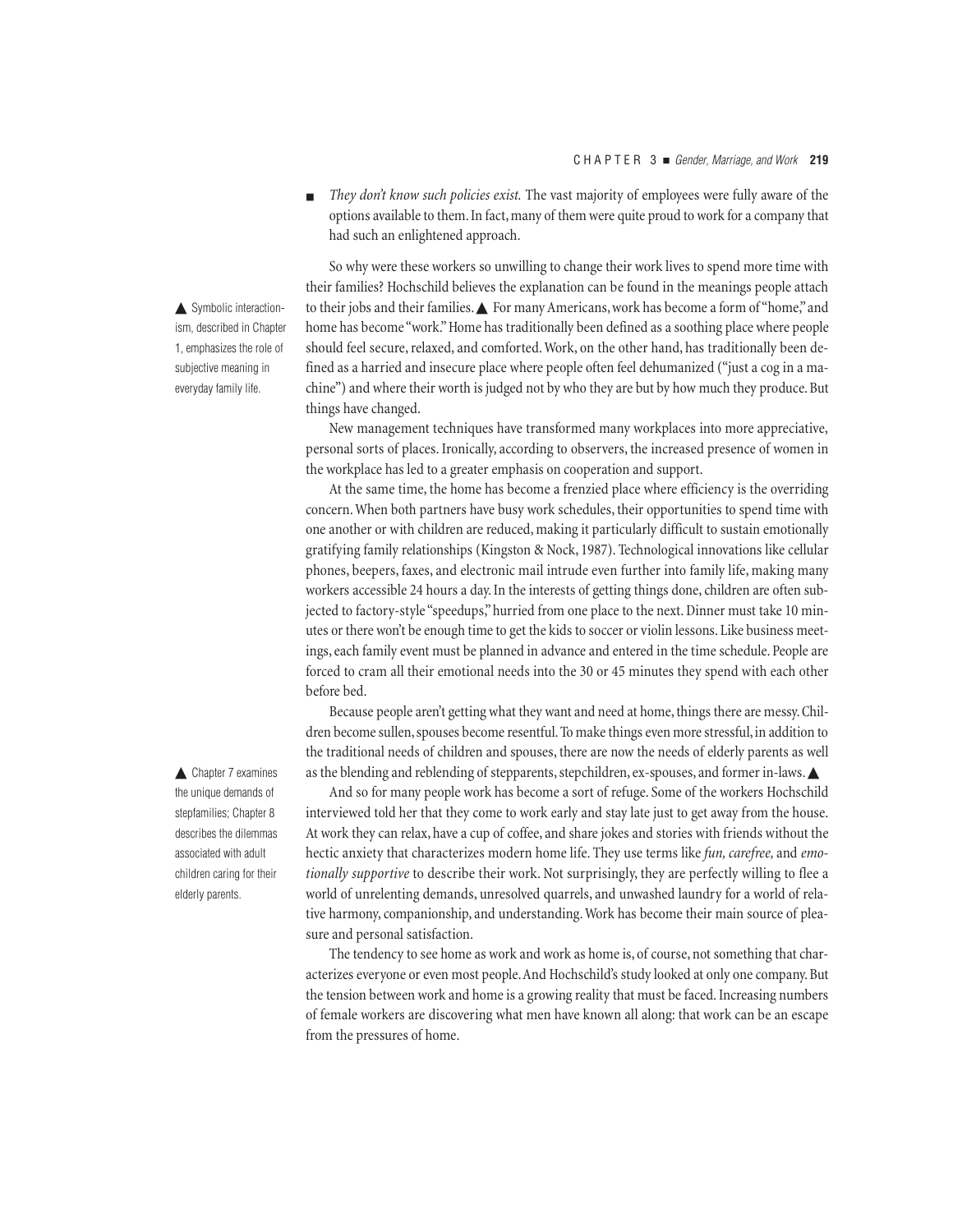The unfortunate consequence, according to Hochschild, is that people "downsize" their ideas about how much care a child or a partner really needs from them. At the same time, families learn to make do with less time, less attention, and less support at home than they once imagined possible. Where couples once "needed" time with each other, they are now fine without it. Where parents once felt cheated if they couldn't spend the entire weekend with their kids, they are now content with an hour or less each evening. In sum, neither men nor women are going to take advantage of family-friendly policies as long as the current realities of work and family remain as they are.

#### The Guilt Gap

Because of the lingering notion of separate spheres, men have historically been able to feel they are fulfilling their family obligations by simply being financial providers. A man may have to explain to people why he's chosen a particular career, but he rarely, if ever, has to explain or justify *why he is working*. Most people would interpret his long hours at work as an understandable sacrifice for his family's sake. In contrast, women's employment is usually perceived as optional or, more seriously, potentially damaging to family life. Women have traditionally had to justify why their working outside the home is not an abandonment of their family duties. You'd be hardpressed to find many journalists and scholars fearfully describing the perilous effects of men's outside employment on the family. But the mountain of articles and editorials in popular magazines, newspapers, and academic journals focusing on the difficulties women have in juggling the demands of work and family and on the negative effects of employed mothers on their children's well-being perpetuates the idea that their labor force choices are potentially dangerous (Faludi, 1991).

▲ Issue 8 assesses the evidence concerning the effect of maternal employment on family relationships.

Despite these concerns, research shows that wives' and mothers' employment actually has very little negative impact on their family's well-being (Greenstein, 1995). ▲ And most Americans believe that working mothers are just as capable of establishing warm relationships with their children as mothers who don't work outside the home (see Exhibit 3.2). Nevertheless, popular images die hard, and so it's not surprising that few married women with children feel completely self-confident in the choice they make to enter or remain in the paid labor force. They agonize over whether their gains in financial well-being and personal independence are being purchased at the cost of their family relationships (Coontz, 1992).

Men, on the other hand, rarely spend as much time worrying about the effect their work will have on their children as mothers do. This gender difference in worrying is referred to by some as the **guilt gap** (Hays, 1996).

*The Dilemma for Working Women* Sociologist Kathleen Gerson wrote a book in 1985 titled *Hard Choices: How Women Decide About Work, Career and Motherhood*. The book, a classic in the sociology of work and family, focuses on how women make the difficult choices between work and family commitments. Drawing on the life histories of working- and middle-class women, Gerson paints a vivid picture of the complex and competing forces women face: their aspirations, their commitment to motherhood, their beliefs about children, their perception of their place in their families and in society.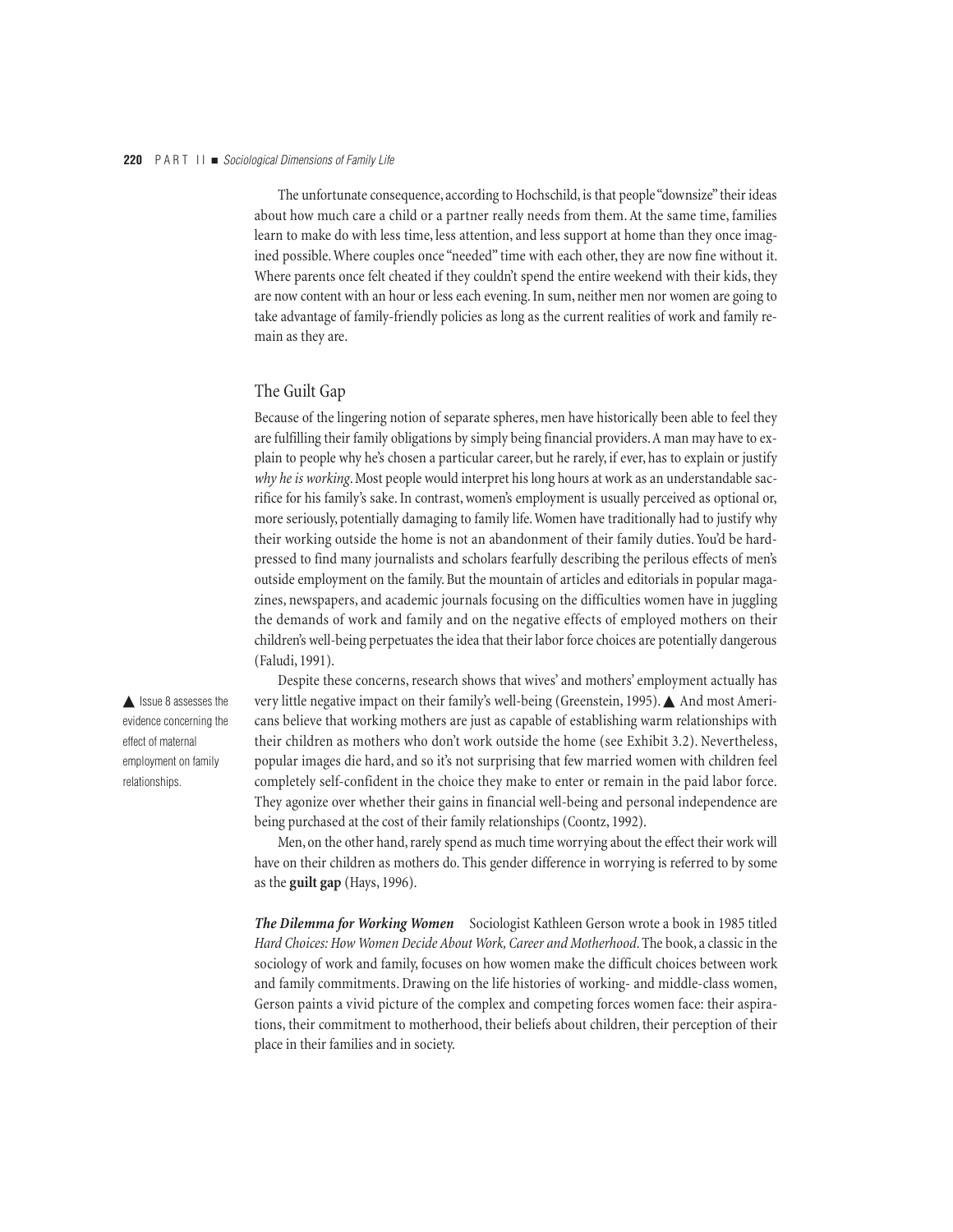# **Exhibit 3.2**

*Adults Who Agree or Strongly Agree that a Mother in the Labor Force Can Establish as Warm and Secure a Relationship with Her Children as a Mother Not in the Labor Force* United States: 1977–1996



The experiences of Gerson's subjects were quite diverse. Some of these women entered adulthood wanting to become mothers and homemakers; others began adulthood with ambivalence or downright animosity toward motherhood. Some continued on these early paths; others veered off, experiencing a dramatic change in their family plans and desires. But all of them faced tough decisions on how to balance work and family. More than a decade later, the choices for women remain hard.

Such difficulty stems from powerful and sometimes conflicting social pressures. We seem to have a profound cultural ambivalence regarding how mothers ought to behave. At one extreme is the image of the traditional mother who stays at home with the kids and devotes all her energy to her family. At the other extreme is the image of the "supermom," effortlessly juggling the demands of home and work. She has a briefcase under one arm, a cell phone in one hand, a baby in the other, and a smile on her face.

The ambivalence comes from the fact that although both images are considered socially acceptable, both are also indicted for their failings. Add to the mix the fact that American culture also seems unwilling to embrace childless career women, and you can see how an adult woman faces a no-win situation (Hays, 1996). A If she voluntarily remains childless, some will accuse her of being cold, selfish, and unfulfilled as a woman. If she is a mother who works hard at her job, some will accuse her of neglecting her children. If she has children, is employed, but puts her kids before her job, some will judge her to be uncommitted and place her on the "mommy track." And if she is a full-time homemaker, some will call her an unproductive throwback to the 1950s, content with her subordinate family status.

These images lead many women to *feel* less than adequate. It's difficult for a stay-at-home mother to feel happy and fulfilled when she keeps hearing that she is mindless and bored. It's

▲ Chapter 4 examines gender differences in the cultural emphasis on parenthood.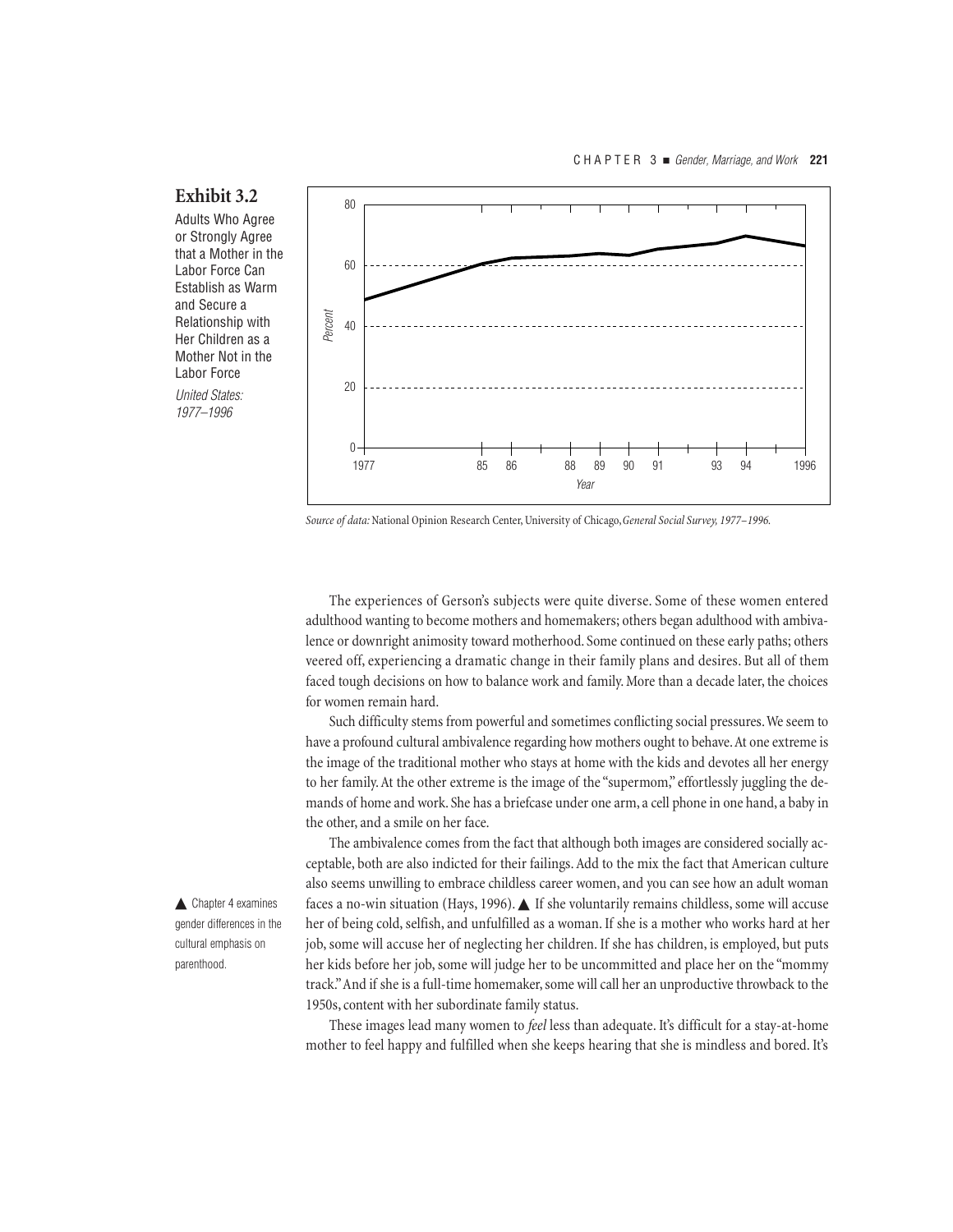difficult for the working mother to ably juggle her roles when she hears that she must dedicate *all* her energy in *both* directions to be considered successful.

Under these circumstances, it's not surprising that many employed mothers feel guilty and many stay-at-home mothers feel isolated and invisible to the larger society. Nor is it surprising that both spend a great deal of time making sense of and justifying their position. Employed mothers can come up with lots of compelling reasons why it's good and right to have a job and career, and traditional mothers can come up with equally compelling reasons why it's good and right to stay home (Hays, 1996).

*Separate Spheres for Working Men* The point here is that while many men make sacrifices regarding their careers or their families, in general they don't face the same kind of cultural ambivalence and hard choices that women face. In fact, men's choice, for the most part, is no choice at all. Since men are still expected to attach primary importance to their careers, they seldom feel stress over sacrificing family time for their jobs. The stress some men do feel over balancing their careers and their family commitments can be tempered by the knowledge that they are conforming to cultural expectations if they devote most of their time to work. Indeed, men have historically been more able than women to keep family commitments from intruding on their work time and have used job demands to justify limiting their family time. In short, while women's family obligations and work aspirations have always been tightly intertwined, since the nineteenth century men have typically been able to maintain separate spheres.

In fact, evidence suggests that fathers who are freed of the burden of family obligations that is, whose wives stay home to take care of the house and children—actually earn 20 percent more and get higher raises than fathers whose wives work. Such differences hold even after taking into consideration the effects of the number of hours each group of men works, their experience and training, and their field of employment (cited in Lewin, 1994a).

Some argue that these differences exist because men who are the sole breadwinners in their families work longer, produce more, and push harder for raises. In other words, without having to spend time on child care and housework, these men are freed up to pursue their careers with their full attention and energy. Others suggest that the higher salaries of men with nonworking wives simply reflect the fact that highly paid husbands can afford stay-at-home wives. Still others argue that a sort of "daddy penalty" is at work—that employers are prejudiced against men with "nontraditional," working wives.

We have no way to definitively determine which of these explanations is correct. However, some men with working wives do report feeling that they are being judged more harshly by their employers:

I do think my boss is very aware that my face time is a little bit less than some of the men who feel like they can work as late as they like because their wives are at home with the kids. I'm as productive as those guys. I work smarter now that I have kids. I take work home. I don't do all the meaningless social stuff that can take up a lot of hours. But I do worry that it's going to slow down my promotions. (quoted in Lewin, 1994a, p. A15)

But another man whose wife stopped working to be at home with their children, looks at his job differently: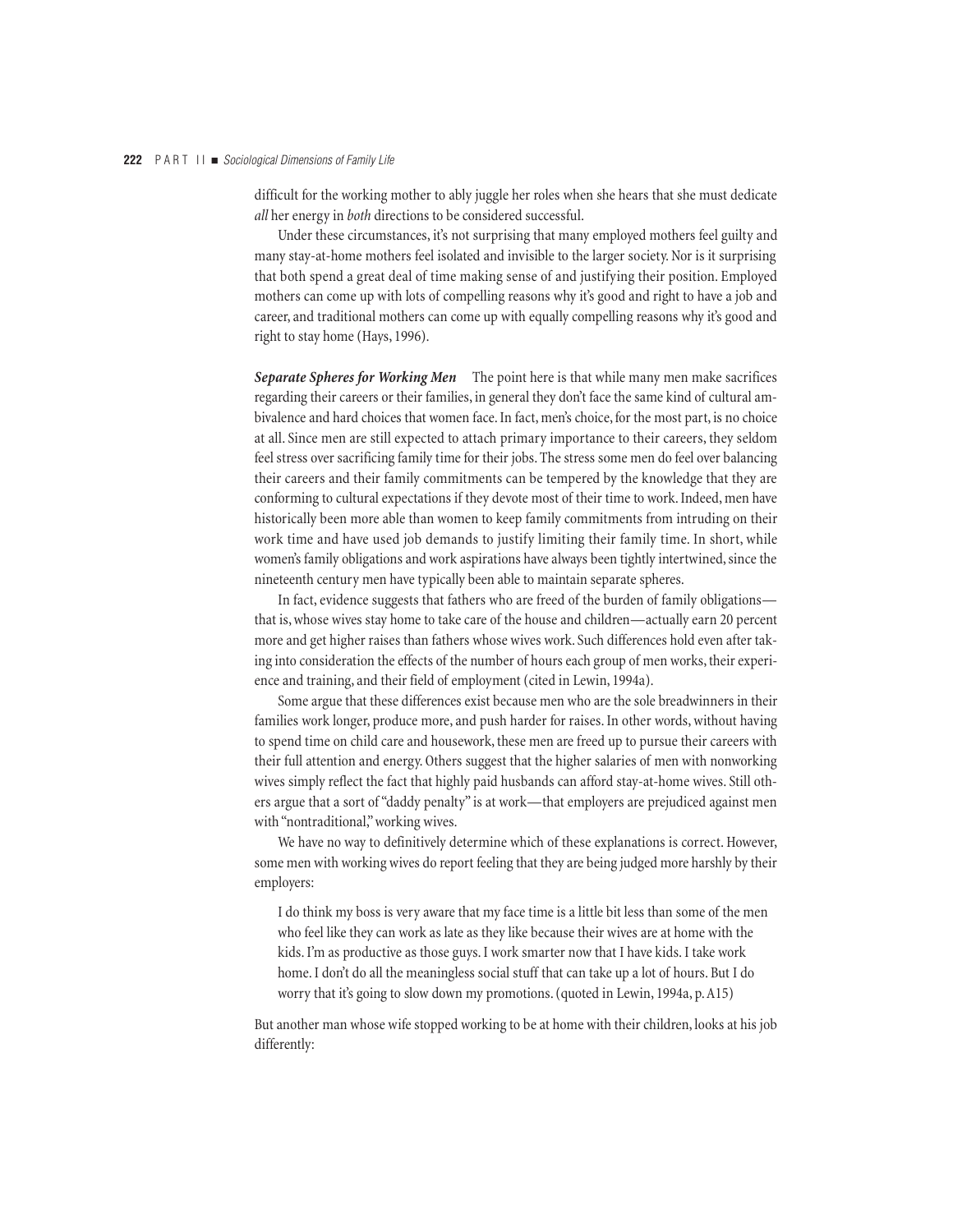Knowing a parent is with the kids all day long removes the terrible sense of conflict and guilt if I have to work late. I leave the house at 6:10 in the morning, before the kids are awake and if I don't get home before they go to bed at 8:30 I miss them, and that's hard for me, but I don't feel as worried as I used to that they're not getting enough parent time. . . . Now that my job is our sole source of income, striving to keep it secure and maximize it is more important than ever. (quoted in Lewin, 1994a, p. A15)

#### Work Expectations in Same-Sex Couples

How does the gender-skewed approach to examining the interconnections between work and family apply to those situations in which there are no gender distinctions, that is, with same-sex couples? Gay and lesbian households can transcend the limitations and inequalities of sexbased "husband" and "wife" roles. Family work and breadwinning responsibilities cannot be automatically based on sex. They must be negotiated.

For same-sex couples, the issue is not who has the right to work or, conversely, the obligation not to work. Instead, the issue is how can the relationship and the household be kept together given the career demands on *both* partners? The vast majority of same-sex couples emphasize sharing and fairness and believe that both partners in the relationship should work (Blumstein & Schwartz, 1983). ▲ Few consider either not working or supporting someone who chooses not to work. But the reasons for their feelings about this issue provide insight into the meaning of work for both men and women, regardless of sexual orientation.

For gay men, work remains a key aspect of male self-respect. Unlike many heterosexual men, they don't feel obligated to support their partners financially. Instead, each partner is expected to work because that is what it means to be a man (Blumstein & Schwartz, 1983). Hence, there is little interest in being a full-time homemaker. Housework in gay male households tends to be shared or is performed by outside hired help.

For lesbians, work means the ability to avoid being dependent on others and being cast into the stereotypical homemaker role. While they understand the importance of earning their own living, rarely do these women think they will have to support, or be supported by, another person. Lesbians don't expect to be the head of a household in the same way a husband expects to enter the breadwinner role in a heterosexual marriage. They are likely to see themselves as "workers," not "providers" or "dependents."

#### Men's Changing Commitments to Work and Family

In contemporary heterosexual households, too, the two partners' work responsibilities are more a matter of negotiation than they were in the days when husbands were expected to be the primary breadwinners. Working wives today make a substantial contribution to their household's income. For instance, in 45 percent of dual-earner households, women earn about half or more of the income (cited in Ingrassia & Wingert, 1995). By 1990, the percentage of American households that consisted of a married couple dependent on a sole male breadwinner had dropped to less than 14 percent, from a high of almost 60 percent in 1950 (Gerson, 1993). The heretofore unchallenged belief in the superiority of the male "good provider" has been replaced by uncertainty over men's

▲ Power imbalances can exist in all types of relationships, as Issue 5 explains.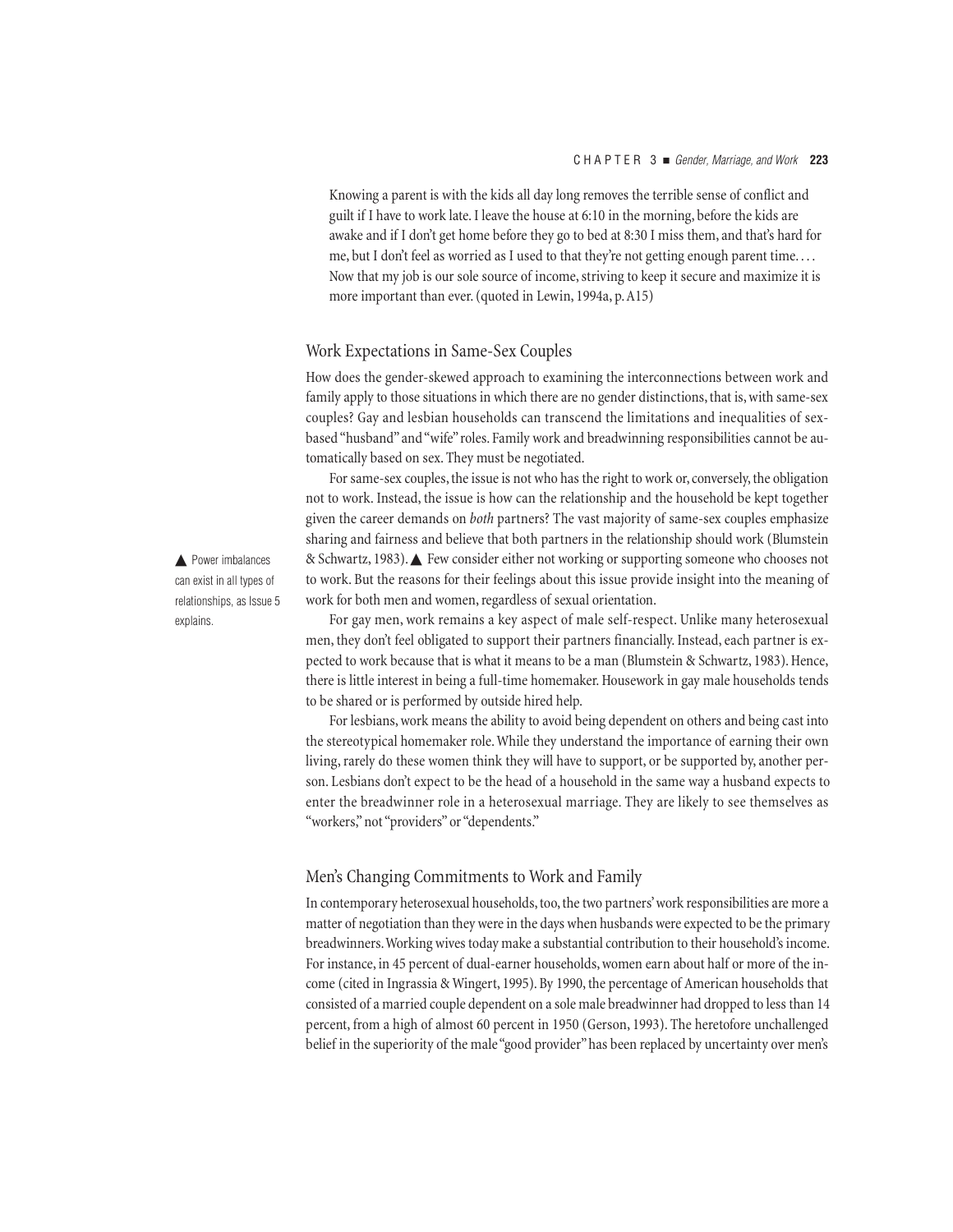proper place in society. It's no longer obvious what goals men should pursue and how much energy they should devote to pursuing them. At a more philosophical level, it is no longer clear what it means to be a man. Because women are becoming just as likely as men to bear the responsibility for supporting a family, it has become harder for men to justify advantages based simply on being male. **▲** 

Along with such uncertainty, men today are facing new choices about how to structure their lives. Sociologist Kathleen Gerson (1993) interviewed 138 men ranging in age from the late 20s to the mid-40s. These men came from diverse social and occupational backgrounds. Less than half of them remained committed to the traditional male breadwinner role and expected women to occupy the traditional female homemaker role. However, these men felt that changes in women's lives had not—or should not—change men's traditional status as dominant breadwinner.

The remainder of the men Gerson interviewed rejected the traditional male breadwinner role. Of these men, the largest group—about 46 percent (or 24 percent of the total sample) cited freedom from the breadwinner role as a reason to renounce marriage and parenthood. To these men, marriage always seemed more like a trap than a reward. They felt they had much to lose and little to gain by getting married. Many had negative experiences with other people's children, which convinced them that parenthood was not something they wished to pursue either. Fearing that becoming responsible for a family would rob them of the option to pursue unpredictable careers or nontraditional jobs, these men rejected the whole package of domestic and work commitments that constituted the traditional definition of male success. Freed from the social obligation to financially support a wife and children, these men turned away from family altogether. Those who had already fathered children were quite uninvolved in their lives. ▲

Another group of men Gerson interviewed—about 30 percent of those who turned away from the breadwinner role (17 percent of the total sample)—didn't consciously oppose marriage, parenthood, or steady work. They simply didn't think about the future at all. Such passivity, according to Gerson, came from two different and contradictory assumptions. One was that men had the luxury of not having to plan. Some of these men simply believed that everything would work out fine with or without planning. They tended to come from comfortable middleclass backgrounds, which they felt guaranteed them a good start in life. A second, more pessimistic, assumption was held mostly by working-class men. They felt that their restricted economic opportunities would take away any future "choices" anyway. They simply resigned themselves to the fact that nothing they could plan would work out, so why bother.

A small segment of men who rejected the breadwinner role (9 percent, or about 4 percent of the total sample) exhibited a more extreme version of this sort of pessimism. They expected to succumb to the dangers of being an adult long before they had a chance to face adult challenges and responsibilities. Future planning seemed, to them, irrational because they didn't expect to live that long. Such men turned to risky or dangerous pursuits like drugs, violence, or military service.

Finally, about 15 percent of this nontraditional group saw the decrease in breadwinning responsibilities as an opportunity to embrace a more nurturing parent role and construct a marriage based on equality and fairness. These men believed that a working wife would make a happier, more fulfilled companion than a homemaker. As one man put it, "I just could not see myself being attracted to somebody who was not gonna have their own career, and have the same kind

▲ How such uncertainty affects traditional power relations in families is addressed in Issue 5.

▲ For more detail on the father role after divorce, see Chapter 7.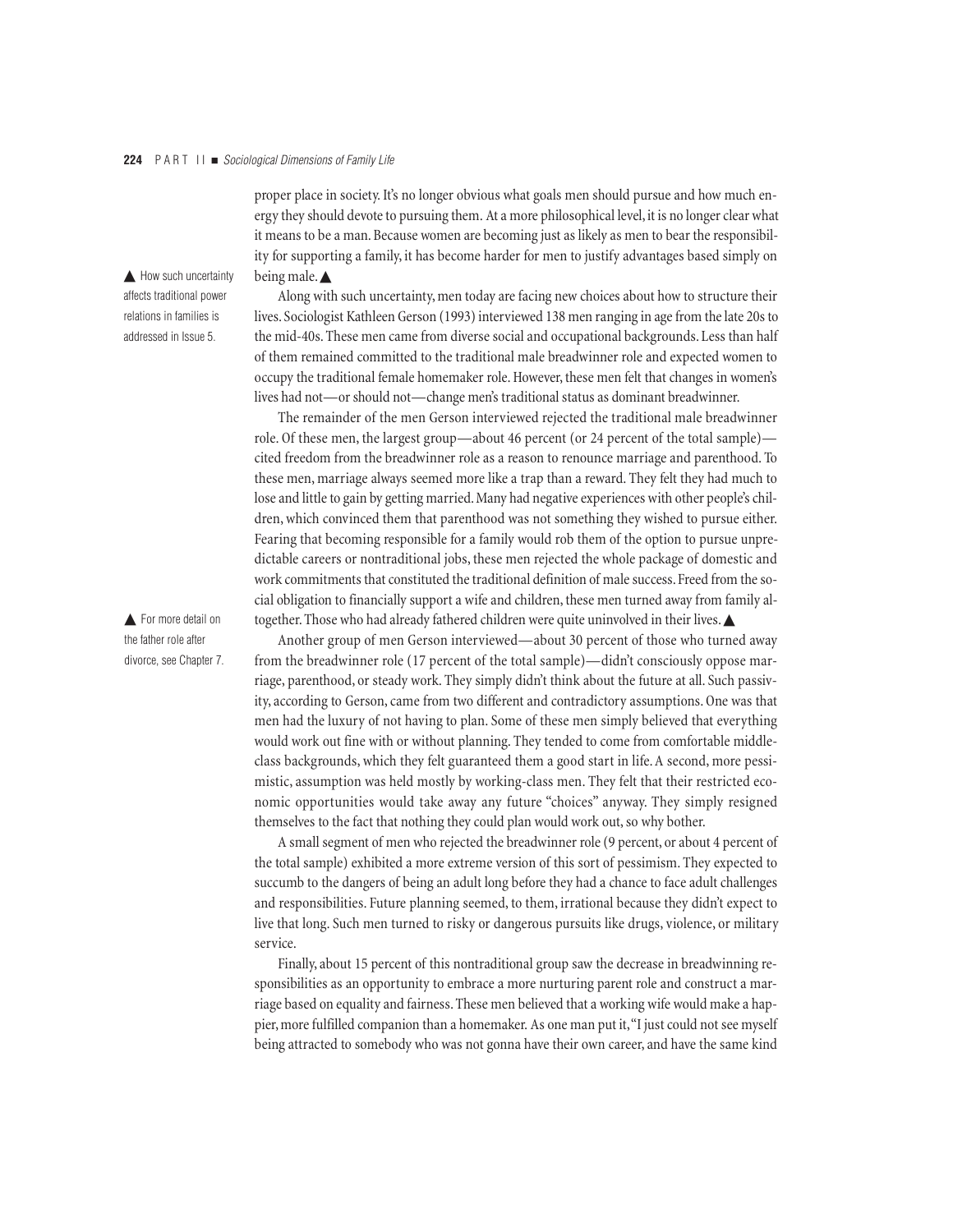of interest and passion about what they want to do as I had about my career" (quoted in Gerson, 1993, pp. 65–66). They hoped that an employed spouse would lessen their own economic burden and give them the freedom to seek personal fulfillment and not just job security at work. They wouldn't have to worry about earning a big paycheck. These men also showed a deep emotional attachment to their children and devoted much of their time at home to their care. They showed a willingness to parent not seen in their fathers' or grandfathers' generations.

Although statistically rare among Gerson's subjects, such attachment is becoming more and more socially acceptable. Shortly after the 1996 presidential election, then Secretary of Labor Robert Reich wrote a letter to the *New York Times* lamenting the difficulty he faced in balancing his career and his family. Unable to strike the kind of balance he wanted, he made the tough choice to resign from his powerful cabinet position so he could spend more time with his family:

I have the best job I've ever had and probably ever will. No topping it. Can't get enough of it. I also have the best family I'll ever have, and I can't get enough of them. Finding a better balance? I've been kidding myself into thinking there is one. The metaphor doesn't fit. I had to choose. I told the boss I'll be leaving, and explained why. (Reich, 1996, p. A33)

Mr. Reich's story was a poignant one. Unfortunately, the best solution to his problem—and the problem of millions of other workers—lies not in personal decisions made by individuals but in a shift in structural arrangements. Few people have the economic wherewithal that Mr. Reich has to leave their jobs and devote more time to their families. A working-class father, for example, isn't about to "resign" from his job to relax and frolic with his children. In fact, recent reforms in welfare laws may actually prevent him from doing so. Ironically, Mr. Reich, as labor secretary, was the person responsible for federal guidelines concerning workplace policy. He was the very person who could have helped to change the workplace culture to be more conducive to family obligations so that such difficult sacrifices wouldn't have to be made in the first place.

## Equality in Dual-Career Marriages

Sociologist Rosanna Hertz (1986) examined a smaller subset of dual-earner couples: middleand upper-middle-class working couples in the corporate world. In these couples, not only are both partners employed, they are both professionals, committed to their careers. These individuals are, for the most part, economic equals.

Hertz points out that dual-career couples tend not to be politically or socially motivated individuals consciously pursuing an agenda of gender equality. Their desire for equal careers is not driven by any sort of ideology. Instead, they are the by-products of a shifting economy, where the expansion of white-collar employment coupled with the growth of career opportunities for female college graduates combined to make two careers—not just two jobs—in one family a popular option. Their unique position as marital equals is more behavioral than attitudinal. Labor market trends have made them advocates of gender equality, even if they weren't initially supporters of this cause.

How does such equality play itself out in family life? Hertz found important shifts in the roles of these husbands and wives. They understand each other's situation and tend to relate to each other as partners with similar goals, aspirations, and pressures.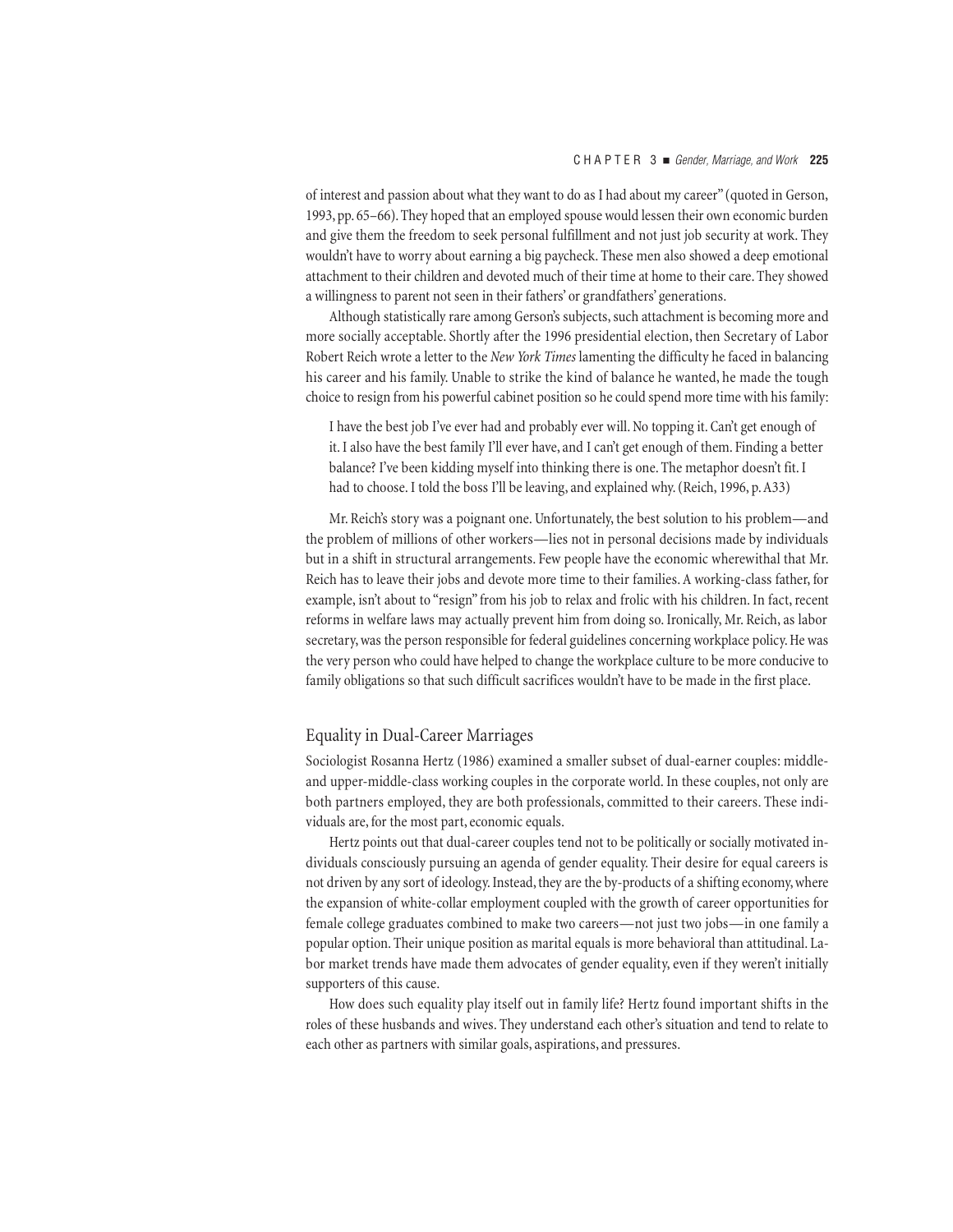The traditional "separate spheres" boundary, between "breadwinner" and "homemaker," dissolves when neither spouse can claim greater power and influence due to working outside the home or earning more money. The marriage can no longer respond entirely to the demands of only one spouse or only one spouse's career. Similar work schedules and employer demands muddy questions about whose work commitments should take precedence.

Indeed, the emergence of new and more complex forms of breadwinning—which typically emphasize greater sharing in the division of family responsibilities—have served to blur traditional gender boundaries in families. Breadwinners vary in terms of the amount of financial support they provide as well as the importance of their jobs in the experiences of other family members. For instance, some wives who earn significant income in their careers consider themselves employed homemakers, define their financial contributions to the family as supplementary, or stake a claim to the breadwinner role only with significant reluctance. Others, however, are highly committed to their careers. Because they believe that providing for one's family ought to be as much the responsibility of women as of men, they consider themselves "cobreadwinners" (Potuchek, 1997).

Couples trying to make their new reality fit an old, traditional family model often feel frustrated. They constantly struggle not to fall back on the old rules and roles they witnessed as children, when any conflict over work and family was resolved by letting one person's career atrophy.

Hertz found that the dominant mechanism couples used to negotiate these potential conflicts was to view their marriage as a third, shared career that requires commitment, attention, and hard work *from both partners*. Marital equality in this "third career" is not taken for granted; it takes substantial time and energy. As one husband states, "I certainly don't think this is a gloriously equal marriage marching off into the sunset. I think we struggle for equality all the time. And we remind each other when we are not getting it" (quoted in Hertz, 1986, p. 55). In "reminding each other" of inequalities—keeping each other in check so that neither spouse's career becomes favored—partners in dual-career marriages try to strike a livable balance.

Most of the dual-career couples in this study reported having to be very explicit about fairness in the relationship, adopting a "bookkeeping mentality." ▲ They often instituted clear rules about job choices or relocation decisions should one spouse face transfer. For instance, one couple decided that if one spouse received a job offer that required a move to another city, the other spouse always had veto power, retaining the right to reject the city. This agreement operated as a constraint on the pursuit of one career to the possible disadvantage of the other person. Such rules may sound unromantic, but they serve to ensure fairness in the marriage.

Despite moments of doubt, ambivalence, or conflict, dual-career couples often create a communication style quite different from traditional marriages. Their lives outside the home, although rarely in the same profession, share a rhythm and structure. Such a situation is far different from the gulf that can sometimes separate the worlds of working and nonworking spouses. Dual-career couples have a deep understanding of each other's lives that is at once intimate and empathetic. They both understand, for example, that a last-minute crisis in the office can mean a late night at work, or that one or the other will periodically need to travel out of town on business, or that going out for a drink with colleagues after a particularly rough day can be important. Furthermore, they can both understand inevitable bad moods and therefore can correctly attribute them to job tension and not to the individual. As one man put it, "She has a sense of

 $\triangle$  The weighing of costs and benefits to determine fairness in relationships is a central feature of the social exchange perspective, described in Chapter 1.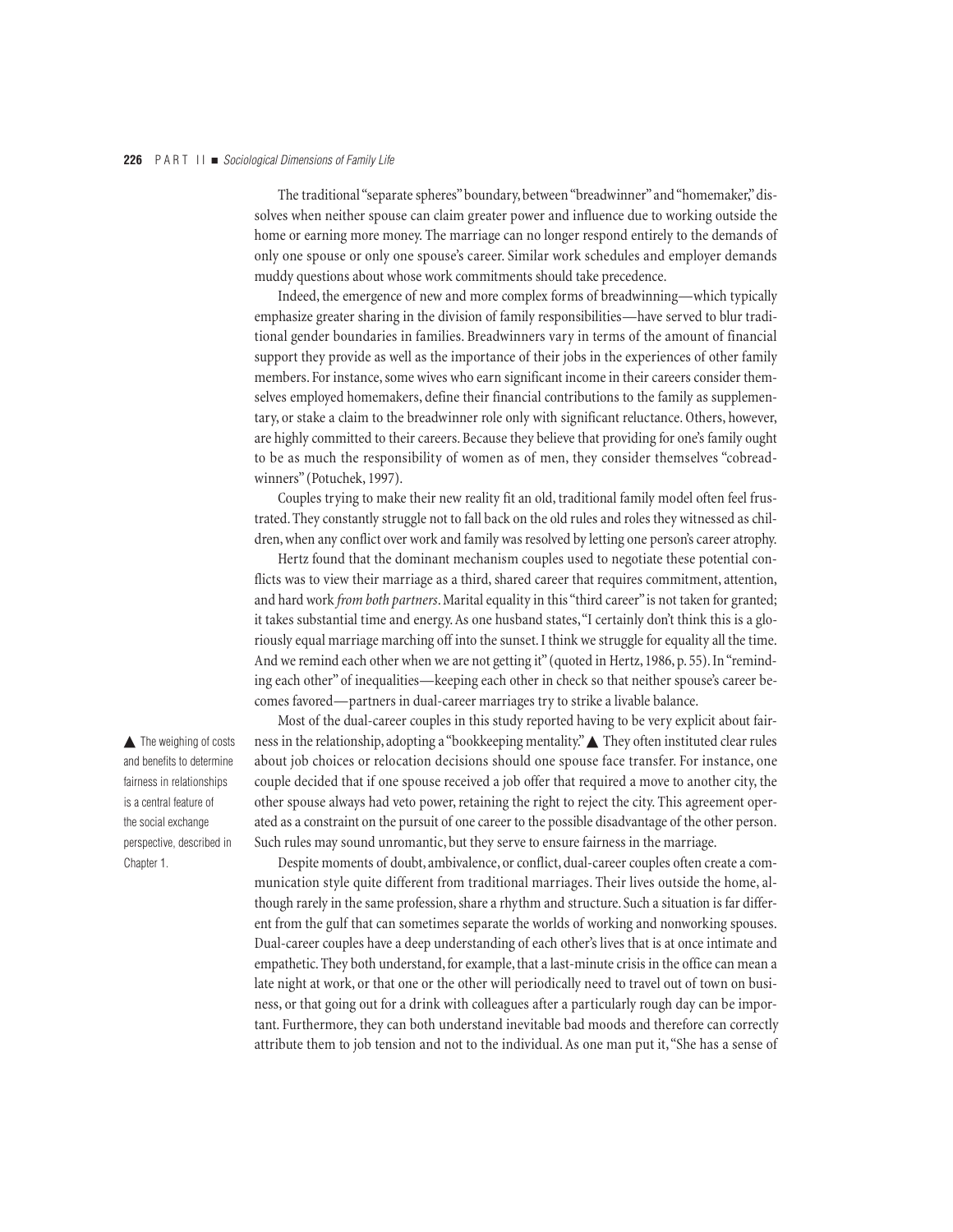what I'm doing because she's out there doing the same damn thing every day" (quoted in Hertz, 1986, p. 77). An advantage of this kind of situation is the increased potential for mutual respect stemming from the heightened understanding of each other's lives.

Hertz's research offers compelling insight into the ways couples strike satisfying balances between work and family. But it's important to note that this balance is still rare among lessaffluent dual-earner couples. Furthermore, it is always a struggle. For one thing, these couples still must cope with a culture that assumes male and female roles in the family ought to be divided into separate spheres of influence and responsibility, with one partner (usually the husband) given final authority. Hence, they are likely to go through periods in which they worry about their futures and the futures of their children. Partners who've made compromises in their careers, for example, must face parents, in-laws, and fast-track friends who frown upon those who don't try to maximize potential financial success. As one sociologist puts it, "Forgoing income is almost a cardinal sin in this country" (Schwartz, 1994, p. 186).

While the marriage of two careers brings a level of autonomy and financial freedom unavailable to most families that rely on a single source of income or on two modest incomes, such arrangements are always contingent upon the availability of careers in the labor market, people to help with housework and child care, and the ability of couples to adapt to competing employer demands. In other words, dual-career couples are always dependent upon others outside the relationship. Lack of adequate day care or a sudden downsizing at one's place of employment can destroy the delicate balance a couple may have achieved.

#### Nontraditional Lifestyles of Dual-Earner Couples

Clearly, couples who want to work and remain committed to their families are subject, to some degree, to the whims of the workplace. For instance, nearly one in five full-time workers finds him- or herself working long, nonstandard, or erratic hours and struggling to find a family arrangement that will match (Hays, 1995). As the economy has become more global, more companies require around-the-clock shifts to meet the demands of international customers in different time zones. Therefore, many dual-earner and dual-career couples have had to construct nontraditional lifestyles in order to adapt to the demands they experience.

*Shift Work* Among dual-earner couples in the United States, approximately one-third consist of one spouse employed during the day and the other employed during the evening, at night, or on some form of rotating schedule (Presser, 1994). According to the Department of Labor, 60 percent of women with children under 6 and 78 percent of women with school-age children work nonstandard hours (cited in Hays, 1995).

The perception of shift work can vary along class lines.  $\triangle$  Young, middle-class couples might perceive it as an attractive alternative for the flexibility it offers. For working-class families, however, shift work is likely to be an arrangement over which workers have little control. Parents earning the lowest incomes are the ones who are more likely to be assigned to work weekends and on unstable or rotating schedules. As political pressures to get people off welfare and into the workforce increase, more parents may be forced to take undesirable jobs with nonstandard hours, further complicating their family lives.

▲ Social class variations in family experiences and recent welfare reforms are discussed more fully in Issue 7.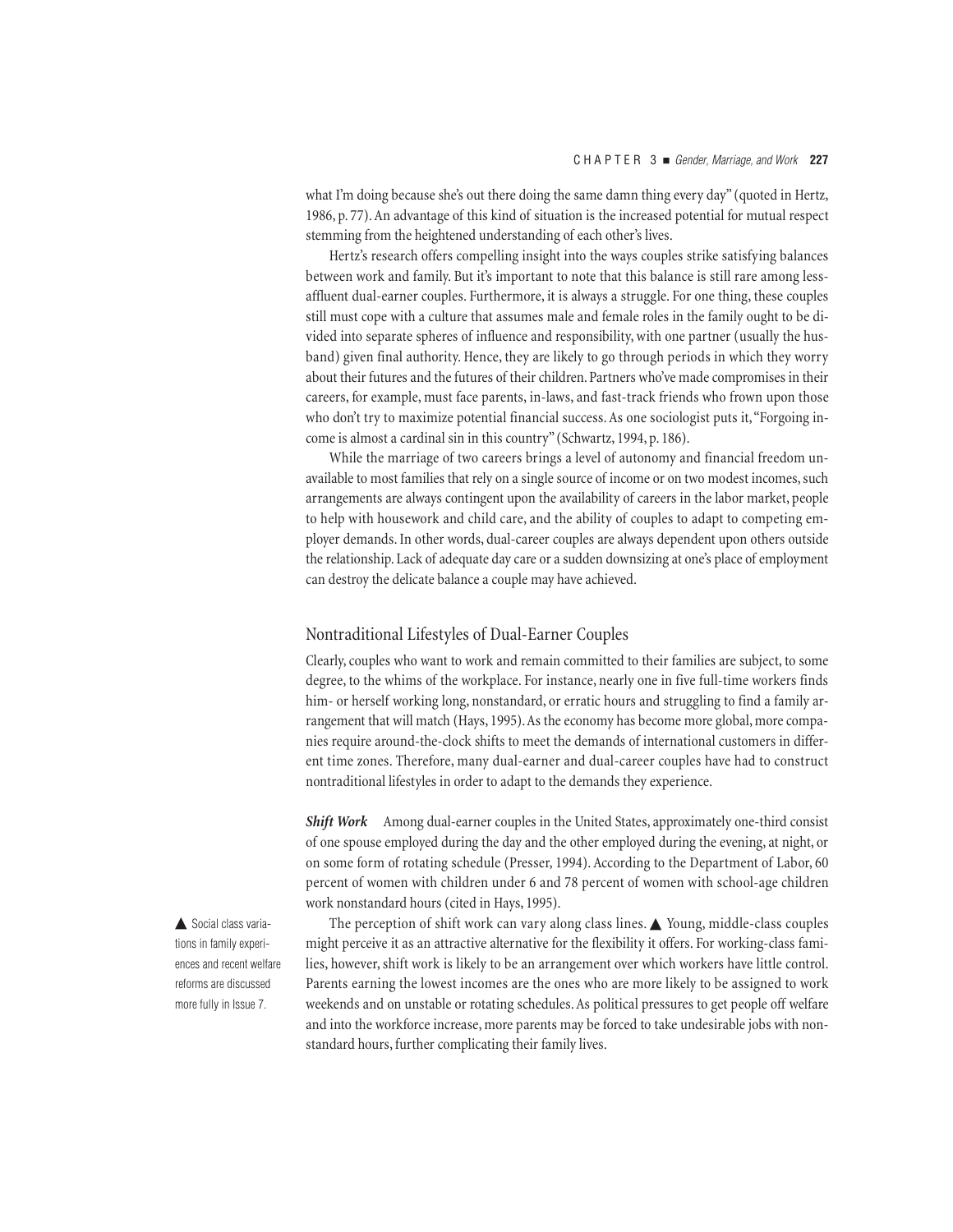Although shift work is attractive to some couples, for most it is a source of tension. It can reduce marital happiness and the amount of interaction that occurs between partners, increase sexual and household problems, and ultimately increase the likelihood of divorce (White & Keith, 1990). Irregular work arrangements are particularly difficult for parents of very young children. Few child care centers operate 24 hours a day or on weekends. (By one estimate, only about a dozen 24-hour day care centers exist in the country.) So most parents of young children must either rely on friends and relatives or work opposite shifts, sacrificing time together so that one of them can be with the children (Hays, 1995).

*Commuter Couples* Another nontraditional solution to the problem of balancing work and family is to live apart. Over a million married couples living in separate residences—so-called **commuter couples**—are estimated to exist in the United States today (Baca Zinn & Eitzen, 1996). It is often difficult to pursue two careers in the same geographic area. The conventional solution, of course, is that one spouse—usually the wife—takes a less desirable job or chooses not to work at all. But more dual-career couples are choosing to meet the incompatible demands of work and family by adopting a commuting lifestyle, living apart for at least 3 nights a week.

Living apart is not unique to dual-career couples. Some occupations—like sales or politics—and some circumstances—like war, immigration, imprisonment, and seasonal work have always required some marital separation. However, the husband has historically been the one to leave for some period of time (Anderson & Spruill, 1993).

Research shows that today's commuter couples tend to be well-educated professionals in their mid-30s. But their commuting characteristics vary widely. The time that separate residences are maintained can range anywhere from a few months to a dozen years or more. The distance between the residences may be short (40 or 50 miles) or span the entire country. Some couples reunite every weekend; others don't see each other for months at a time. Some have children; others don't (Anderson & Spruill, 1993). What they all have in common, though, is that the separation is motivated not by problems in the relationship but by both partners' desire to maximize success in their demanding careers. And it is perceived not as a freely chosen, perfect arrangement but as a necessary, temporary, accommodation (Gertsel & Gross, 1987).

Nevertheless, the commuting situation can *create* problems in the relationship. It is a lonely, inconvenient, and expensive lifestyle that takes tremendous effort. Communication, sexual activity, and the economics of maintaining a marriage are issues that must be worked out during infrequent visits.

Yet despite the potential problems, most commuters maintain that the career benefits outweigh the strains of separate living. Spouses report satisfaction with the freedom they have to continue working in their chosen occupations. They can devote long, uninterrupted hours to their jobs without worrying about missing dinners or social events at home. Furthermore, as in long-distance dating relationships, the time spouses in commuter marriages do spend together can be intensely arousing.

Women tend to be more positive about their commuting arrangements than men. Their gains in independence and professional mobility may counteract the costs of reduced emotional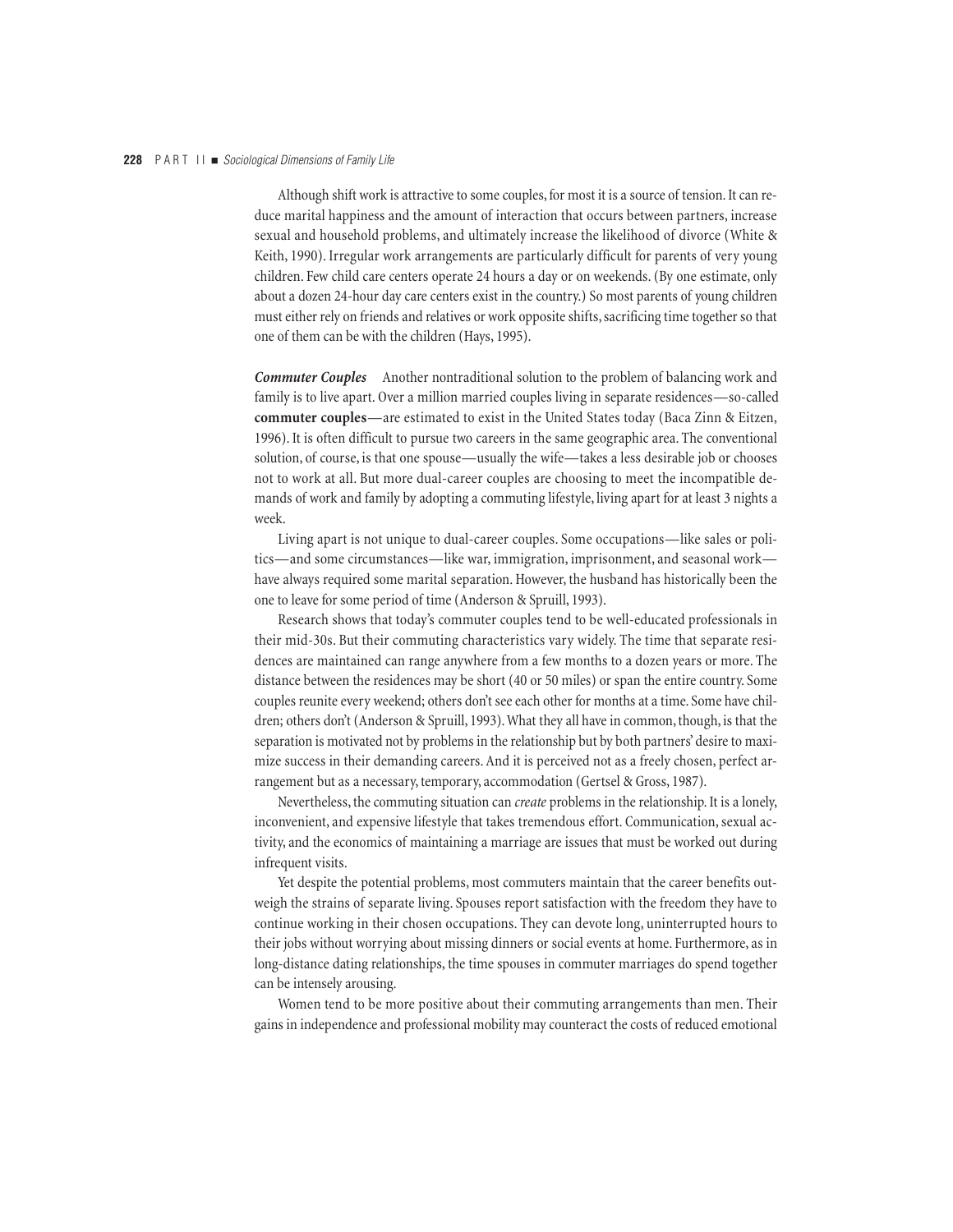$\blacktriangle$  To some critics, women's increasing emphasis on independence has reduced their commitment to family obligations, a topic addressed in Issue 4.

closeness. ▲ The arrangement can validate the belief that their career is as important as their husband's. Consider the highly positive comments of two commuter wives:

I was really unprepared for the fierce joy I have felt at being my own woman, being able to concentrate on my own activities, my own thoughts, and my own desires. It's a completely selfish, self-centered existence. It's almost a religious experience when you're fifty years old and have never felt that before.

Every night I bring work home. If he was here, I'd have to let it go. I would have prepared real meals, made sure the house was neat, had more laundry to do. Oh, you know, the whole list. But, being alone, it's just easy to do my work. I'm kinda lured into it. (quoted in Gertsel & Gross, 1987, pp. 427–428)

# **The Domestic Division of Labor**

In the pursuit of equal relationships, men have had a much easier time relinquishing some responsibility for the traditional breadwinner role than taking on more of the responsibility for the traditional homemaker role. Men's involvement in family work (defined here as doing household chores, caring for children, tending to others' emotional needs, keeping up relationships with kin, and so on) has not kept pace with women's increasing commitment to paid employment. Some sociologists have referred to this situation as a "stalled revolution" (Hochschild & Machung, 1989). That is, American families are indeed changing, but men are dragging their feet (Hunt & Hunt, 1987).

Even in dual-career couples where wives have prestigious careers, domestic matters are typically assumed to be outside the repertoire of male responsibilities. Consider the swirl of controversy that enveloped the 1993 confirmation hearings of the first two female nominees for U.S. Attorney General, Zoe Baird and Kimba Wood. These two women, both highly successful professionals, had employed undocumented immigrants as nannies for their children and thereby avoided paying Social Security taxes. These practices, while technically illegal, were commonplace among middle-class and upper-middle-class working parents. Nevertheless, the news was enough to sink the nominations of both women. Up to that point no male nominee for any Cabinet post had ever had his household so thoroughly scrutinized, even though such scrutiny would have no doubt found similar transgressions. Questions about nannies would have been considered completely irrelevant to his capacity to perform as a member of the presidential Cabinet. Clearly the assumption regarding these two women was that, despite their professional stature, they were the ones accountable for what went on in their homes. Interestingly, the woman who eventually was confirmed for the post of attorney general, Janet Reno, is single with no children.

▲ The basic assumptions of conflict theory are described in Chapter 1.

Many conflict sociologists explain this sort of lingering bias as a by-product of patriarchy and our capitalist economic systems.  $\blacktriangle$  Family work is invaluable to the entire economic system. However, the people who perform the majority of family work—that is to say, women earn no money for providing services like cooking, cleaning, and caring for the needs of others. Mothers also provide an important service to society by physically and emotionally nurturing the next generation of workers. If a woman were to be paid the minimum going rate for all her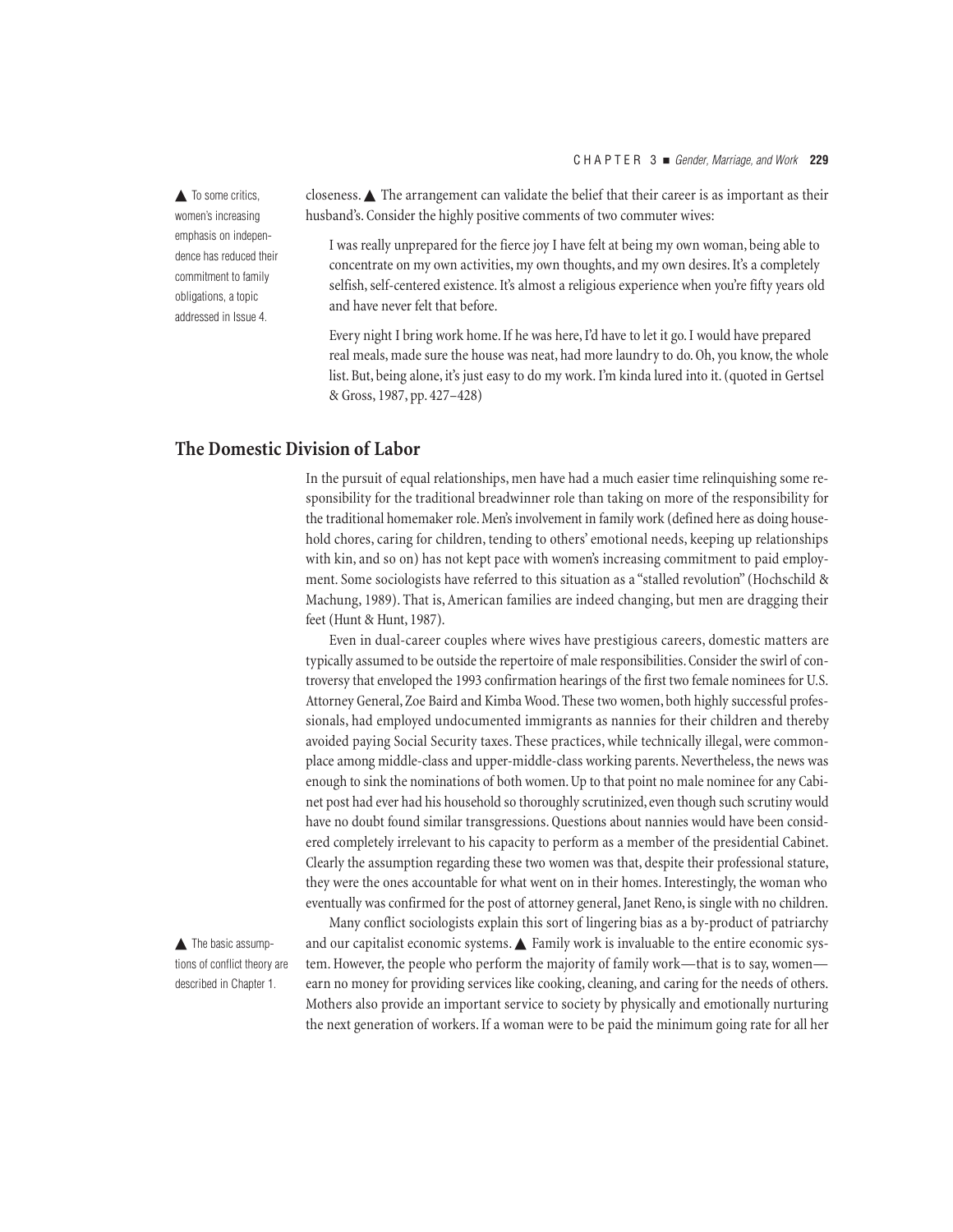labor as mother and housekeeper—child care, transportation, errands, cleaning, laundry, cooking, bill paying, grocery shopping, and so on—her yearly salary would be over \$35,000, more than the average salary of male full-time workers ("Mom's market value," 1998). In 1990 unpaid household work was equal to about 44 percent of the gross national product, or over \$1 trillion (Strong & DeVault, 1992).

 $\triangle$  Issue 5 describes the pivotal role that money plays in determining power relations in families.

Such work does not afford women the prestige it might if it were paid labor because societal and family power are usually a function of who earns the money.  $\blacktriangle$  It's not that homemakers don't work, it's that they work invisibly outside the mainstream economy, in which work is strictly defined as something one is paid to do (Ciancanelli & Berch, 1987; Voyandoff, 1990). Furthermore, defining unpaid household labor and child rearing as women's responsibilities upholds male privilege in society. Free from such obligations, men are able to enjoy more leisure time and take advantage of the opportunity to pursue their own careers and interests. Women burdened with domestic responsibilities have less time and energy to devote to their careers. Hence, the division of labor in the home reinforces the division of labor in the workforce, further solidifying the gender-based power structure of American society.

Debate over the devalued perception of housework created a national controversy in Canada a few years back. In 1991 a Canadian housewife took issue with a question on her census questionnaire that asked, "How many hours did you work in the last week, *not including volunteer work, housework, [home] maintenance or repairs*?" (Smith, 1996). She had run her household for 19 years, raising three children in the process, and she was furious that her hard work was considered irrelevant. So she refused to fill out the questionnaire, a crime according to Canadian law. Under threat of prosecution, she embarked on a protest campaign, which eventually drew in women from all over the country. She formed a group called the Canadian Alliance for Home Managers, which threatened to boycott the next census if unpaid work remained uncounted. Five years later, Canada became the first country in the world to count the hours spent performing household labor and child care without pay on its national census.

#### Women's Work, Men's Help

It's true that men do more around the house than did their counterparts 30 years ago and that they play a more prominent role in the raising of children. And it's also true that women, because they are more likely to be in the paid labor force than in the past, are doing less. But despite these changes, family work responsibility continues to be predominantly female (Brines, 1994).

Research consistently shows that women spend on average about 50 hours a week doing family work, while men contribute a maximum of about 11 hours (Cowan, 1991; Levant, Slatter, & Loiselle, 1987). On average, men are responsible for between 20 and 35 percent of the domestic work (Shelton & John, 1996). The average American wife puts in about 15 hours more each week than her husband on all types of work—paid and unpaid—amounting to an extra month of 24-hour workdays a year (Hochschild & Machung, 1989).

Moreover, the housework men do tends to be quite different from the work their wives do. Their chores are typically infrequent, irregular, or optional:

They take out the garbage, they mow the lawns, they play with children, they occasionally go to the supermarket or shop for household durables, they paint the attic or fix the faucet;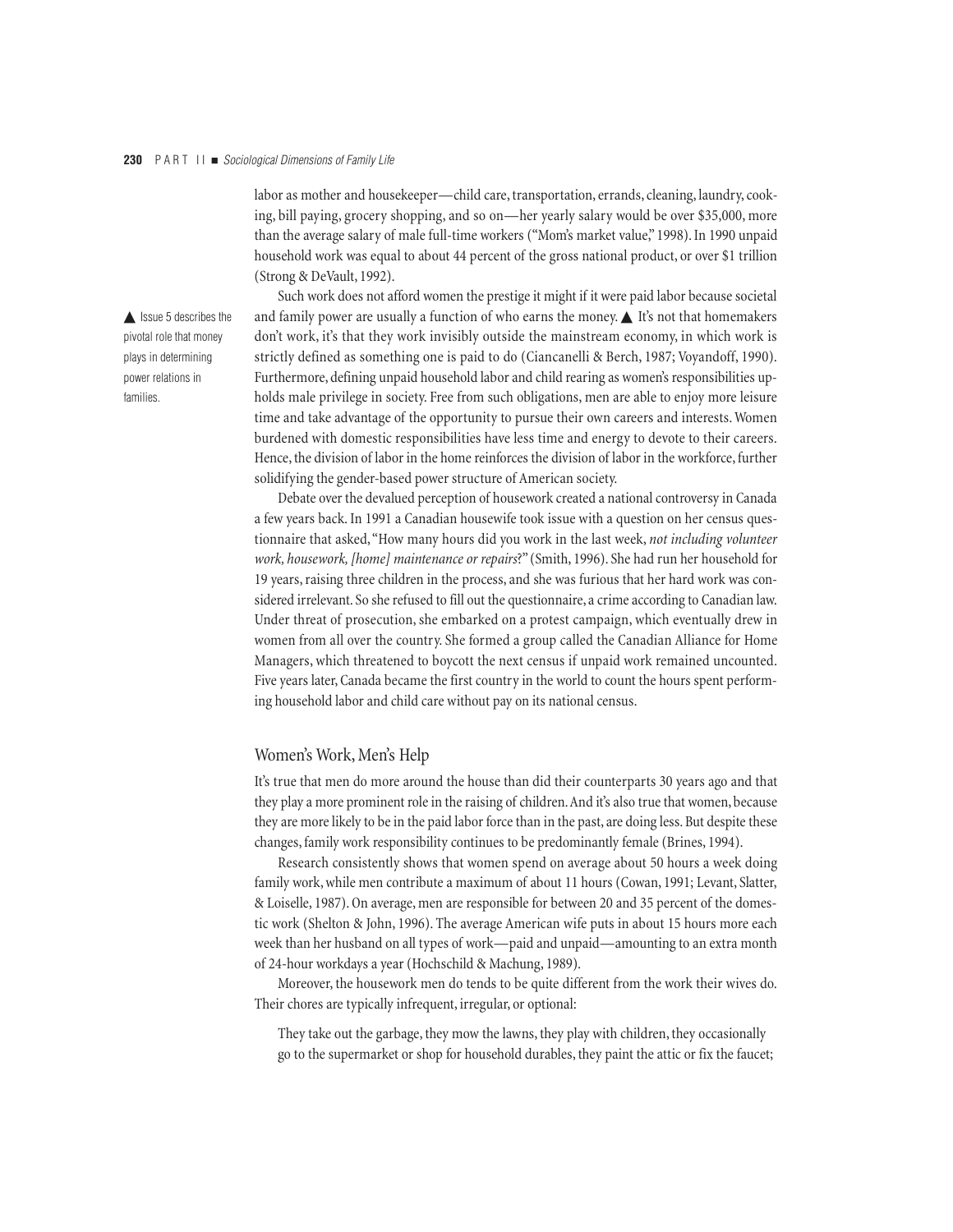but by and large, they do not launder, clean, or cook, nor do they feed, clothe, bathe, or transport children. These . . . most time-consuming activities . . . are exclusively the domain of women. (Cowan, 1991, p. 207)

From a structural functionalist perspective, traditional gender disparities in household responsibilities may actually reflect an equitable, functional, interdependent division of labor that maximizes benefits for the entire family. ▲ Families work most efficiently when people are responsible for the tasks for which they are best suited: men caring for the family's economic needs and women caring for its emotional needs.

If this were the case, you would expect family work to be shared equally if both partners work full-time, right? There is some evidence that husbands perform more of the mundane household tasks traditionally performed by wives when their wives have a long history of extensive work in the paid labor force (Pittman & Blanchard, 1996). However, in general, the gender discrepancy in household responsibilities does not diminish all that much as a result of women's full-time employment.

Several national studies have found that, on average, employed women spend over 33 hours a week on housework, compared to 18 hours a week for husbands (Lennon & Rosenfield, 1994; South & Spitze, 1994). Other studies place the figure for men closer to 7 hours a week (Brines, 1994). Women employed outside the home continue to be primarily responsible for the upkeep of the household and end up working what amounts to two full-time jobs (Demo & Acock, 1993). Interestingly, this discrepancy holds even among couples who profess egalitarian, nonsexist values. Husbands who say that all the housework should be shared equally still spend significantly less time doing it than their wives do (Blumstein & Schwartz, 1983).

Race and ethnicity play an important role in the domestic division of labor. ▲ For instance, Asian and Hispanic men tend to do less family work than other men. This is particularly true in ethnic neighborhoods, where the high proportion of recent immigrants ensures a steady flow of people with traditional, patriarchal values. According to one study, despite stereotypes about black men abandoning their families, they are actually *more* likely than white, Asian, or Hispanic men to be intimately involved in family work and child rearing (Rubin, 1994). Indeed, black men employed full-time may actually spend *more* time doing household labor than unemployed black men, indicating that when men are attached to the provider role they are also committed to their family obligations (Shelton & John, 1993).

On the other hand, social class appears to have little impact on the gender-based division of domestic labor.  $\blacktriangle$  The common assumption is that working-class men are less "enlightened" and therefore do proportionately less family work than middle-class men. Stereotypically, the macho factory worker whose masculinity is threatened by doing laundry and cleaning the bathroom is contrasted with the "yuppie" father happily cooking meals and pushing a stroller in the park. But research shows that class has little to do with how much housework husbands perform (Wright, Shire, Hwang, Dolan, & Baxter, 1992).

However, men's economic standing *relative to their spouse's* does have an effect. When men earn more than their wives, the fulfillment of traditional gender roles fits well with the exchange of resources: his financial support for her domestic services. But when women earn more, couples sometimes resort to a traditional division of family power in order to reinforce the gender differences that could be undermined by the switching of traditional economic roles. To shore

▲ The structural functionalist perspective is introduced in Chapter 1.

▲ Racial and ethnic variation in a wide variety of family experiences is addressed in Issue 6.

▲ Social class does, however, account for differences in other family matters, which you can read about in Issue 7.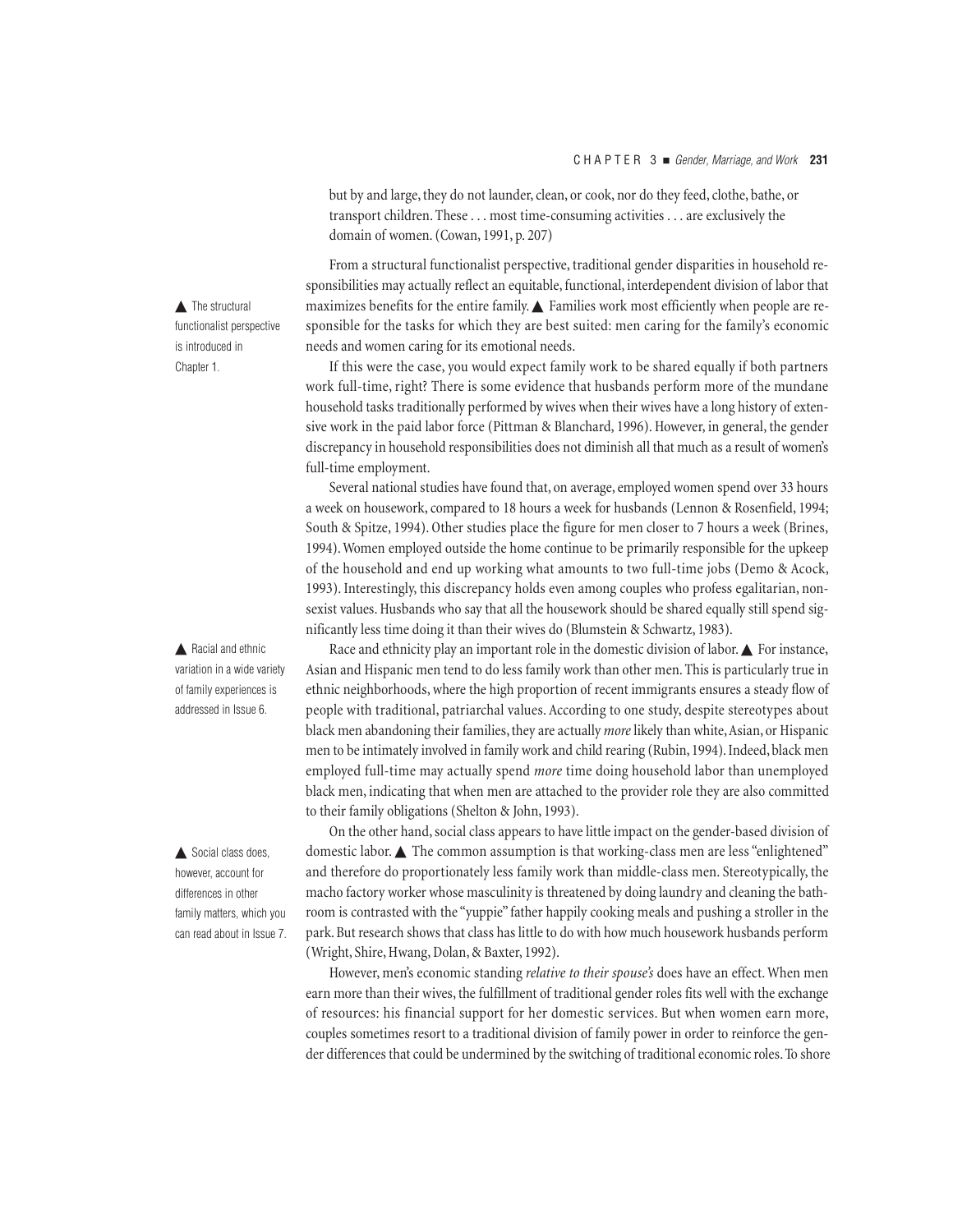up their threatened masculinity, men who earn less than their wives may try to avoid "feminine" household chores and thus do less of the housework than other men. Men who have suffered through prolonged joblessness are prone to entirely disavow housework, the performance of which would be further evidence of their "failure" at the male provider role (Brines, 1994).

For those couples who do share household tasks, imbalances still exist. For instance, the arrival of children often signals a return to a more traditional division of household labor (Cowan & Cowan, 1992). In fact, employed men may actually *increase* their time at work upon becoming parents while women significantly decrease theirs (Shelton, 1992).  $\blacktriangle$  In other words, having children often means more work *inside* the house for women and more work *outside* the house for men.

Many women whose husbands make significant contributions to household work and child care report frustration over the fact that they are still "household managers" who are ultimately responsible for planning and initiating household activities. They complain that they must instruct and remind their husbands before the men begin to notice and take care of the tasks necessary to run a home (Coltrane, 1996a). Some women have found that if they want their husbands to do certain household tasks, they must prepare itemized lists every time they leave the house, spelling out exactly what needs to be done (Hays, 1996). Others complain that men seem so blind to what needs to be done that it is often easier just to do the job themselves.

Men's literal and figurative distance from family work is also reflected in the ways they define their domestic contributions. Some men distance themselves from the activity by indicating to others that it is not the sort of thing they typically do. Rather than defining the work they do around the house as an ordinary, expected aspect of their family responsibilities, they may define it as "help"—implying that they're assisting the person who's usually responsible for such tasks.

Even men who assume major responsibility for planning and initiating housework and child care tend to define their role as "helper" (Coltrane, 1989). The tendency of many fathers to refer to their child care behavior as "babysitting" verbally aligns them not with the general category of parents for whom taking care of children is a taken-for-granted element of their family role, but with outsiders who periodically care for other people's children. Mothers rarely refer to the time they spend with their own children as "babysitting."

A key social element of "help"—as distinct from "work"—is that it requires expressions of gratitude or at least some acknowledgment on the part of the person "receiving" the assistance (Hochschild & Machung, 1989). Compared to his father or perhaps other men in his community, a husband who does the laundry, dusts the furniture, and washes the dishes may feel that he is providing more help than his wife could reasonably expect from a man. Given such a frame of reference, his domestic tasks are something extra—a helpful gift. And his wife should feel grateful.

But she has a different frame of reference. If, in addition to her full-time job, she is still responsible for 70 to 80 percent of the family work, her husband's contribution might be perceived as little more than what she deserves—not something extra and certainly not a gift.

Hence, he may see her failure to thank him for watching the baby a few hours each afternoon as a lack of appreciation for "all he's done." She, on the other hand, thinks he's just done what he should do as a parent and therefore she's not obliged to express any special gratitude. She may even resent him for demanding that she acknowledge his domestic contributions, which, relative to her ordinary responsibilities, are quite small.

▲ Chapter 4 provides a more detailed examination of motherhood and fatherhood in American society.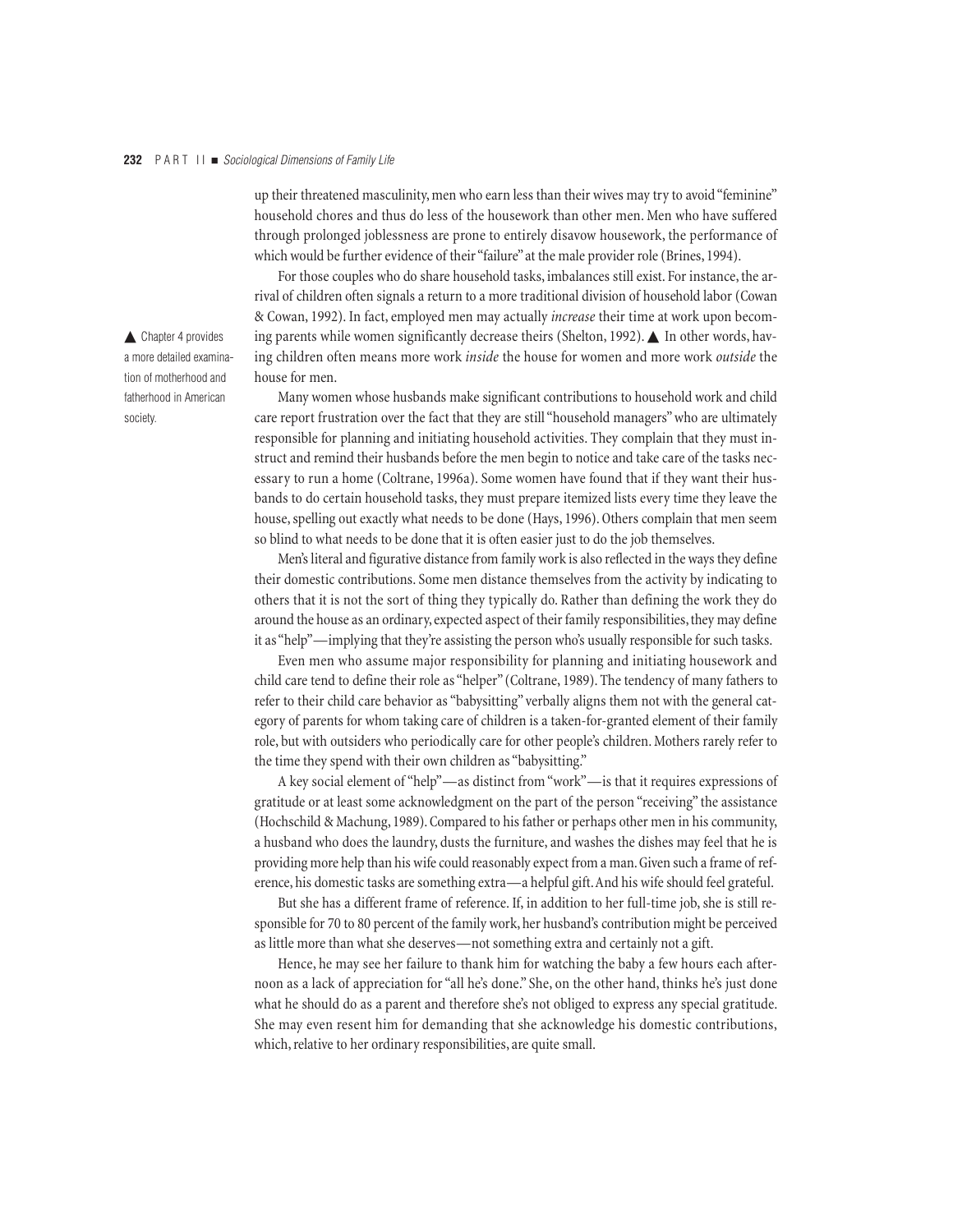# Perceptions of Inequity

Imbalances and inequalities exist in most families. However, actual, objective inequality in domestic responsibilities is less important than the *perception* of inequity and unfairness. As you might expect, men in general are less likely than women to perceive the unequal distribution of household labor as unfair (see Exhibit 3.3), although their perceptions of fairness may vary across racial lines. Since, as we've already seen, African-American men tend to spend more time on housework than white men, they are less likely to view the household division of labor as unfair to their wives. When comparing their household labor to other men's, African-American men may conclude that they're contributing their fair share more than other men (John, Shelton, & Luschen, 1995). What's striking is that relatively few wives (estimates range from one-third to one-fourth) regard the unequal division of labor as unfair. White, African-American and Hispanic women are equally unlikely to report unfairness (John, Shelton, & Luschen, 1995).

Research indicates that men and women in general agree that wives should do about twice as much family work as husbands do (Lennon & Rosenfield, 1994). Even among professional wives in dual-career marriages, only a small percentage say their husbands do *too little* work around the house (Yogev, 1981). In a study of couples of relatively equal economic and professional status, 62 percent of wives said their husbands did a satisfactory amount of domestic work, and 13 percent actually felt their husbands did *too much* (Biernat & Wortman, 1991).

*Gender Ideology and Family Work* Some people do feel an unbalanced household division of labor is unfair to women (Hochschild & Machung, 1989). But under what circumstances do



*Source of data:* National Opinion Research Center, University of Chicago, *General Social Survey, 1996.*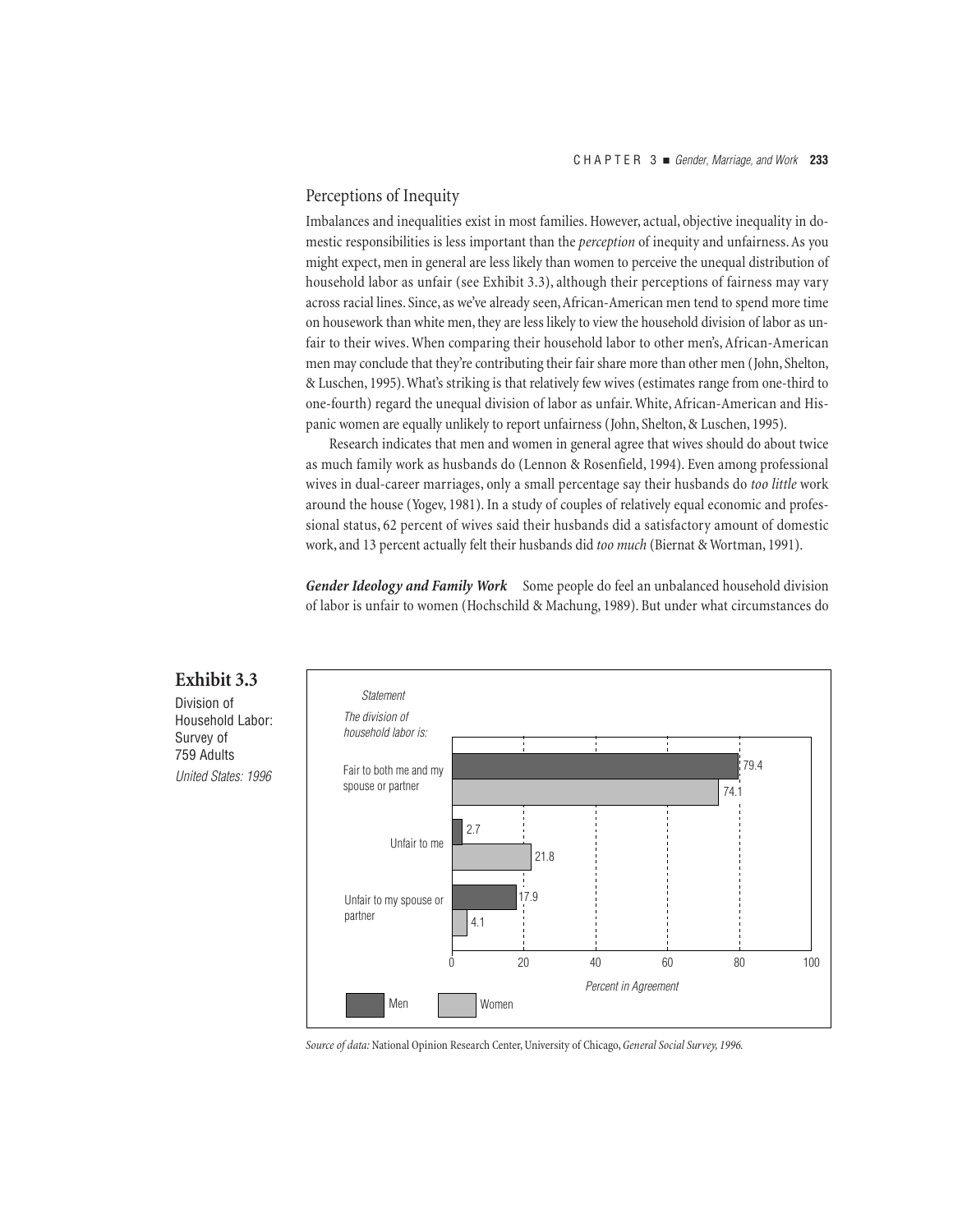these perceptions arise? People's perceptions are, in part, contingent on their beliefs and ideologies about gender. In general, husbands with egalitarian gender ideologies tend to see the typically gender-based division of family work responsibilities as more unfair to their wives than husbands with traditional ideologies (DeMaris & Longmore, 1996), even though there's no evidence that egalitarian husbands are particularly motivated to increase their contribution to domestic labor.

Women's perceptions are somewhat different. Wives with a "traditional" gender ideology are likely to value stability and harmony in their relationships, but "egalitarian" wives might be more concerned with independence and autonomy (Greenstein, 1996b). If a wife truly believes that married women—no matter what their employment status—are *supposed* to do most of the housework, she will probably view inequalities as legitimate and not see them as unjust. On the other hand, a wife who enters marriage expecting her husband to share in the household work will perceive the inequalities as unfair because her expectations are being violated. Such unmet expectations are likely to decrease marital stability and marital happiness.

It should be noted that gender differences in family work don't just reflect a culturally learned pattern. Women don't do most of the household chores just because they are taught that doing the family work is part of their gender identity. If women believed that doing household chores was part of being a woman, gender differences in family work responsibilities would be noticeable at all stages of family life, including singlehood, cohabitation, and remarriage. But research indicates otherwise. Although the amount of family work that men do is quite similar across different marital statuses, the amount that women do fluctuates considerably (South & Spitze, 1994). Single women do about the same amount of housework as single men. Significant differences between women and men exist only among married and cohabiting couples and are especially pronounced among couples with children.

Differences in contributions to family work based on marital status apparently reflect different expectations of how one "does gender" (West & Zimmerman, 1991). Perhaps women believe that doing the housework is a means of displaying their love of or subordination to men. Single women don't do more housework than single men because they don't feel any pressure to do so (Perkins & DeMeis, 1996).

A recent comparison of first-married and remarried couples offered some support for this explanation. Women in their second live-in relationship contribute significantly less time to housework than women in first marriages or first cohabiting relationships. Men's housework time, predictably, was uniformly low across all situations (Sullivan, 1997). The women in second relationships may have had lower rates of housework because they started their first marriage under one set of norms and reexamined it later under a different one. In another study, a majority of previously divorced women did in fact say they'd left their first marriage because of inequitable treatment (Schwartz, 1994). So a woman who perceived the domestic division of labor in her first live-in relationship to be unfair might be inclined to seek a more equal division in subsequent relationships.

Because family work is a feature of *all* households, no family type is exempt from facing decisions about how it ought to be divided. As in heterosexual couples, lesbians and gay men do more housework if they are not fully employed (Blumstein & Schwartz, 1983). But since samesex couples cannot assign housework on the basis of who is male and who is female, the division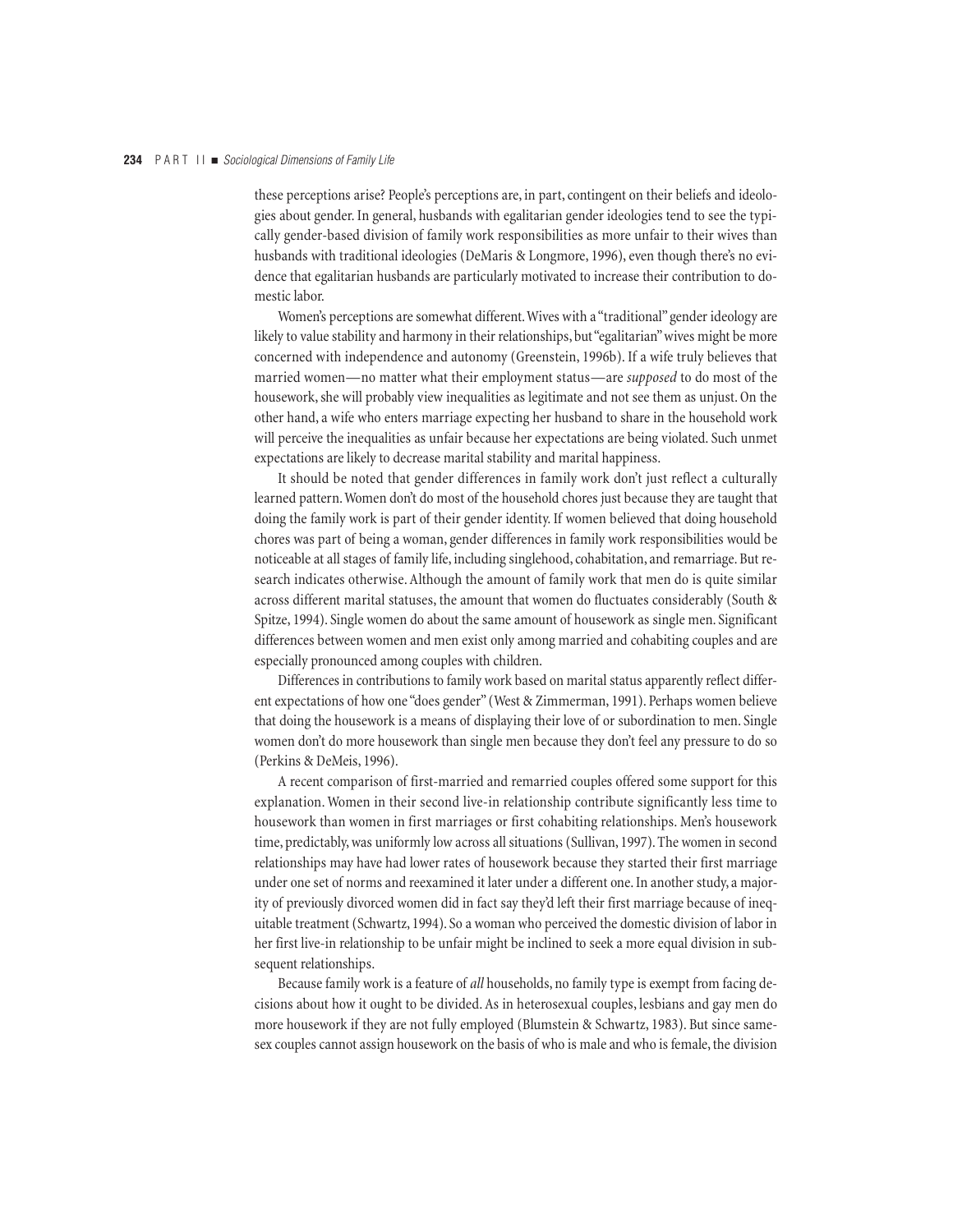of household labor can be quite complex. A study of gay male couples, for instance, showed that the handling of household chores varied by the stage of the relationship (McWhirter & Mattison, 1984). In the early years, partners make a conscious effort to share all household chores. As the relationship progresses, however, tasks are assigned primarily on the basis of skill or work schedule.

Compared to both married and gay male couples, lesbians are more likely to espouse an ideology of equality and share household tasks evenly (Kurdek, 1993; Sullivan, 1996). Some researchers have found that lesbian couples tend to be more egalitarian than heterosexual couples both ideologically and behaviorally (Blumstein & Schwartz, 1983). Any inequalities that do exist are attributed to differences in the resources each partner controls. When children are present, lesbian parents seem to divide their domestic duties such that neither partner assumes a disproportionate share of the work load nor is rendered economically dependent on her partner. Such an approach reflects explicit, self-conscious commitments to equity that extend beyond the tight proscriptions of gender ideology (Sullivan, 1996).

▲ Issue 5 and Chapter 2 provide further discussion and application of the social exchange perspective.

*Social Exchange and Household Inequity* The social exchange perspective can also shed some light on how men and women perceive domestic arrangements.  $\blacktriangle$  This perspective argues that people can feel deprived without feeling dissatisfied if they conclude that they are getting what they deserve out of their relationships. People with few outside alternatives tend to have lower expectations of a relationship because they stand to lose more from its disruption than people who have more options available to them (Lennon & Rosenfield, 1994).

Thus, the women who have fewer alternatives to marriage and fewer available economic resources are more likely to view an unequal division of family work as fair. If wives have low wages and sense a high risk of divorce in their marriages, they may lower their expectations and feel grateful for whatever household chores their husbands do (Hochschild and Machung, 1989). On the other hand, women who are self-sufficient and who perceive available alternatives to their marriage are less dependent on their spouses and are less fearful of divorce. Hence, they are more likely to view unequal family work as unfair. These women tend to be more distressed and depressed by an unequal division of household labor than women who accept inequality as fair (Lennon & Rosenfield, 1994).

According to psychologist Brenda Major (1993), feelings of entitlement and deservedness can come from several sources:

- Gender differences in comparison standards. Husbands and wives typically compare their situation to others of the same sex (Hochschild & Machung, 1989). So wives will compare themselves to other wives (perhaps including their own mothers), and husbands will compare their situations to those of other men (perhaps including their own fathers). Given the social changes that have occurred over the past generation, men may see their contributions to the household as quite extensive compared to those of their fathers, who lived in an era when men did virtually nothing around the house.
- Social norms governing married life. Norms about the priority of motherhood and homemaker roles for women or breadwinner roles for men can be deeply ingrained. If women define household work as "women's work," the unequal distribution of household labor will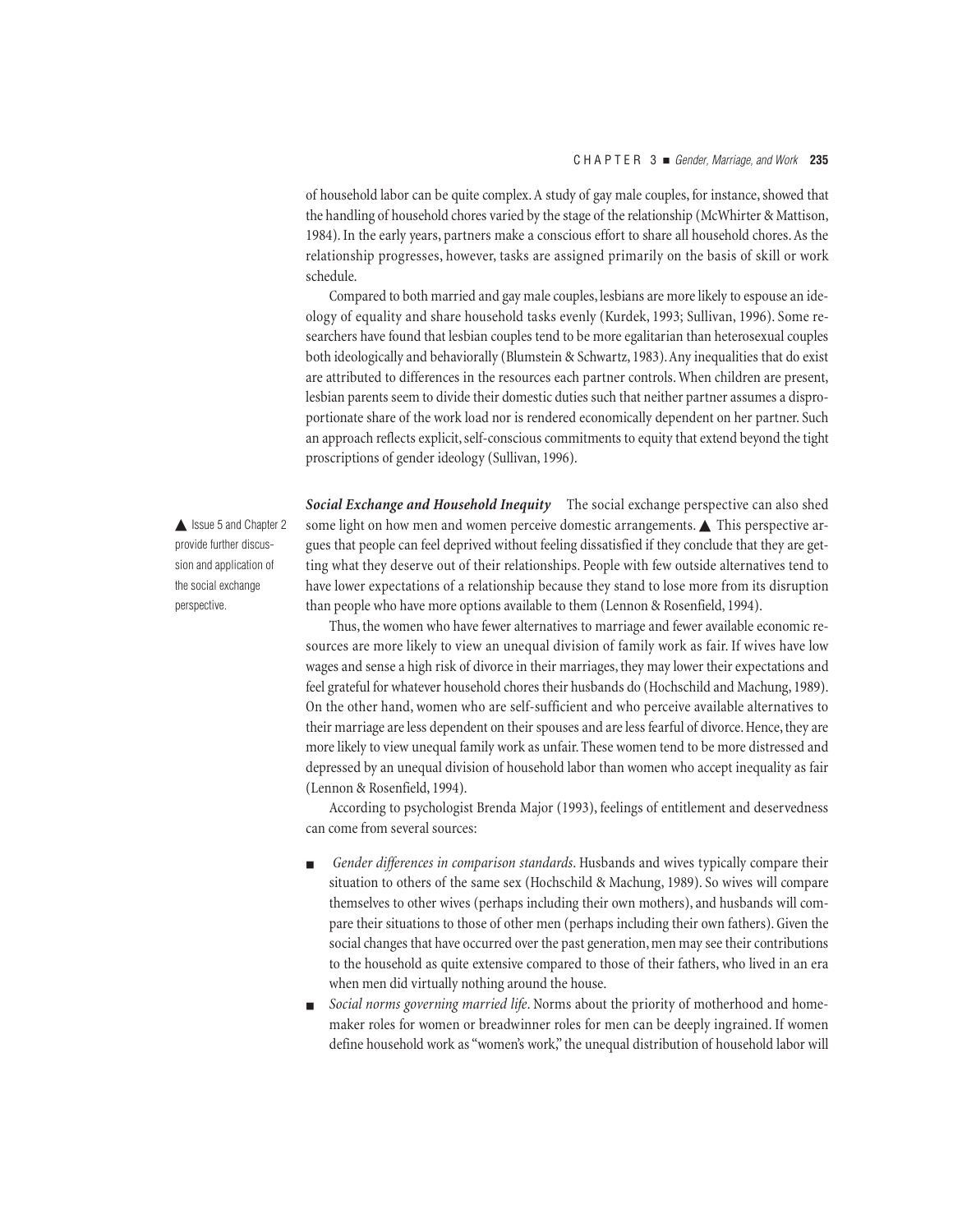not violate their sense of entitlement or lead to perceptions of injustice—even if they are employed and still do three times as much housework as their husbands. Some research has shown that the greater a wife's income relative to her husband's, the worse she feels about her performance as a spouse, presumably because she thinks she is falling short of social expectations regarding women's traditional family roles. In contrast, the more the husband earns, the better a spouse and parent he perceives himself to be, presumably because he is meeting or even exceeding expectations regarding men's family roles (Biernat & Wortman, 1991).

■ *Perceived availability and attractiveness of alternative arrangements*. If a working wife with a heavy load of housework, for example, compares her situation to the alternative of *not being employed*—rather than the alternative of being employed with an equal division of household labor—she may conclude that things aren't so bad after all. Moreover, many women feel that they are highly unlikely to obtain a better division of labor in another relationship. Under these circumstances, as Major (1993) puts it, "Doing 60 percent of the family work seems better than the alternative of doing it all" (p. 152).

Women may also see imbalances in the household division of labor as justifiable if they earn significantly less than their partners. They may come to believe—or believe based on prior socialization—that they are exchanging their responsibility for family work for their husband's more substantial income. Even though members of the same household have the same standard of living, the question of who earns the family's income and how it is shared has a great deal to do with the distribution of power and influence within families (Okin, 1989). Perceived responsibility for the "breadwinner" role, then, can be a critical justification for the unequal distribution of domestic labor (Ferree, 1991). But as you know from the statistics on household labor presented earlier, earning more money excuses men from housework, but not women. In fact, some studies show that, as women's income increases, they actually perform *more* household tasks (Biernat & Wortman, 1991).

In short, what's important is not just the income difference but the meaning attached to that difference. A wife may earn more than her husband, but her earning power won't have an impact on her household responsibilities if she and he don't perceive her as being *responsible* for breadwinning (Potuchek, 1997). One study found that only 16 percent of American working wives are "willing breadwinners" who believe that their primary responsibility is to support the family financially (Haas, 1986). But those wives who do believe they are the family breadwinner are likely to feel entitled to more assistance around the house.

#### Manufactured Equity

Inequity in relationships can be uncomfortable for all involved. In an effort to create the *appearance* of equity in inherently inequitable relationships, some couples engage in a process of "family mythmaking."

Sociologist Arlie Russell Hochschild's qualitative study of gender and family work employs detailed case studies to provide insight into the mechanisms couples use to artificially create feelings of equity (Hochschild & Machung, 1989). She describes one couple, Nancy and Evan Holt, who struggled for years over the wife's desire for a more equitable division of labor and the husband's continual opposition to sharing housework. At one point, an exasperated Nancy of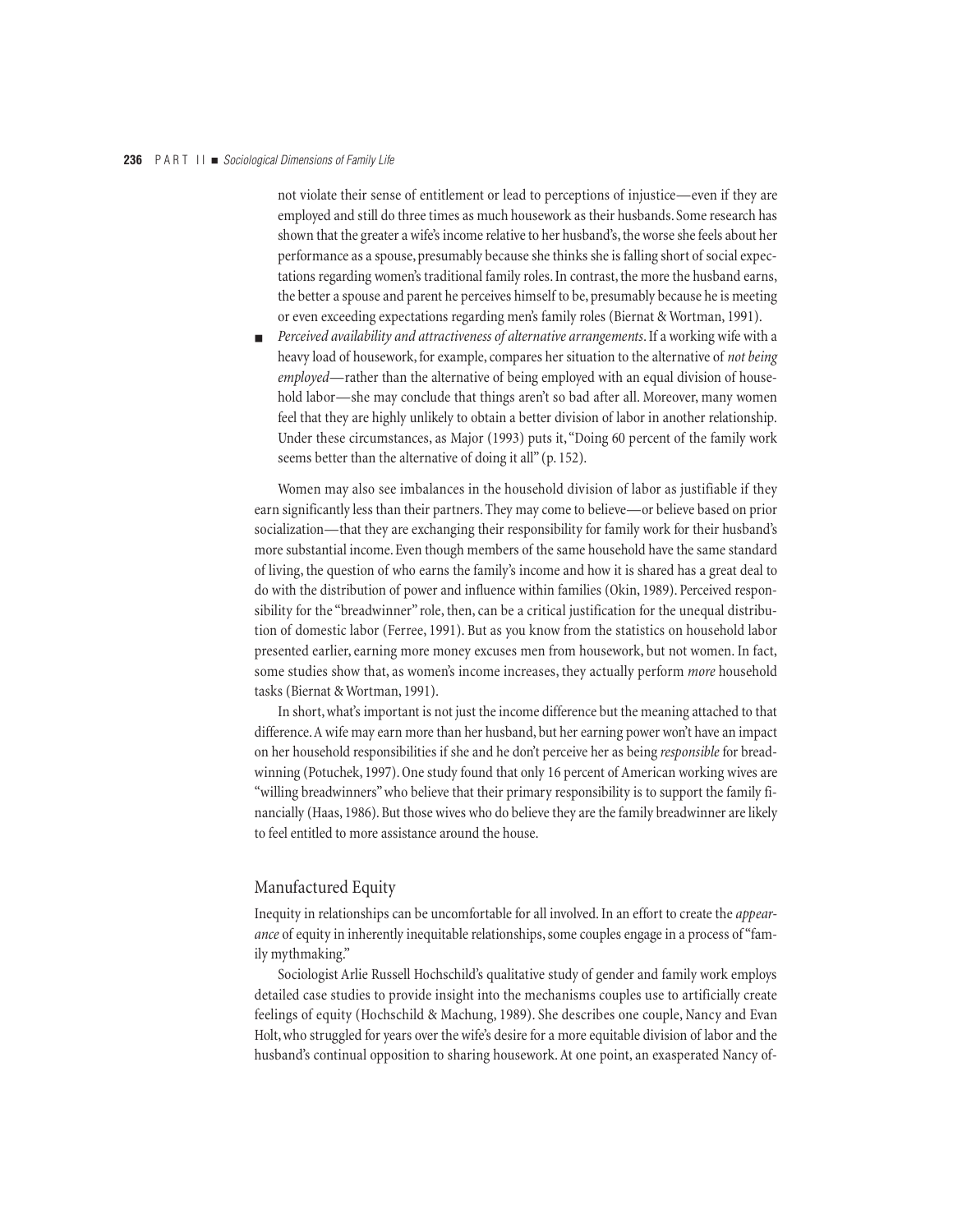fered to split the responsibility for cooking dinner so that each would cook 3 days a week and they would go out or cook together on Sundays. Evan's response was that he didn't like "rigid schedules" but he'd try it anyway. The first week he forgot his cooking responsibility 2 out of his 3 scheduled days.

As the pattern continued, Nancy became more frustrated. When the conflict became so great that it began to threaten the marriage, Nancy and Evan created the myth that their marriage would be equitable if Nancy would shift her work hours from full- to part-time and do all the "inside" housework while Evan would be responsible for "outside" work, like cleaning the garage and feeding the dog. Nancy convinced herself that taking care of the dog was an onerous task she wanted nothing to do with. In doing so, she elevated this task to a level of importance akin to that of her career—which she was willing, in part, to sacrifice. The solution further "allowed Nancy to continue thinking of herself as the sort of woman whose husband didn't abuse her—a self-conception that mattered a great deal to her. And it avoided the hard truth that, in his stolid, passive way, Evan had refused to share" (p. 44).

Such intricate "solutions" highlight a growing problem facing American households at the close of the twentieth century. Increasing numbers of couples find themselves negotiating the complex dilemma that arises from the clash of the changing cultural perceptions of fair relationships and the actual gender-based division of labor in their own households. The complexity of trying to "create" equity in inequitable situations results in elaborate perceptual shifts and justifications. These solutions also show, as has much of the research, that women and men similarly view men's housework as critical to fairness (Sanchez, 1994), despite the fact that, by and large, men still don't see family work as "their issue" (Coltrane, 1996b).

In sum, men's participation in household tasks has increased only slightly over the years, despite their growing attachment to fatherhood and the dramatic increase in employment outside the home among married women. But as the gender attitudes of men and women gradually become more egalitarian, both sexes may be predisposed to expect men to do more family work in the future. Whether these expectations eventually translate into actual behavior may depend on such factors as the relative power of partners, as indicated by differences in resources like education and earnings. Furthermore, as more and more people turn to irregular work shifts and couples thus find little overlap in their work schedules, housework and child care may become more equally shared by necessity.

One study, for instance, found that the more hours husbands are not employed during times when their spouses are employed, the more likely they are to do housework traditionally performed by women (Presser, 1994). Thus, for example, day-shift husbands whose wives work night shifts are in a situation bind: They're the only ones around to cook dinner or put the kids to bed.

# **Conclusion**

What seems quite clear is that, both in fact and as an ideal, the division of labor that assigned wage-earning responsibilities to men and unpaid family work to women is breaking down, and it will likely never return to the form it occupied a century ago. Women are in the labor force to stay. Yet as we approach the end of the millennium, women still aren't able to share equally in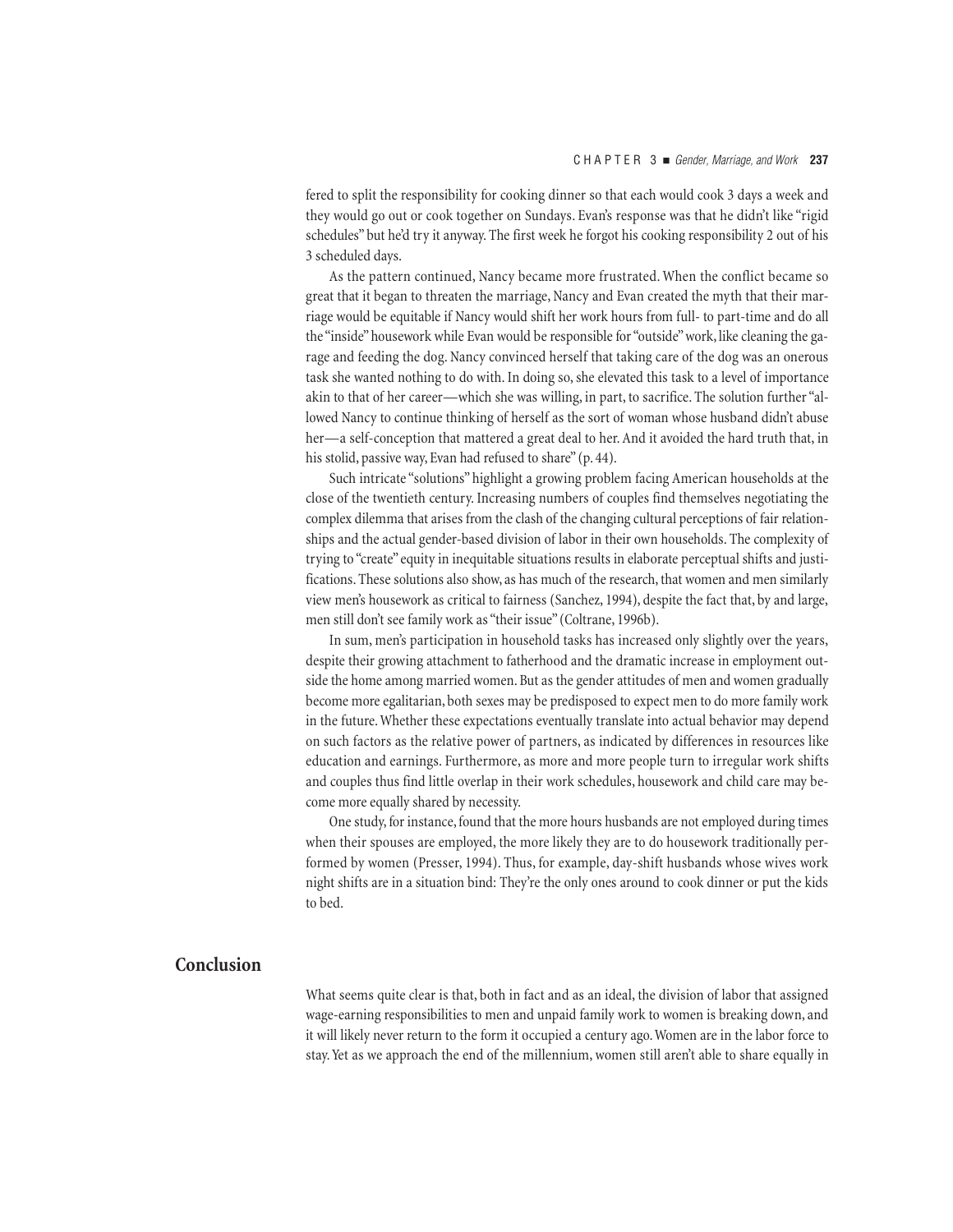providing the family income because of persistent inequalities in the labor market and men's persistent lack of interest and full participation in domestic work.

Nevertheless, men's and women's interests are beginning to converge. Women, in some respects, have become more career oriented but remain committed to family; men, in some respects, have become more family oriented yet still find their primary source of identity in their careers.

Unfortunately, these changes have not been matched by changes in the workplace. Many employers continue to value a workaholic ethic that leaves little time for a family life. Couples who equitably share work and domestic responsibilities continue to face a culture that doesn't quite know what to do with them. These couples may shrug off or angrily reject others' disapproval, but they still are called on to justify their nontraditional division of labor. Why is he in the grocery store or in the park with his 3-year-old in the middle of the day? Why are they moving to another city to accommodate her career?

As the twenty-first century approaches, we face the crucial task of integrating family and work as smoothly and effectively as possible without sacrificing too much of either. We can resist the social changes that are uniting the once "separate" spheres of work and family—or we can accept these changes and work with them. We can encourage men to sacrifice their family lives to fit into the rigid structure of the conventional workplace and encourage women to sacrifice their careers to meet their family responsibilities—or we can learn to value family caretaking and economic productivity in equal degrees. Piecemeal adjustments on the part of individual workers and couples will not be enough. What are needed are adjustments in institutional support systems so men can feel free to act on their emerging parenting values without fearing a risk to their careers and women can feel free to pursue their careers without fearing they are placing their families at risk.

# *CHAPTER HIGHLIGHTS*

- The contemporary belief that work life and family life are separate spheres emerged with industrialization in the nineteenth century. Along with this shift came an expectation that family life was women's domain and work life was men's domain. However, the notion of "separate spheres" has never applied equally to members of different classes and different ethnic groups.
- Work and family are never completely separate. Nevertheless, the ideology of separate spheres was, and continues to be, a powerful force in economics and politics. Consequently, women's experiences in the labor force—from the jobs they occupy to the wages they earn—are still tied to broader cultural assumptions about gender.
- Lingering notions of separate spheres shape the way men and women today perceive the balance between their family lives and their work lives.
- Recent decades have witnessed a dramatic increase in dual-earner families. This change has placed unprecedented demands on the workplace to accommodate employees with family obligations and on families to find ways of tending to their needs when time at home is limited.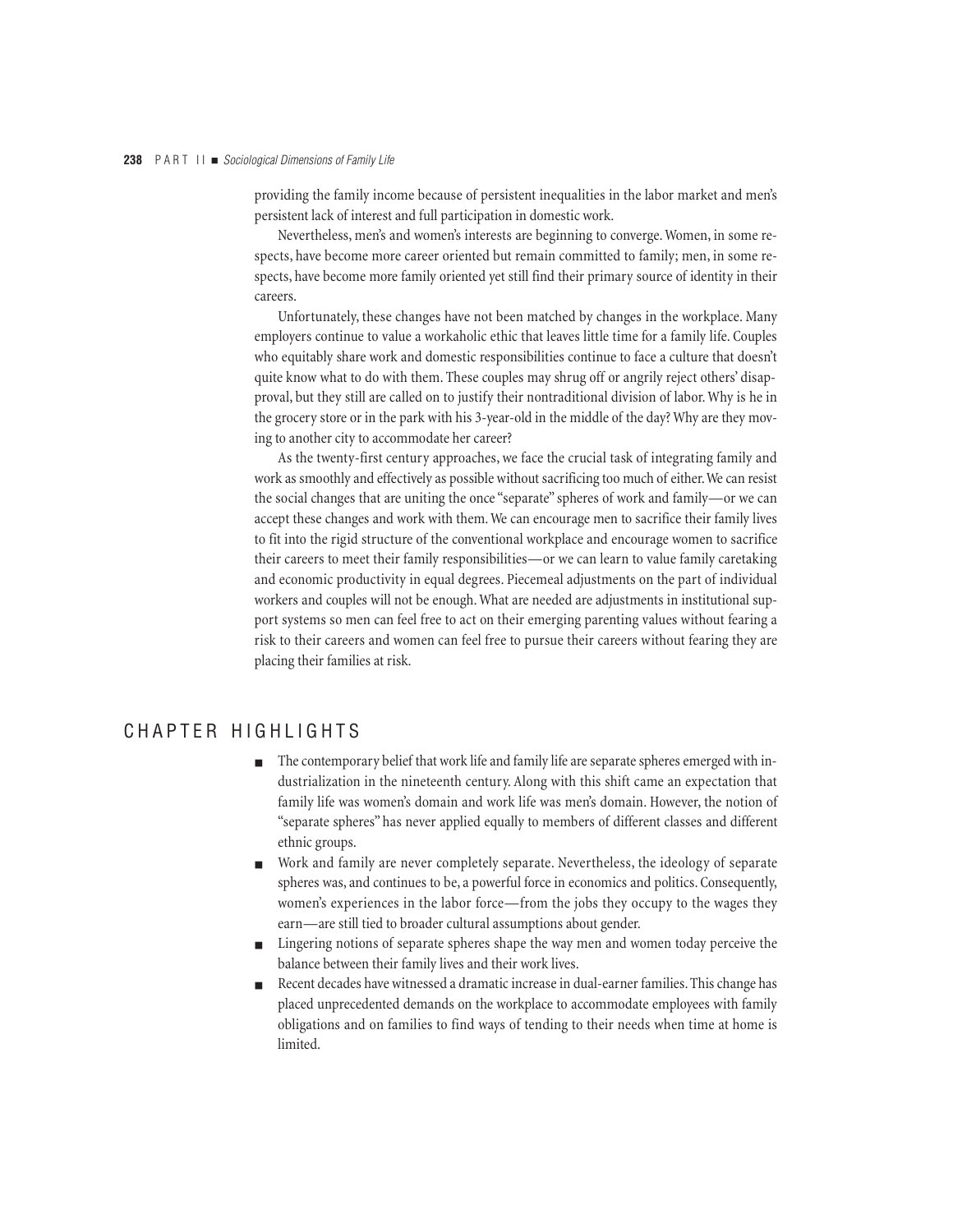- Couples in which both partners have careers challenge the principles that have traditionally guided married life.
- The growing presence of women in the paid labor force has not been accompanied by an increase in the responsibility men take for household work. An inequitable division of household labor continues to be a source of strain for many families.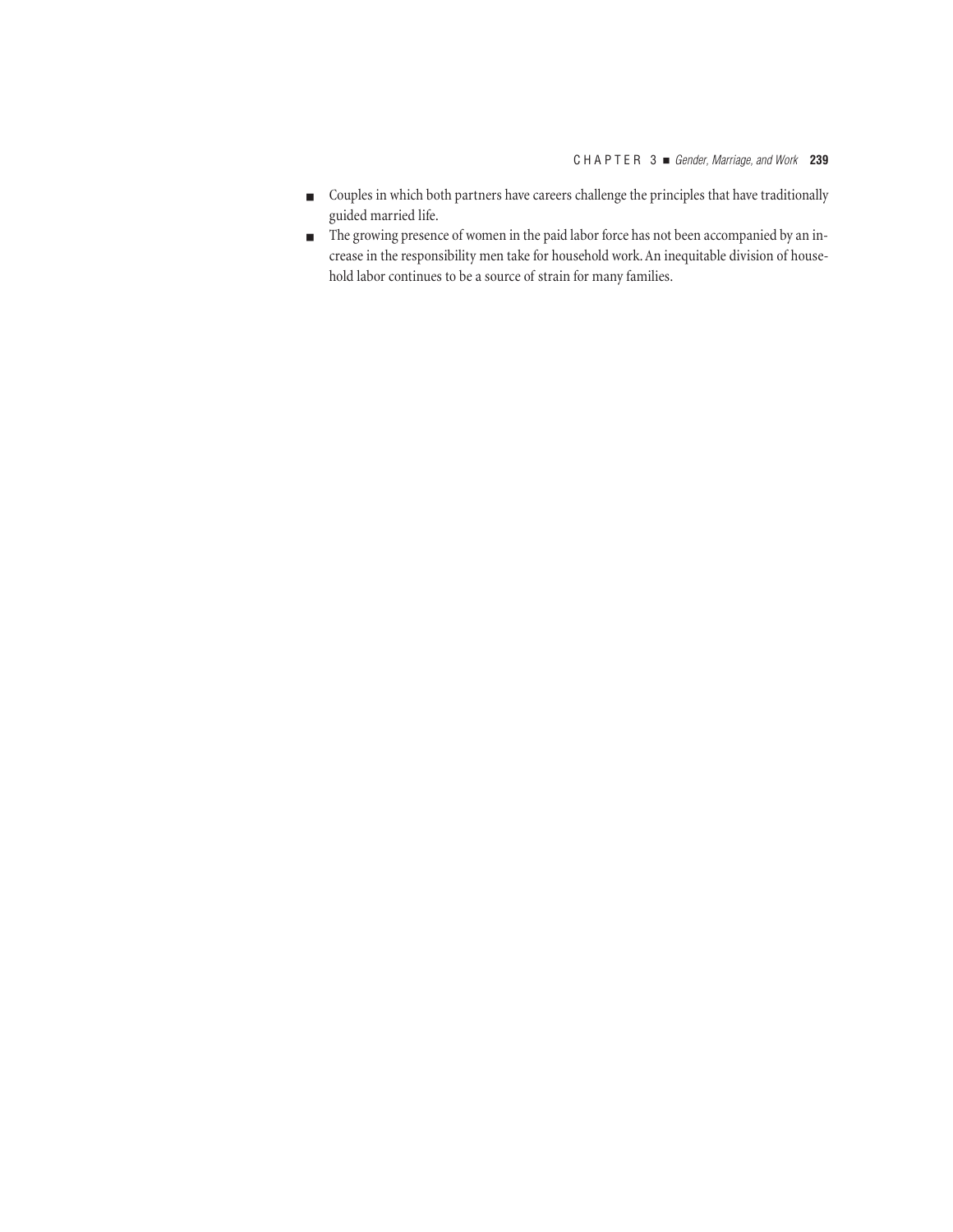# **DEMO•GRAPHIC ESSAY**

# **Patterns of Labor Force Participation for Women and Men**

It is widely known that since 1960, the labor force participation rates for married women have increased. Surprisingly, however, as Exhibit 3-A shows, the labor force participation rates for men have decreased. What do these trends indicate about the relationship between work and family in the late twentieth century?

Notice in Exhibit 3-A that the increasing labor force participation among married women has been especially great among those with children under age 6. Furthermore, the labor force participation rates of married women with children ages 6–17 are greater than the participation rates of married women in general. One possible explanation is that mothers of school-age children tend to be younger than married women in general. Indeed, Exhibit 3-B shows that in 1996 age was more important than marital status in determining labor force participation rates of women. Women ages 25–34 and ages 35–44—the likely ages of mothers



*Source of data:* U.S. Bureau of the Census, *Statistical Abstract of the United States: 1997* (117th edition). Washington, DC, 1997.

**Exhibit 3-A**

*Labor Force Participation Rates of Married Men and Married Women (by age of children*

United States: 1960–1995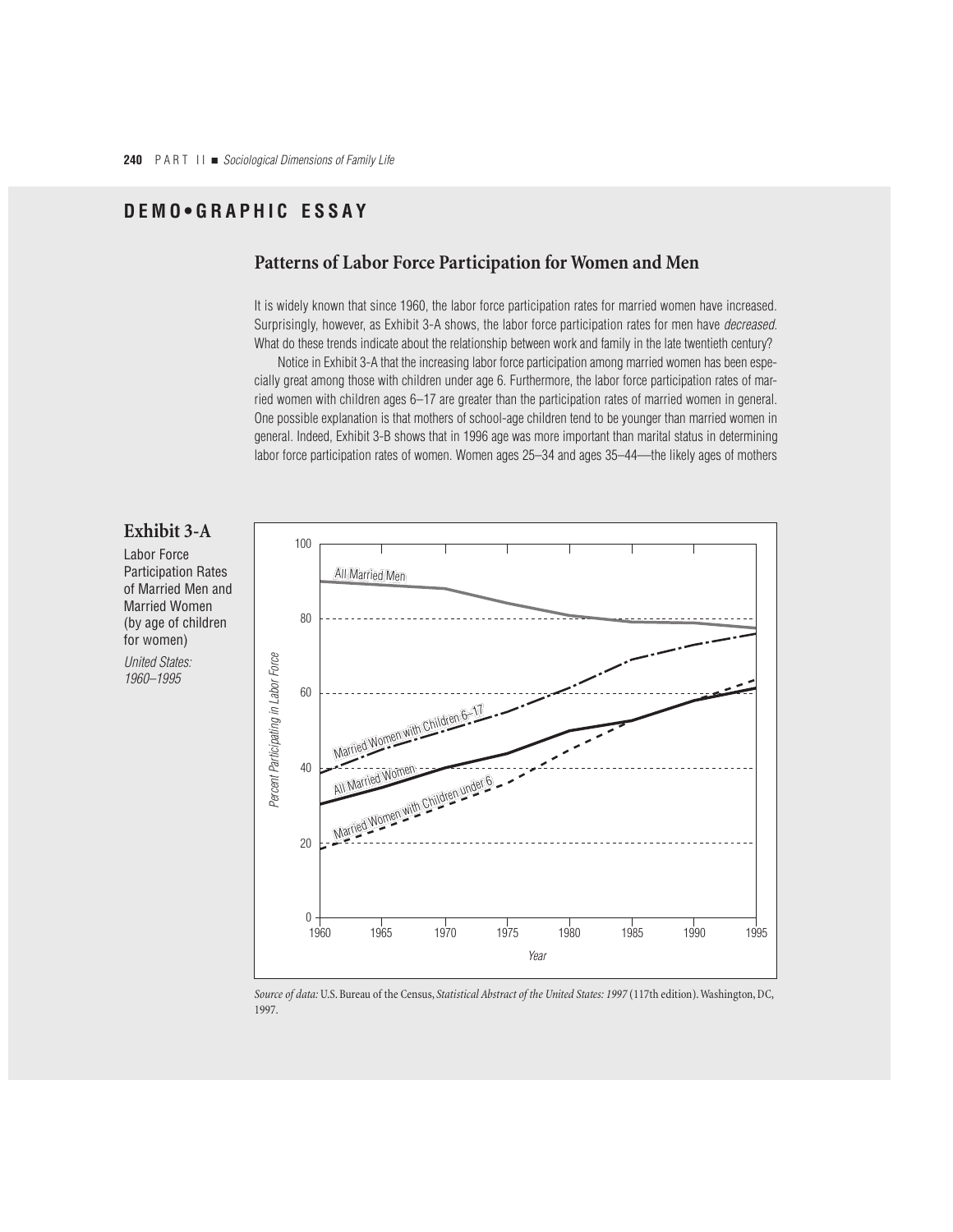

*and age)*

*Source of data:* U.S. Bureau of the Census, *Statistical Abstract of the United States: 1997* (117th edition). Washington, DC, 1997.

with school-age children—tend to have higher labor force participation rates than women in younger or older age groups. Even though married women have lower labor force participation rates than other women at most ages, married women ages 25–44 have higher labor force participation rates than all women ages 45 and older.

Now let's turn to the declining labor force participation rates for married men. A key contributor to this trend has been rising unemployment rates. However, unemployment does not threaten all men equally. As Exhibit 3-C shows, black and Hispanic men are significantly more likely than white men to be unemployed. In general, taking on the role of husband (and father) requires being able to earn an income. One reason for the relatively low rates of marriage among black and Hispanic men (shown in Exhibit 3-D) could be their relatively high unemployment rates. To the extent that a job is a prerequisite for a man to marry, ethnic differences in unemployment rates can help to explain ethnic differences in marital status among men in the United States.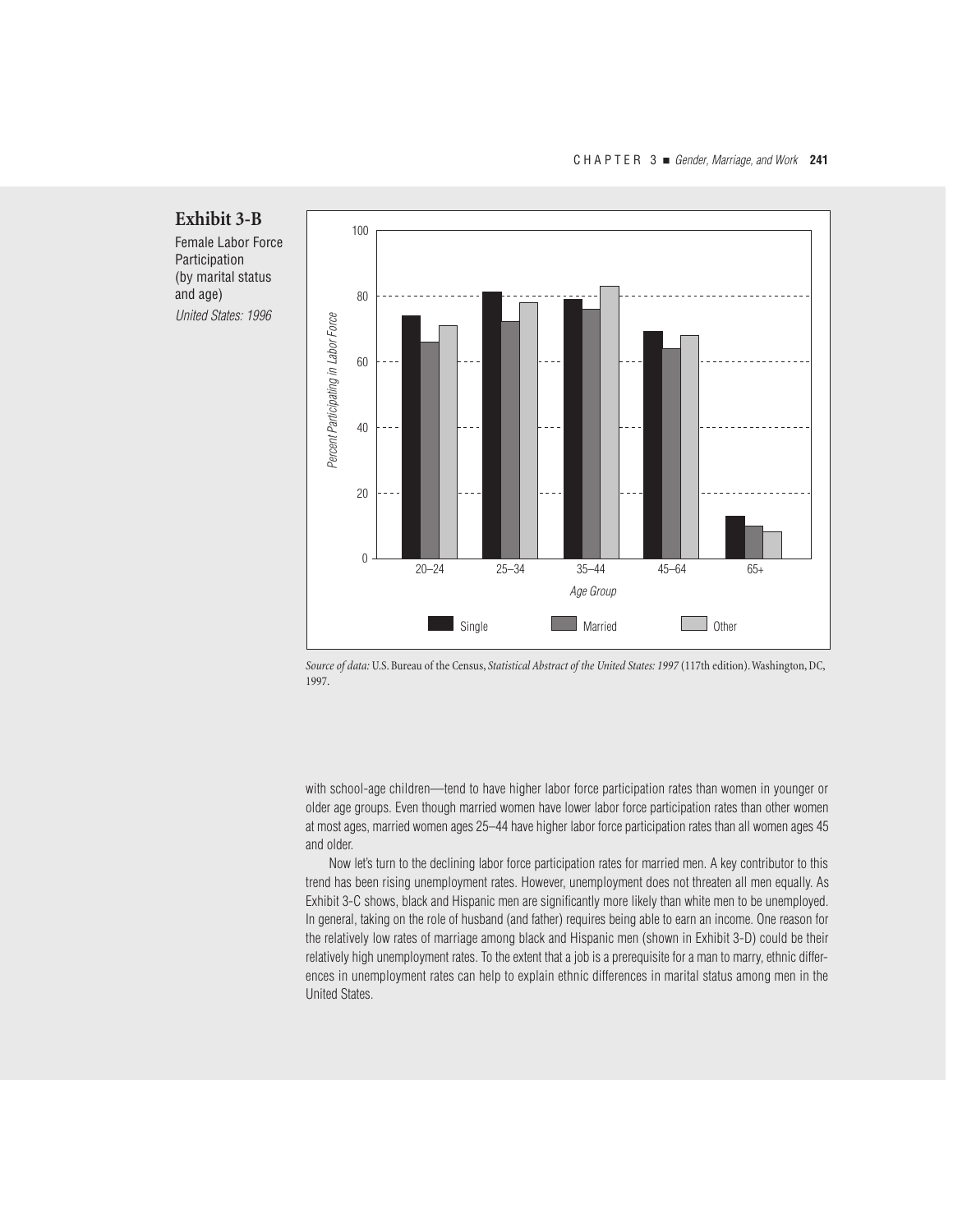

**Exhibit 3-D** *Marital Status by Ethnicity*

*and Older* United States: 1996



*Source of data:* U.S. Bureau of the Census, *Statistical Abstract of the United States: 1997* (117th edition). Washington, DC, 1997.



*Source of data:* U.S. Bureau of the Census, *Statistical Abstract of the United States: 1997* (117th edition). Washington, DC, 1997.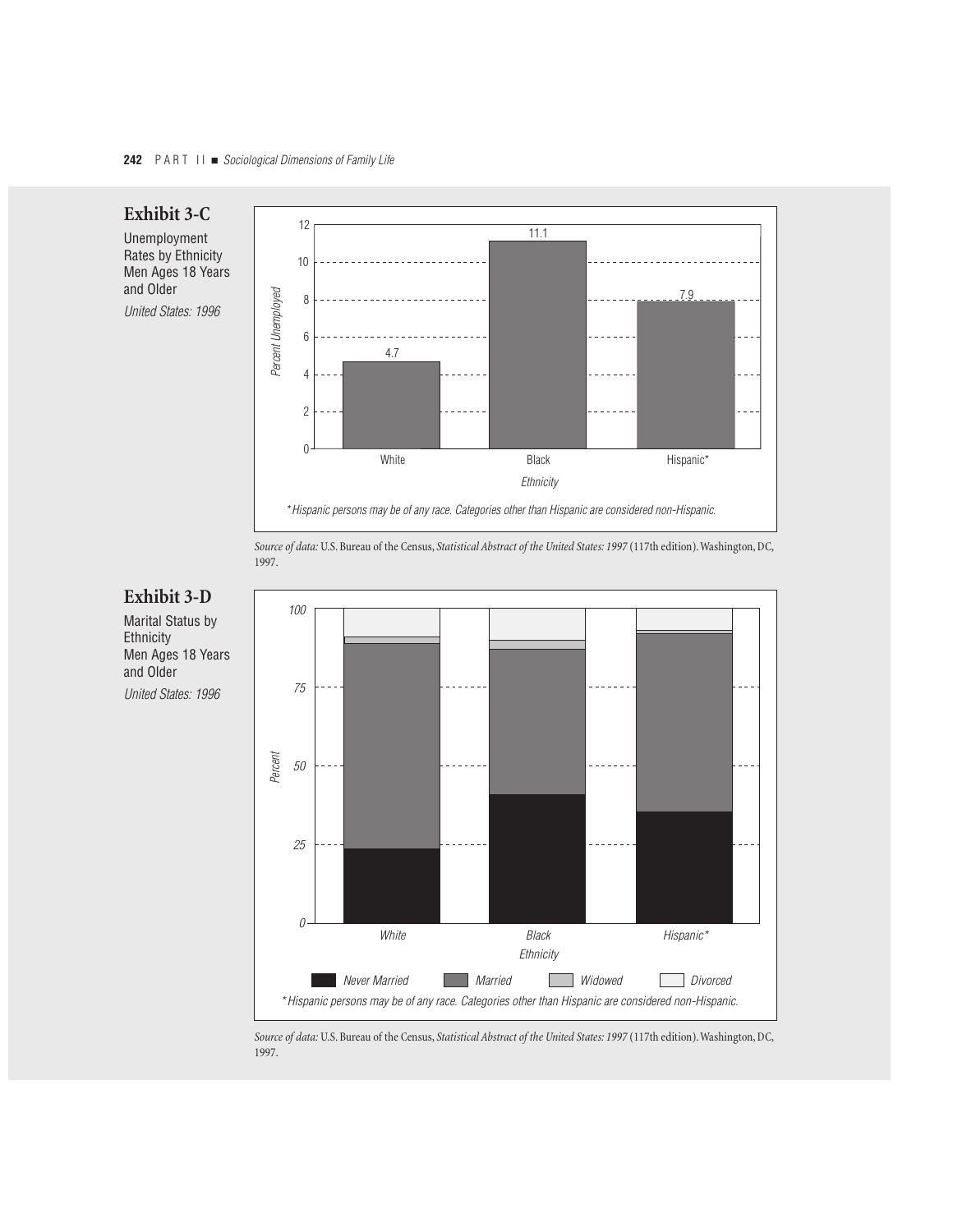## **Questions for Further Study**

- **1. What explanations other than age can account for the relatively greater labor force participation rates of married women with school-age children? Can you think of other reasons that could explain the age patterns of female labor force participation?**
- **2. What might be some reasons that white men have lower unemployment rates than black or Hispanic men? What characteristics other than unemployment could explain ethnic differences in marital status?**
- **3. Are ethnic differences in marital status and unemployment for women similar to those for men? Look in the Statistical Abstract of the United States for the data. Then speculate on some of the reasons for the patterns.**